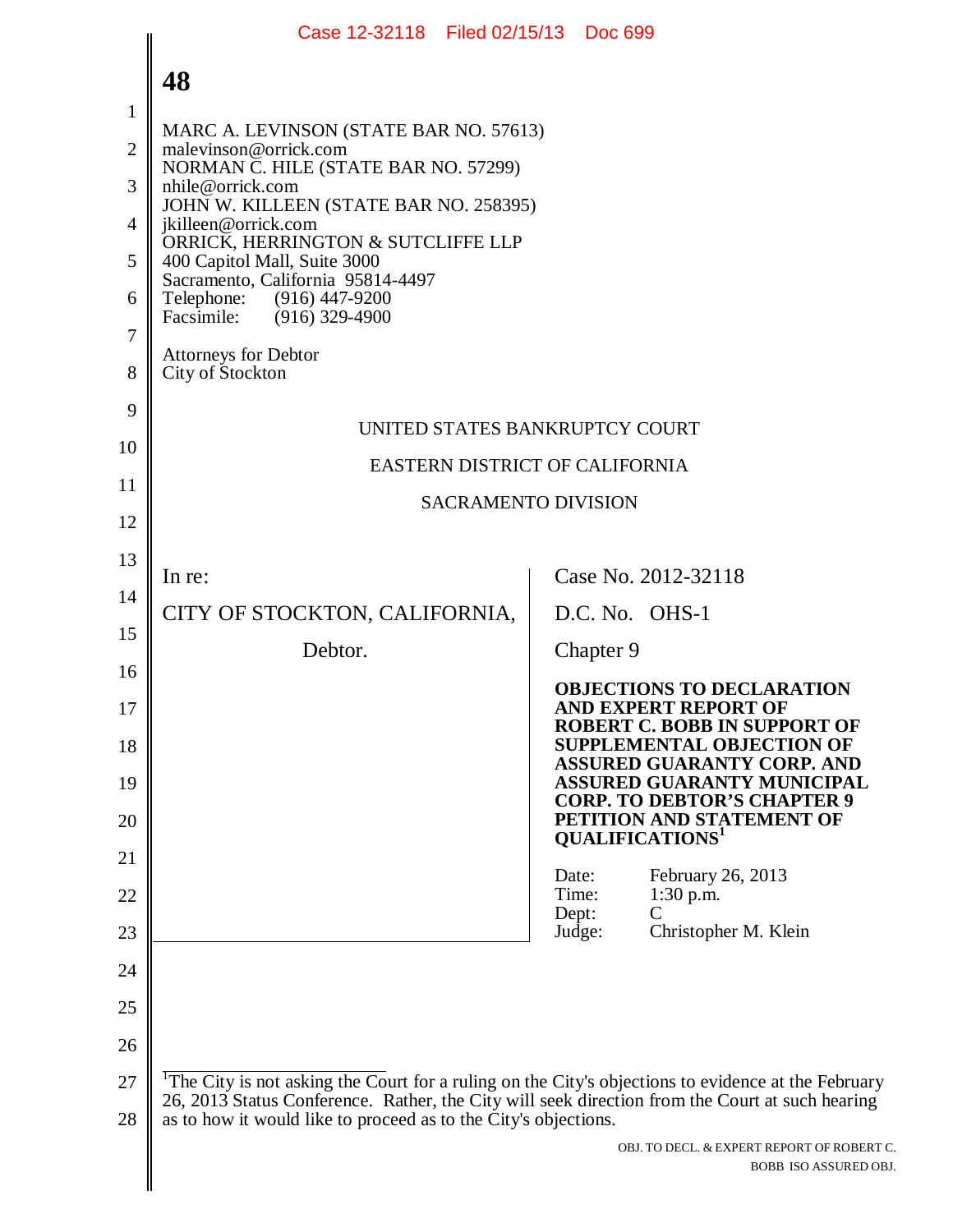## Case 12-32118 Filed 02/15/13 Doc 699

| $\mathbf{1}$   |                                                                                                    | The City of Stockton (the "City") respectfully submits the following objections <sup>1</sup> to the                     |
|----------------|----------------------------------------------------------------------------------------------------|-------------------------------------------------------------------------------------------------------------------------|
| $\mathbf{2}$   |                                                                                                    | Declaration and Expert Report of Robert C. Bobb In Support of Supplemental Objection of                                 |
| 3              |                                                                                                    | Assured Guaranty Corp. and Assured Guaranty Municipal Corp. to Debtor's Chapter 9 Petition                              |
| $\overline{4}$ |                                                                                                    | and Statement of Qualifications filed June 28, 2012. These Objections do not include objections                         |
| 5              |                                                                                                    | based on the qualifications, helpfulness, or reliability of Robert C. Bobb's ("Bobb") testimony as                      |
| 6              |                                                                                                    | an expert, which are contained in the accompanying "Objections To Declaration And Expert                                |
| 7              |                                                                                                    | Report Of Robert C. Bobb Pursuant To Federal Rule Of Evidence 702 And Daubert V. Merrell                                |
| 8              | Dow Pharmaceuticals, Inc."                                                                         |                                                                                                                         |
| 9              |                                                                                                    | <b>OBJECTIONS TO DECLARATION OF ROBERT C. BOBB</b>                                                                      |
| 10             | <b>PARAGRAPH OBJECTED TO</b>                                                                       | <b>GROUNDS FOR OBJECTION</b>                                                                                            |
| 11             | In my opinion as an expert on crisis<br>4.                                                         | The City objects on the grounds that these                                                                              |
| 12             | management relating to financially<br>distressed cities, the City failed to take the               | statements lack foundation. Furthermore, Bobb's<br>conclusion that the City did not take all of the steps               |
| 13             | steps expected of a financially distressed<br>city and did not consider various cost               | outlined in his Report is irrelevant as this does not                                                                   |
| 14             | reductions and revenue enhancement                                                                 | weigh on the Court's determination of the City's<br>eligibility. Fed. R. Evid. 401, 402. Bobb's                         |
| 15             | measures that would have enabled it to<br>avoid the chapter 9 filing. I have prepared              | conclusion is also speculative and assumes facts not<br>in evidence in that his Report relies on numerous               |
| 16             | a report detailing my conclusions, which is<br>attached as <b>Exhibit B</b> (the "Report") to this | unfounded assumptions.                                                                                                  |
| 17             | Declaration and is incorporated by<br>reference herein. For purposes of this                       |                                                                                                                         |
| 18             | Declaration, I will briefly summarize the                                                          |                                                                                                                         |
| 19             | bases for my conclusions.                                                                          |                                                                                                                         |
| 20             | Drawing on my experience as a<br>5.<br>crisis manager for financially distressed                   | The City objects on the grounds that these<br>statements lack foundation. Furthermore, Bobb's                           |
| 21             | cities similar to Stockton, I have reviewed<br>Stockton's actions in response to its               | conclusion that the City "avoided making difficult<br>decisions required by a financial crisis" is vague,               |
| 22             | financial downturn and found that the<br>City's leaders avoided making the difficult               | speculative, and irrelevant in that it does not weigh<br>on the Court's determination of the City's                     |
| 23             | decisions required by its financial crisis.<br>They failed to engage in long term                  | eligibility. Fed. R. Evid. 401, 402.                                                                                    |
| 24             | planning once the downturn hit and have                                                            |                                                                                                                         |
| 25             | lurched from crisis to crisis, lacking<br>reliable and timely financial information to             |                                                                                                                         |
| 26             | allow them to make the appropriate and<br>difficult decisions for the City or to plan              |                                                                                                                         |
| 27             |                                                                                                    |                                                                                                                         |
| 28             | Procedure 9017.                                                                                    | <sup>1</sup> The Federal Rules of Evidence are made applicable to cases under the Bankruptcy Code by Rule of Bankruptcy |

OBJ. TO DECL. & EXPERT REPORT OF ROBERT C. BOBB ISO ASSURED OBJ.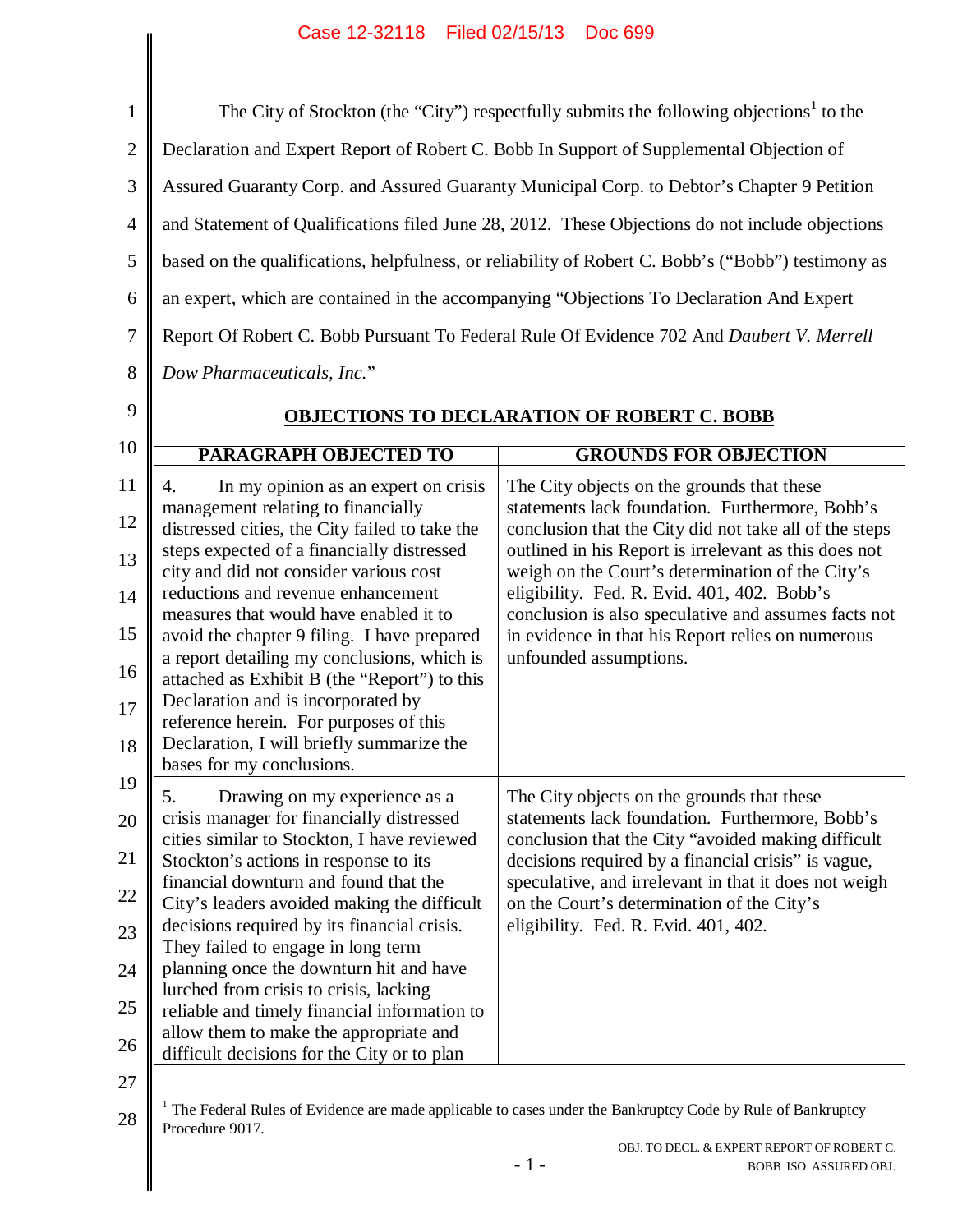| PARAGRAPH OBJECTED TO<br><b>GROUNDS FOR OBJECTION</b><br>Of vital consequence, the City has<br>The City objects on the grounds that these<br>choices" and did not "take[] advantage of this<br>in that it does not weigh on the Court's<br>determination of the City's eligibility. Fed. R.<br>Evid. 401, 402. Moreover, Bobb's statement<br>regarding the City's "failure to engage" is also<br>vague, irrelevant, and lacks foundation.<br>Local governments nationwide have<br>The City objects on the grounds that these<br>conclusion that the City has not undertaken<br>determination of the City's eligibility. Fed. R.<br>Evid. 401, 402. |                                                                                                                                                                                                                                                                                                                                                                                                                                                                                                                                                                                                                                                                                                                                                                                                                                                                                                                                                               |                                                                                                                                                              |
|----------------------------------------------------------------------------------------------------------------------------------------------------------------------------------------------------------------------------------------------------------------------------------------------------------------------------------------------------------------------------------------------------------------------------------------------------------------------------------------------------------------------------------------------------------------------------------------------------------------------------------------------------|---------------------------------------------------------------------------------------------------------------------------------------------------------------------------------------------------------------------------------------------------------------------------------------------------------------------------------------------------------------------------------------------------------------------------------------------------------------------------------------------------------------------------------------------------------------------------------------------------------------------------------------------------------------------------------------------------------------------------------------------------------------------------------------------------------------------------------------------------------------------------------------------------------------------------------------------------------------|--------------------------------------------------------------------------------------------------------------------------------------------------------------|
|                                                                                                                                                                                                                                                                                                                                                                                                                                                                                                                                                                                                                                                    |                                                                                                                                                                                                                                                                                                                                                                                                                                                                                                                                                                                                                                                                                                                                                                                                                                                                                                                                                               |                                                                                                                                                              |
|                                                                                                                                                                                                                                                                                                                                                                                                                                                                                                                                                                                                                                                    | for the future, focusing instead only on<br>today's problems and thereby missing the<br>larger issues raised by the City's financial<br>crisis.                                                                                                                                                                                                                                                                                                                                                                                                                                                                                                                                                                                                                                                                                                                                                                                                               |                                                                                                                                                              |
|                                                                                                                                                                                                                                                                                                                                                                                                                                                                                                                                                                                                                                                    | 6.<br>studiously avoided making the hard choices<br>between core city functions – the "Must<br>Haves" – and non-core services – the "Nice"<br>to Haves" – with the result that everything<br>is deemed a core service and nothing is<br>actually treated as one. The City has<br>merely followed the standard financial<br>crisis playbook – cutting personnel,<br>imposing layoffs, and bemoaning the<br>decline in services. A financial crisis is a<br>wrenching experience, but it is also an<br>opportunity to put all options on the table -<br>to get rid of the decades of outmoded<br>thinking, bloated costs, tired policies, and<br>to sweep away the bureaucratic inertia that<br>prevents fundamental change.<br>Unfortunately, the City has not taken<br>advantage of this opportunity, as evidenced<br>by its failure to engage its largest creditor,<br>CalPERS, in discussions about reducing<br>the City's outstanding pension obligations. | statements lack foundation. Furthermore, Bobb's<br>conclusions that the City "avoided making hard<br>opportunity" are vague, speculative, and irrelevant     |
| able to address its financial ills.                                                                                                                                                                                                                                                                                                                                                                                                                                                                                                                                                                                                                | been facing financial difficulties in recent<br>years and have been implementing<br>innovative policies and programs that look<br>to the future rather than just trying to cling<br>to the old ways. Unlike other distressed<br>cities, Stockton has failed to act to<br>eliminate or consolidate services,<br>reorganize city departments, sell assets, or<br>privatize services. In response to financial<br>challenges facing cities, transformative<br>change has been taking place in local<br>governments across the American<br>landscape – but not in Stockton. And that<br>is a major reason why the City has not been                                                                                                                                                                                                                                                                                                                               | statements lack foundation. Furthermore, Bobb's<br>"transformative change" is vague, speculative, and<br>irrelevant in that it does not weigh on the Court's |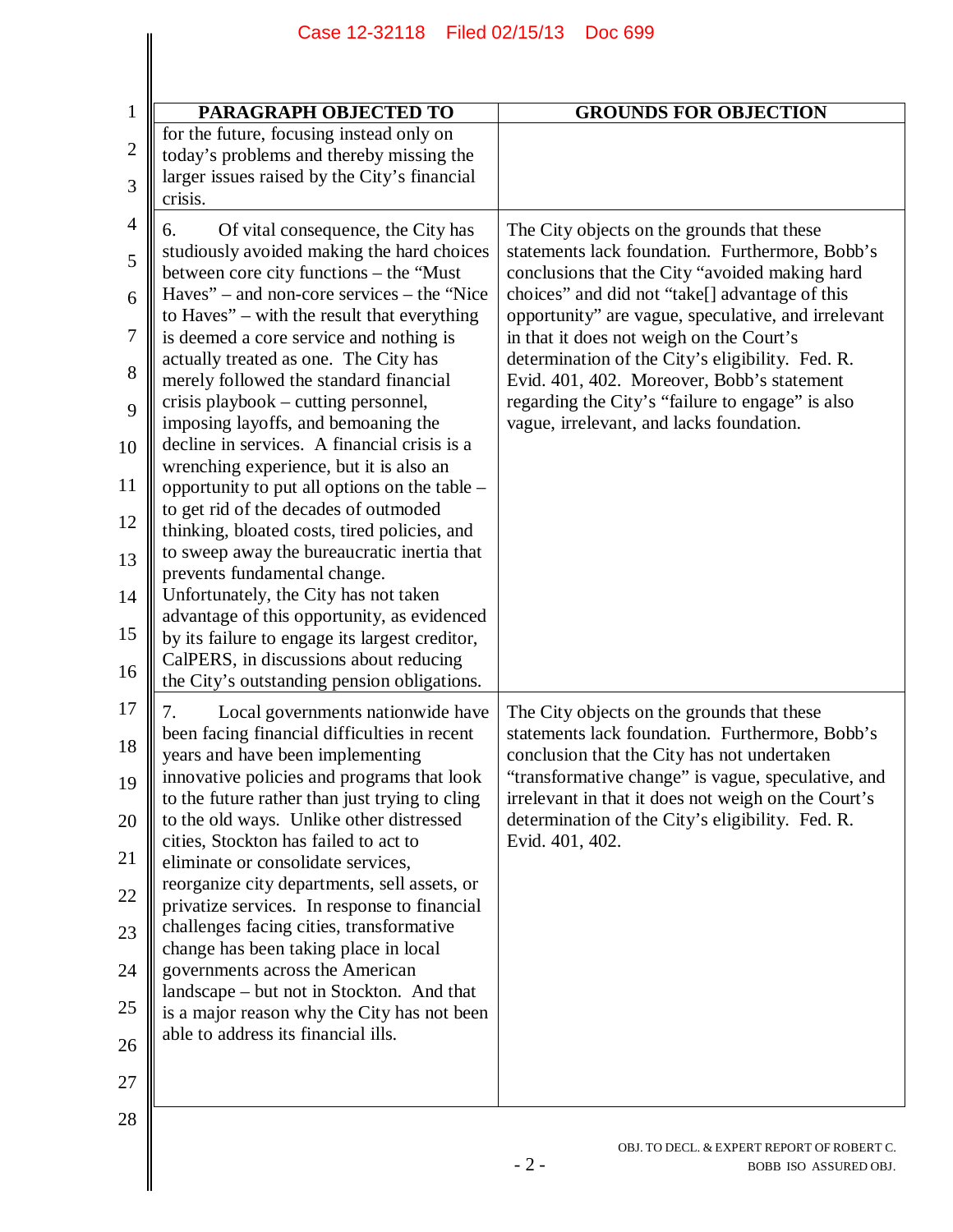|                | Case 12-32118 Filed 02/15/13                                                                  | <b>Doc 699</b>                                                                                                   |
|----------------|-----------------------------------------------------------------------------------------------|------------------------------------------------------------------------------------------------------------------|
|                |                                                                                               |                                                                                                                  |
| $\mathbf{1}$   | <b>PARAGRAPH OBJECTED TO</b>                                                                  | <b>GROUNDS FOR OBJECTION</b>                                                                                     |
| $\overline{2}$ | A second part of the report seeks to<br>8.<br>make the hard choices that the City has         | The City objects on the grounds that these<br>statements lack foundation. Furthermore, the City                  |
| 3              | avoided. Alvarez & Marsal and Nancy<br>Zielke have developed an alternative                   | objects that the Alternative Model proposed by<br>Bobb is extremely speculative and assumes facts                |
| 4              | budget model (the "Alternative Model")<br>that looks at additional cost reductions and        | not in evidence, in that it makes numerous<br>unfounded assumptions. Moreover, the City's                        |
| 5<br>6         | revenue enhancements compared to the<br>City's budget. The Alternative Model                  | "failure" to adopt the Alternative Model proposed<br>by Bobb, either in its entirety or in any given             |
| 7              | considers reductions that do not touch core<br>police or fire services but do distinguish     | respect, is irrelevant in that it does not weigh on the<br>Court's determination of the City's eligibility. Fed. |
| 8              | between the City's core "Must Have"<br>responsibilities and the "Nice to Have"                | R. Evid. 401, 402.                                                                                               |
| 9              | amenities that should be provided by third<br>parties or funded in a manner that does not     |                                                                                                                  |
| 10             | call on the General Fund. On the revenue<br>side, the Alternative Model recognizes the        |                                                                                                                  |
| 11             | need for new tax revenues, and these                                                          |                                                                                                                  |
| 12             | proposals should be put to the citizens in<br>referenda and approved after the City           |                                                                                                                  |
| 13             | leaders make the case that they have a<br>long-term plan to revitalize Stockton's             |                                                                                                                  |
| 14             | government services to meet the City's<br>needs and live within its means. Based on           |                                                                                                                  |
| 15<br>16       | my experience in addressing revenue and<br>cost issues for financially distressed cities,     |                                                                                                                  |
| 17             | the approach taken in the Alternative<br>Budget is realistic, feasible, and                   |                                                                                                                  |
|                | appropriate.                                                                                  |                                                                                                                  |
| 18<br>19       | With these cost reductions and<br>9.<br>additional revenues, the Alternative Budget           | The City objects on the grounds that these<br>statements lack foundation. Furthermore, the City                  |
| 20             | demonstrates that the City cannot make the<br>showing that it was insolvent when it filed     | objects that the Alternative Model proposed by<br>Bobb is extremely speculative and assumes facts                |
| 21             | for chapter 9 relief at the end of June 2012.<br>After rejection of this filing, many options | not in evidence, in that it makes numerous<br>unfounded assumptions. Moreover, the City's                        |
| 22             | remain open to the City to right-size its<br>balance sheet outside of a chapter 9             | "failure" to adopt the Alternative Model, either in<br>its entirety or in any given respect, is irrelevant in    |
| 23             | proceeding.                                                                                   | that it does not weigh on the Court's determination                                                              |
| 24             |                                                                                               | of the City's eligibility. Fed. R. Evid. 401, 402.<br>The City also objects on the grounds that Bobb's           |
| 25             |                                                                                               | conclusion that the City "cannot make the showing<br>that it was insolvent" is an improper legal                 |
| 26             |                                                                                               | conclusion.                                                                                                      |
| 27             |                                                                                               |                                                                                                                  |
| 28             |                                                                                               | OBJ. TO DECL. & EXPERT REPORT OF ROBERT C.<br>$-3-$<br>BOBB ISO ASSURED OBJ.                                     |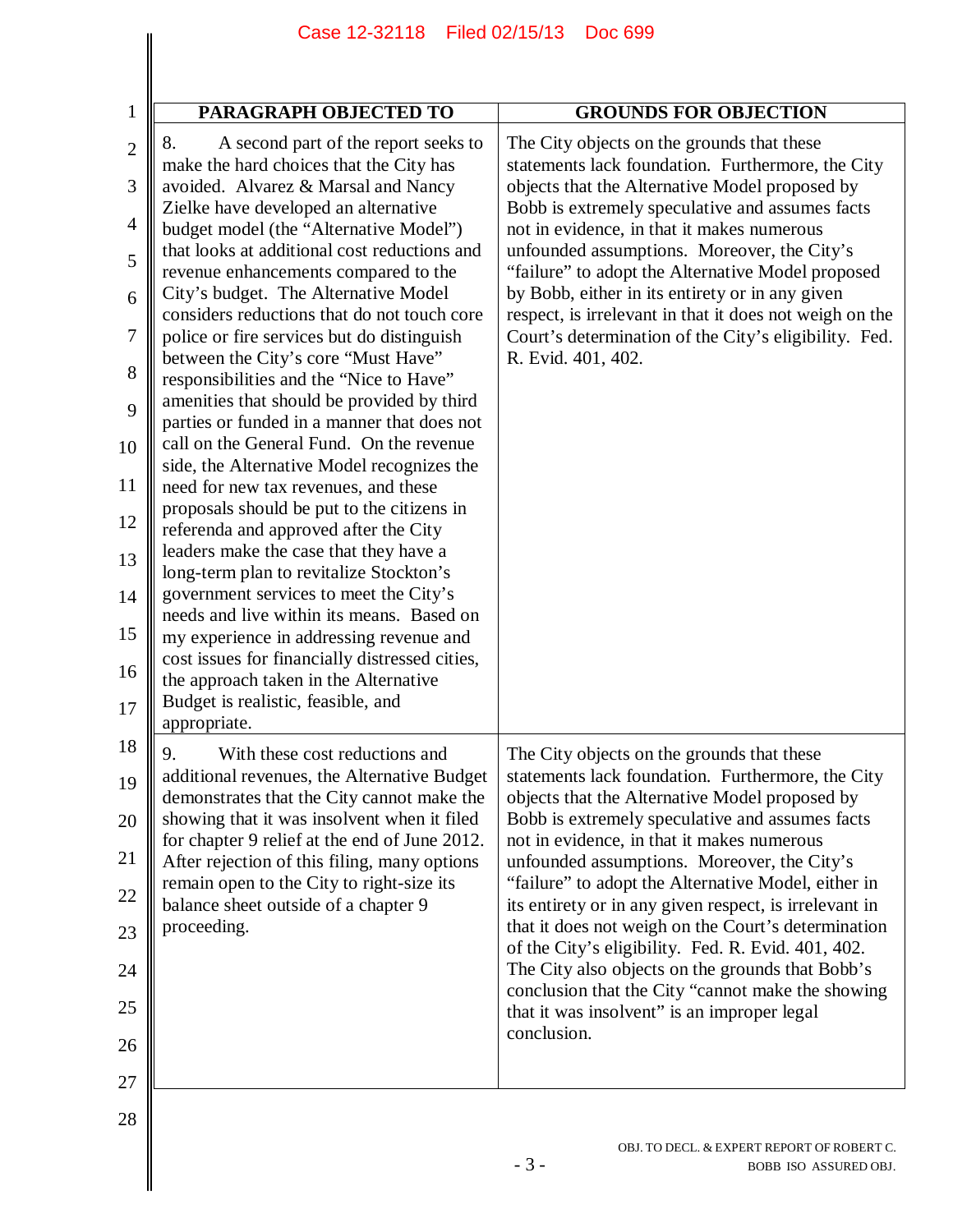|                | Case 12-32118                                                                                                                 | Filed 02/15/13<br>Doc 699                                                                                                                                     |
|----------------|-------------------------------------------------------------------------------------------------------------------------------|---------------------------------------------------------------------------------------------------------------------------------------------------------------|
| $\mathbf{1}$   |                                                                                                                               | <b>OBJECTIONS TO EXPERT REPORT OF ROBERT C. BOBB</b>                                                                                                          |
| $\overline{2}$ | PARAGRAPH OBJECTED TO                                                                                                         | <b>GROUNDS FOR OBJECTION</b>                                                                                                                                  |
| 3              | When Stockton's financial crisis began, the                                                                                   | The City objects on the grounds that these                                                                                                                    |
| 4              | City should have sought to determine<br>where it stood financially and                                                        | statements lack foundation. The City also objects<br>on the grounds that this statement is vague,                                                             |
| 5              | operationally, developed both short-term<br>and long-term plans for addressing the<br>financial crisis, and implemented those | speculative, and assumes facts not in evidence.<br>Moreover, the City's "failure" to develop a plan<br>according to Bobb's standards is irrelevant in that it |
| 6<br>$\tau$    | plans. Instead, it has lurched from crisis to<br>crisis with no plan or strategy for solving                                  | does not weigh on the Court's determination of the<br>City's eligibility. Fed. R. Evid. 401, 402.                                                             |
| 8              | its operational and financial predicament.<br>(Bobb Decl., Exh. B., p. 10).                                                   |                                                                                                                                                               |
| 9              | The City cannot produce reliable or timely<br>financial information, which makes it                                           | The City objects on the grounds that these<br>statements lack foundation. Furthermore, the City                                                               |
| 10<br>11       | impossible for decision makers to address<br>the financial crisis, and the current                                            | objects that the this statement is vague, speculative,<br>and assumes facts not in evidence, in that it offers                                                |
| 12             | administration should have devoted<br>resources sooner to resolving these<br>financial accounting and reporting issues.       | no specifics as to the contribution of further<br>resources to the production of financial data.<br>Moreover, Bob's conclusion that the City lacked a         |
| 13             | In fact, there is little to no evidence to                                                                                    | "sense of urgency" is irrelevant in that it does not                                                                                                          |
| 14             | support a sense of urgency to address these<br>issues or the hard decisions facing the City.<br>(Bobb Decl., Exh. B., p. 10). | weigh on the Court's determination of the City's<br>eligibility. Fed. R. Evid. 401, 402.                                                                      |
| 15             | The City has failed to make the hard                                                                                          | The City objects on the grounds that these                                                                                                                    |
| 16<br>$17\,$   | budget decisions – the distinction between<br>the core "Must Haves" and the non-core                                          | statements lack foundation. Furthermore, the City<br>objects that the this statement is vague, speculative,                                                   |
| 18             | "Nice to Haves," which would have<br>allowed the City to eliminate or outsource                                               | and assumes facts not in evidence, in that it offers<br>no specifics as to what decisions the City has made                                                   |
| 19             | non-essential services and make decisions<br>on cost reductions and budget savings.                                           | and what constitutes "Must Haves" and "Nice to<br>Haves." Moreover, Bobb's remarks on the City's                                                              |
| 20             | (Bobb Decl., Exh. B., p. 11).                                                                                                 | "failure" to make "hard budget decisions" are<br>irrelevant in that they do not weigh on the Court's                                                          |
| 21             |                                                                                                                               | determination of the City's eligibility. Fed. R.<br>Evid. 401, 402.                                                                                           |
| 22             | The City limited its actions to the                                                                                           | The City objects on the grounds that these                                                                                                                    |
| 23             | traditional cost cutting trio of furloughs,<br>layoffs, and benefit cuts. Instead, it should                                  | statements lack foundation. Furthermore, the City<br>objects that this statement is vague, speculative,                                                       |
| 24             | have engaged in creative efforts in which<br>all options were considered, including new                                       | and assumes facts not in evidence. Moreover,<br>Bobb's remarks concerning the City's "failure" to                                                             |
| 25             | revenues, cost reductions, combining or<br>eliminating programs, sharing or                                                   | "engage[] in creative efforts" are irrelevant in that<br>they do not weigh on the Court's determination of                                                    |
| 26             | privatizing services, considering asset<br>sales, and engaging in transformative                                              | the City's eligibility. Fed. R. Evid. 401, 402.                                                                                                               |
| 27<br>28       | change to address Stockton's financial<br>problems. (Bobb Decl., Exh. B., p. 11).                                             |                                                                                                                                                               |

 $\parallel$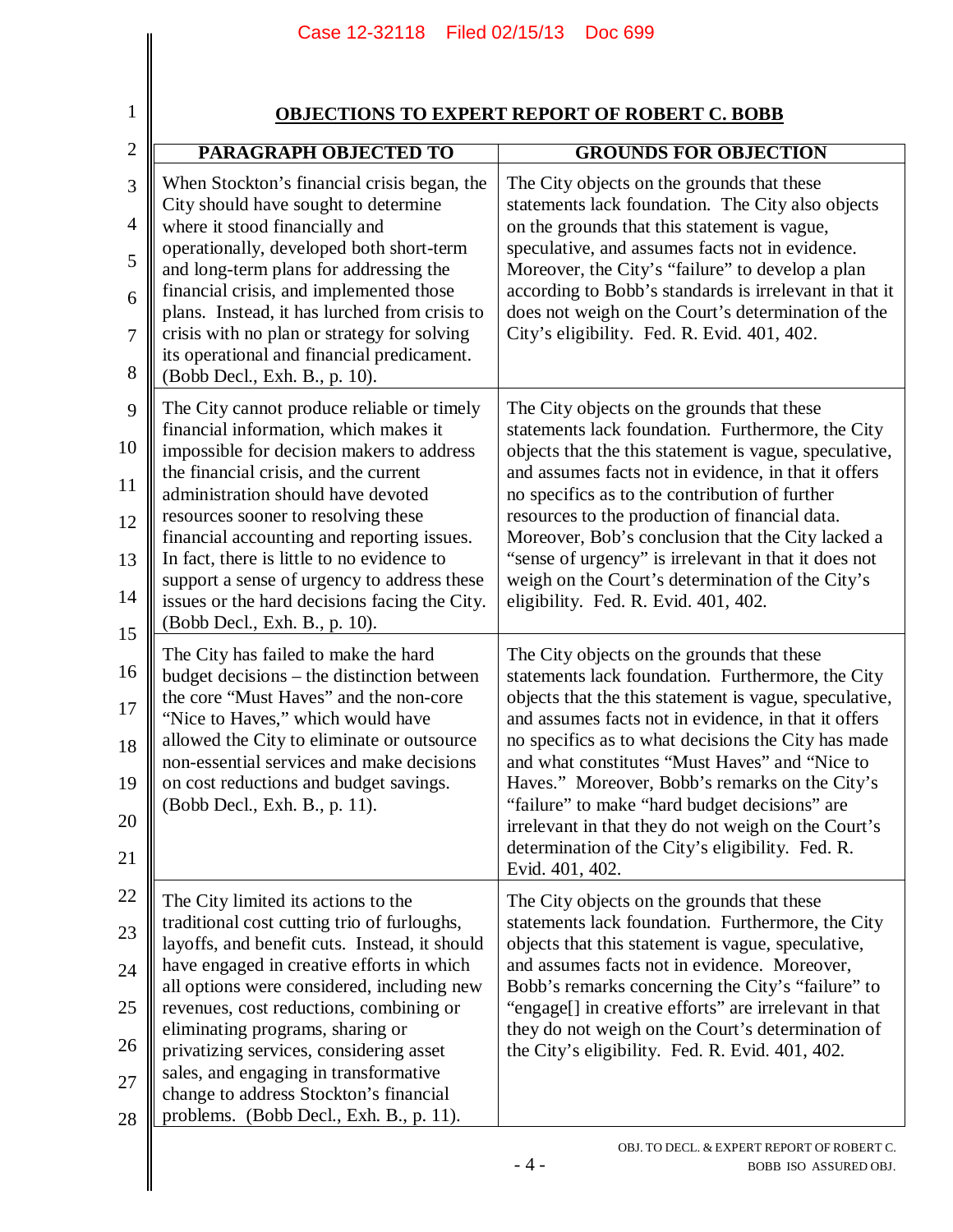| <b>PARAGRAPH OBJECTED TO</b>                                                                                                                                                                                                                                                                                                                                                                                                                                                                                                                                                                                                                                                                                                                                                                                                                                                                                                                                                                                                                                                                                                                                                                                                                                                                           | <b>GROUNDS FOR OBJECTION</b>                                                                                                                                                                                                                                                                                                                                                                                                                                                                                                                                                                                                                                                                                                                           |
|--------------------------------------------------------------------------------------------------------------------------------------------------------------------------------------------------------------------------------------------------------------------------------------------------------------------------------------------------------------------------------------------------------------------------------------------------------------------------------------------------------------------------------------------------------------------------------------------------------------------------------------------------------------------------------------------------------------------------------------------------------------------------------------------------------------------------------------------------------------------------------------------------------------------------------------------------------------------------------------------------------------------------------------------------------------------------------------------------------------------------------------------------------------------------------------------------------------------------------------------------------------------------------------------------------|--------------------------------------------------------------------------------------------------------------------------------------------------------------------------------------------------------------------------------------------------------------------------------------------------------------------------------------------------------------------------------------------------------------------------------------------------------------------------------------------------------------------------------------------------------------------------------------------------------------------------------------------------------------------------------------------------------------------------------------------------------|
| Alvarez & Marsal and Nancy Zielke in her<br>Expert Report ("Zielke Expert Report")<br>have developed an alternative budget<br>model (the "Alternative Model") that looks<br>at additional cost reductions and revenue<br>enhancements compared to the City's<br>budget. Based on my experience in<br>addressing revenue and cost issues for<br>financially distressed cities, the approach<br>taken in the Alternative Model is realistic,<br>feasible, and appropriate. With these cost<br>reductions and additional revenues, the<br>Alternative Model demonstrates that the<br>City cannot make the showing that it was<br>insolvent when it filed for chapter 9 relief<br>at the end of June 2012. (Bobb Decl., Exh.<br>B., p. 11).                                                                                                                                                                                                                                                                                                                                                                                                                                                                                                                                                                | The City objects on the grounds that these<br>statements lack foundation. Furthermore, Bobb's<br>conclusion that the Alternative Model is realistic,<br>feasible, and appropriate is irrelevant, as the City's<br>decision not to adopt measures contained in the<br>Alternative Model does not weigh on the Court's<br>determination of the City's eligibility. Fed. R.<br>Evid. 401, 402. Bobb's conclusion is also<br>speculative and assumes facts not in evidence, in<br>that the Alternative Model relies on numerous<br>unfounded assumptions. Finally, Bobb's<br>conclusion that the City "cannot make the showing<br>that it was insolvent when it filed for chapter 9<br>relief at the end of June 2012" is an improper legal<br>conclusion. |
| In working on cities in financial distress, I<br>have encountered and worked with all the<br>constituencies that are important<br>participants in urban government issues:<br>city political leaders, city managers, public<br>unions, suppliers of services to cities,<br>colleges and universities, state and federal<br>officials, the business community, outside<br>experts in various disciplines, and the<br>citizens. During my career, I have had to<br>address many of the same urgent financial<br>and operational issues that the City of<br>Stockton has faced – revenue shortfalls,<br>stagnant economic conditions, rating<br>agency downgrades, public safety<br>concerns, overly generous compensation<br>practices, labor disputes, lack of<br>institutional and financial controls, state<br>actions that decrease or impact city<br>revenues or services, and independent<br>audits which identified material<br>weaknesses and significant deficiencies in<br>internal controls. When faced with difficult<br>financial decisions a City Manager is<br>obligated to recommend and place before<br>the City Council and the community all of<br>the alternatives that might prevent financial<br>insolvency. As will be discussed in this<br>report, Stockton has simply failed to | The City objects on the grounds that these<br>statements lack foundation. Furthermore, the City<br>objects that the Alternative Model proposed by<br>Bobb is extremely speculative and assumes facts<br>not in evidence, in that it makes numerous<br>unfounded assumptions. Moreover, the City's<br>"failure" to adopt "all of the alternatives" Bobb<br>believes would prevent insolvency is irrelevant in<br>that it does not weigh on the Court's determination<br>of the City's eligibility. Fed. R. Evid. 401, 402.                                                                                                                                                                                                                              |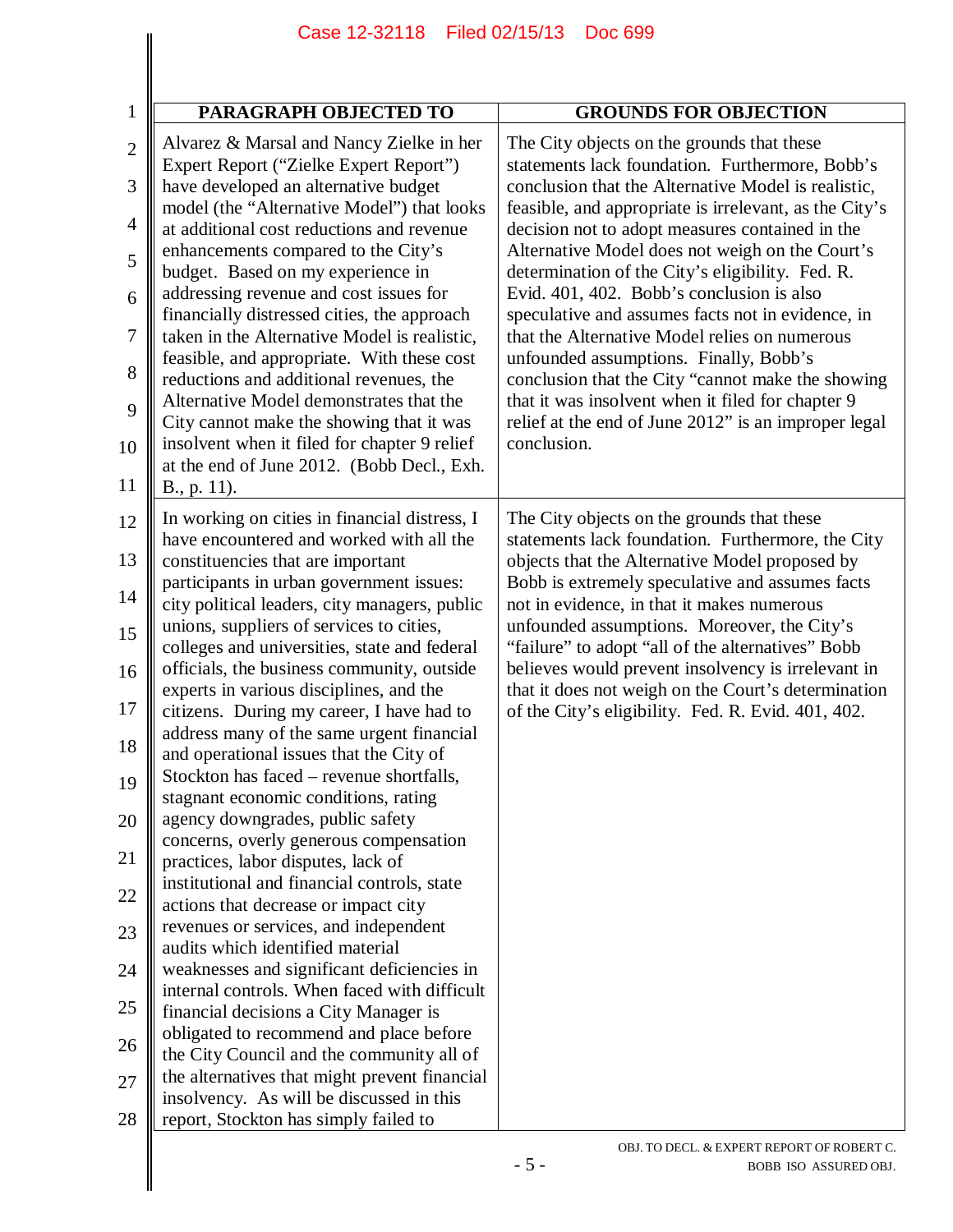|                | Case 12-32118                                                                            | Filed 02/15/13<br>Doc 699                                                                                     |
|----------------|------------------------------------------------------------------------------------------|---------------------------------------------------------------------------------------------------------------|
|                |                                                                                          |                                                                                                               |
|                |                                                                                          |                                                                                                               |
| $\mathbf{1}$   | PARAGRAPH OBJECTED TO                                                                    | <b>GROUNDS FOR OBJECTION</b>                                                                                  |
| $\mathbf{2}$   | consider, let alone implement, many of the                                               |                                                                                                               |
|                | alternatives available to it in addressing its                                           |                                                                                                               |
| 3              | financial crisis. (Bobb Decl., Exh. B., pp.                                              |                                                                                                               |
|                | $12-13$ ).                                                                               |                                                                                                               |
| $\overline{4}$ | When I became City Manager, the City of                                                  | The City objects on the grounds that Bobb's                                                                   |
| 5              | Kalamazoo faced significant budget                                                       | proposed application of a Zero Based Budgeting                                                                |
|                | challenges. My team and I, with the help                                                 | Model to the City is vague, speculative, and                                                                  |
| 6              | of outside experts, implemented a new                                                    | assumes facts not in evidence. Moreover, the fact                                                             |
| 7              | budget model at the time called Zero Based                                               | that the City did not adopt a Zero Based Budgeting                                                            |
|                | Budgeting (ZBB), replacing the traditional<br>"line item budgeting" process that did not | Model is irrelevant in that it does not weigh on the<br>Court's determination of the City's eligibility. Fed. |
| 8              | prioritize the delivery of city services. The                                            | R. Evid. 401, 402.                                                                                            |
|                | ZBB process required that the budget be                                                  |                                                                                                               |
| 9              | built from the ground up, rather than                                                    |                                                                                                               |
| 10             | simply by adopting all historical                                                        |                                                                                                               |
|                | expenditures, and that the first items                                                   |                                                                                                               |
| 11             | funded in the budget were the legally                                                    |                                                                                                               |
| 12             | mandated services. It was an effective tool                                              |                                                                                                               |
|                | to provide to directors of agencies to assist                                            |                                                                                                               |
| 13             | them in finding cost effective ways to<br>improve operations. By employing ZBB,          |                                                                                                               |
| 14             | we were able early on to detect inflated                                                 |                                                                                                               |
|                | budgets, eliminate obsolete programs, and                                                |                                                                                                               |
| 15             | identify opportunities to reduce long terms                                              |                                                                                                               |
|                | costs. The process enabled us to transform                                               |                                                                                                               |
| 16             | long term budget forecasting based on first                                              |                                                                                                               |
| 17             | funding "core legally mandated services"                                                 |                                                                                                               |
|                | and when the money ran out, some services                                                |                                                                                                               |
| 18             | were not financed. This process forced the<br>city to make hard choices. (Bobb Decl.,    |                                                                                                               |
| 19             | Exh. B., p. 14).                                                                         |                                                                                                               |
|                |                                                                                          |                                                                                                               |
| 20             | The core cause of Kalamazoo's deficits<br>was the disproportionate funding allocated     | The City objects on the grounds that that the<br>application of the experience of the City of                 |
| 21             | to the police and fire departments. While                                                | Kalamazoo to the City's situation is vague,                                                                   |
|                | there was a reluctance to try and merge                                                  | speculative, and assumes facts not in evidence.                                                               |
| 22             | these two vital departments, it became                                                   | Moreover, the experience of the City of Kalamazoo                                                             |
| 23             | evident that the expenses of those                                                       | is irrelevant in that it does not weigh on the Court's                                                        |
|                | departments had to be addressed after the                                                | determination of the City's eligibility. Fed. R.                                                              |
| 24             | traditional steps of cutting city employees                                              | Evid. 401, 402.                                                                                               |
| 25             | and unnecessary services had been                                                        |                                                                                                               |
|                | unsuccessful in addressing the costs.                                                    |                                                                                                               |
| 26             | Additionally, we felt that a fundamental<br>structural change had to occur to address    |                                                                                                               |
|                | our most significant cost areas. My team                                                 |                                                                                                               |
| 27             | and I led the successful effort to                                                       |                                                                                                               |
| 28             | consolidate the Police and Fire                                                          |                                                                                                               |
|                |                                                                                          | OBJ. TO DECL. & EXPERT REPORT OF ROBERT C.                                                                    |
|                |                                                                                          | $-6-$<br>BOBB ISO ASSURED OBJ.                                                                                |
|                |                                                                                          |                                                                                                               |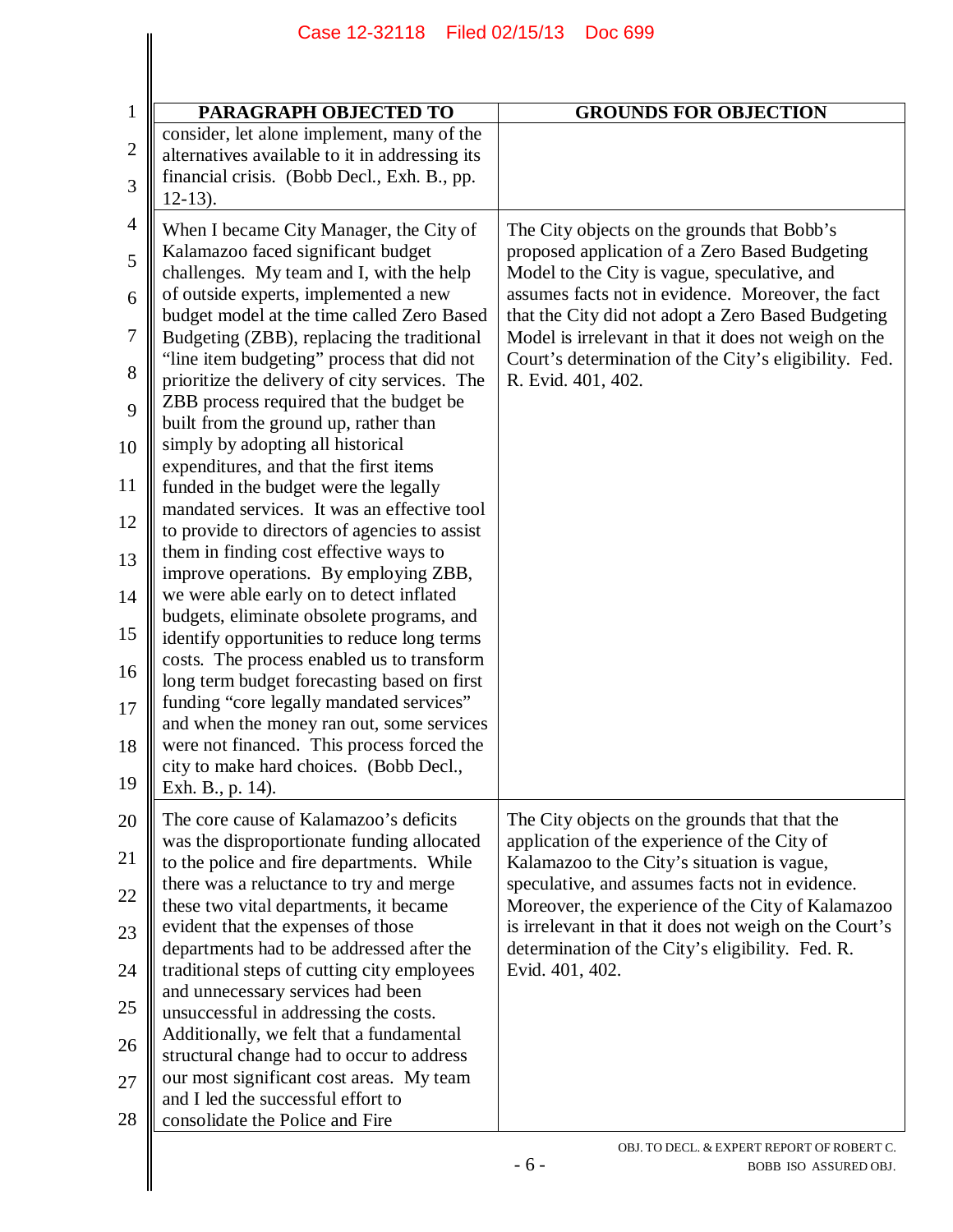|                | Case 12-32118 Filed 02/15/13                                                           | Doc 699                                                                      |
|----------------|----------------------------------------------------------------------------------------|------------------------------------------------------------------------------|
|                |                                                                                        |                                                                              |
|                |                                                                                        |                                                                              |
| $\mathbf{1}$   | PARAGRAPH OBJECTED TO                                                                  | <b>GROUNDS FOR OBJECTION</b>                                                 |
| $\overline{2}$ | Departments into a fully integrated Public<br>Safety Agency. In so doing, we were able |                                                                              |
|                | to address the excessive costs and increase                                            |                                                                              |
| 3              | the number of available officers available                                             |                                                                              |
| $\overline{4}$ | in an emergency. This was a difficult                                                  |                                                                              |
|                | process, as we had to overcome                                                         |                                                                              |
| 5              | institutional inertia and bureaucratic                                                 |                                                                              |
|                | resistance. With assistance from the                                                   |                                                                              |
| 6              | leadership of both the police and fire                                                 |                                                                              |
| 7              | unions, as well as the head of Kalamazoo's                                             |                                                                              |
|                | human resources group, the consolidation                                               |                                                                              |
| 8              | initiative reduced the total personnel                                                 |                                                                              |
| 9              | employed by police and fire from 383 in                                                |                                                                              |
|                | 1982 to 287 today, and the consolidation is<br>estimated to save the city \$9 million  |                                                                              |
| 10             | annually. Thirty years later, other                                                    |                                                                              |
|                | Michigan cities have followed suit in                                                  |                                                                              |
| 11             | consolidating their police and fire                                                    |                                                                              |
| 12             | departments, and others are consolidating                                              |                                                                              |
|                | for the very same reasons -- to cut costs                                              |                                                                              |
| 13             | and add additional services. Additionally,                                             |                                                                              |
|                | my team and I consolidated the police and                                              |                                                                              |
| 14             | fire dispatches into a single agency, which                                            |                                                                              |
| 15             | has decreased costs annually by \$300,000                                              |                                                                              |
|                | by reducing the number of dispatchers.                                                 |                                                                              |
| 16             | Yet another example of structural changes                                              |                                                                              |
| 17             | to the business operations of the city that                                            |                                                                              |
|                | reduced costs was my participation on the                                              |                                                                              |
| 18             | study team called the CORE Council (City                                               |                                                                              |
|                | and Kalamazoo County) that transferred<br>the Kalamazoo Airport from the City to the   |                                                                              |
| 19             | County in 1982. In this case it was                                                    |                                                                              |
| 20             | determined that the City should not bear                                               |                                                                              |
|                | the full costs of operating an airport.                                                |                                                                              |
| 21             | Finally, my team and I increased efforts to                                            |                                                                              |
| $22\,$         | obtain federal and state grants and                                                    |                                                                              |
|                | reorganized Kalamazoo's city government                                                |                                                                              |
| 23             | to eliminate the Office of Management and                                              |                                                                              |
|                | Budget. (Bobb Decl., Exh. B., pp. 14-15).                                              |                                                                              |
| 24             | As City Manager, my team and I sought to                                               | The City objects on the grounds that that the                                |
| 25             | achieve savings by restructuring the City                                              | application of the experience of the City of Oakland                         |
|                | government with an initiative called                                                   | to the City's situation is vague, speculative, and                           |
| 26             | "Banishing Bureaucracy" or "Moving"                                                    | assumes facts not in evidence. Moreover, the                                 |
|                | Oakland Forward." That process helped                                                  | experience of the City of Oakland is irrelevant in                           |
| 27             | address the City's budgetary deficits by                                               | that it does not weigh on the Court's determination                          |
| 28             | focusing on upgrading business and                                                     | of the City's eligibility. Fed. R. Evid. 401, 402.                           |
|                |                                                                                        | OBJ. TO DECL. & EXPERT REPORT OF ROBERT C.<br>$-7-$<br>BOBB ISO ASSURED OBJ. |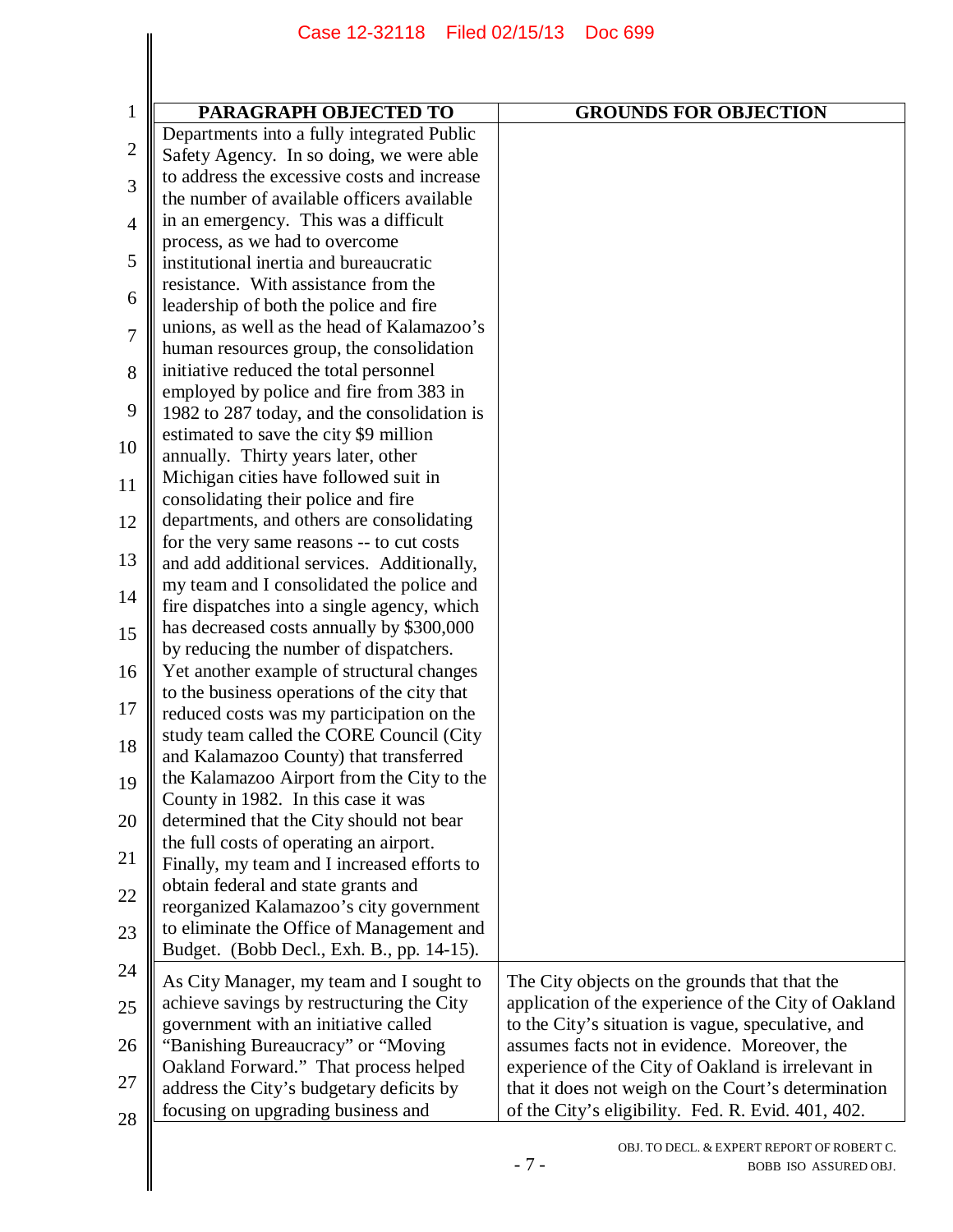| PARAGRAPH OBJECTED TO                                                                                                                                                                        | <b>GROUNDS FOR OBJECTION</b>                                                                                                                                |
|----------------------------------------------------------------------------------------------------------------------------------------------------------------------------------------------|-------------------------------------------------------------------------------------------------------------------------------------------------------------|
| customer client services within the City.<br>My team and I met with City employees to                                                                                                        |                                                                                                                                                             |
| reexamine the role of government and                                                                                                                                                         |                                                                                                                                                             |
| looked at every aspect of the City's<br>operations, focusing on ways to consolidate                                                                                                          |                                                                                                                                                             |
| or eliminate redundant agencies, staff, and<br>operations. We fundamentally reexamined                                                                                                       |                                                                                                                                                             |
| the role of government and the best way for<br>the City to provide services to its                                                                                                           |                                                                                                                                                             |
| constituents. During this process, my team<br>and I made over 225 recommendations to                                                                                                         |                                                                                                                                                             |
| improve the City government that touched                                                                                                                                                     |                                                                                                                                                             |
| on every corner of government operations<br>and expenses. (Bobb Decl., Exh. B., p.                                                                                                           |                                                                                                                                                             |
| 16).                                                                                                                                                                                         |                                                                                                                                                             |
| My approach to addressing the City's<br>forecasted budget deficit was rooted in the<br>simple guiding principle that the city's                                                              | The City objects on the grounds that that the<br>application of the experience of the City of Oakland<br>to the City's situation is vague, speculative, and |
| revenues must match its expenditures. This<br>principle manifested itself in the                                                                                                             | assumes facts not in evidence. Moreover, the<br>experience of the City of Oakland is irrelevant in                                                          |
| establishment of a series of financial<br>policies that guided the City's fiscal future<br>and produced balanced budgets:                                                                    | that it does not weigh on the Court's determination<br>of the City's eligibility. Fed. R. Evid. 401, 402.                                                   |
| Eliminate all structural deficits.                                                                                                                                                           |                                                                                                                                                             |
| Balance the budget without creating<br>a structural deficit in the General<br>Purpose Fund.                                                                                                  |                                                                                                                                                             |
| Use "one-time" revenues to fund<br>"one-time expenditures."                                                                                                                                  |                                                                                                                                                             |
| Carry a minimum-fund balance<br>within the General Purpose Fund.                                                                                                                             |                                                                                                                                                             |
| Establish a debt policy as a "best"<br>practice" to ensure that the City did<br>not overextend itself with debt.                                                                             |                                                                                                                                                             |
| Consult outside economists to<br>validate financial assumptions used<br>in the budget to forecast revenues.                                                                                  |                                                                                                                                                             |
| Develop a budget that identified the<br>staffing and resources allocated to,<br>as well as the revenues generated<br>by, specific programs that support<br>the Mayor and City Council goals. |                                                                                                                                                             |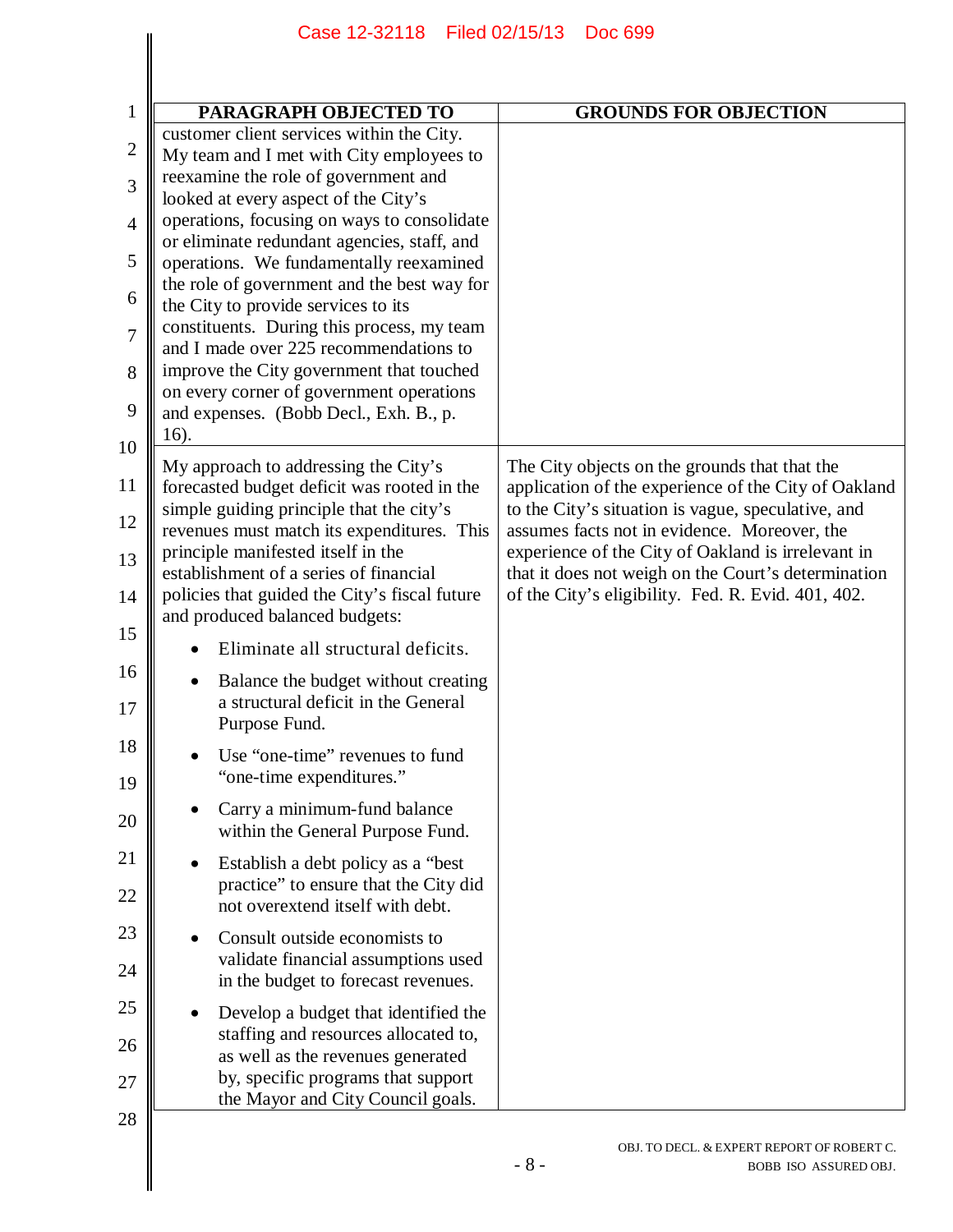|             | PARAGRAPH OBJECTED TO                                                                                                                                                                     | <b>GROUNDS FOR OBJECTION</b>                                                                                                                                                                                    |
|-------------|-------------------------------------------------------------------------------------------------------------------------------------------------------------------------------------------|-----------------------------------------------------------------------------------------------------------------------------------------------------------------------------------------------------------------|
|             | Expand the use of "Performance"<br>Budgeting."                                                                                                                                            |                                                                                                                                                                                                                 |
|             | Work closely with the City<br>Council's Citizen Budget Review<br>Committee.                                                                                                               |                                                                                                                                                                                                                 |
|             | <b>Enact Broad Pension Reform</b><br>Measures as part of labor contract<br>negotiations with several unions in<br>2002-03 that included:                                                  |                                                                                                                                                                                                                 |
| O           | Increasing employee pension-<br>fund contributions                                                                                                                                        |                                                                                                                                                                                                                 |
| O           | Fire personnel began<br>contributing at a 4% rate of<br>salary (currently 13%)                                                                                                            |                                                                                                                                                                                                                 |
| O           | Non-sworn personnel began<br>contributing at 3% of salary<br>(currently 12%)                                                                                                              |                                                                                                                                                                                                                 |
| O           | Confidential management and<br>Deputy City Attorneys began<br>contributing at 3% of salary<br>(currently 8%) and                                                                          |                                                                                                                                                                                                                 |
| O           | Local 21 (International<br>Federation of Professional and<br>Technical Engineers) employees<br>began contributing at 3% of<br>salary (currently 9%). (Bobb<br>Decl., Exh. B., pp. 16-17). |                                                                                                                                                                                                                 |
|             | As Emergency Financial Manager for the<br>Detroit Public Schools (DPS), I<br>implemented a restructuring of DPS'                                                                          | The City objects on the grounds that that the<br>application of the experience of the City of Detroit<br>to the City's situation is vague, speculative, and                                                     |
|             | operations to eliminate a \$305 million<br>legacy deficit and ongoing structural<br>operating deficit by cutting non-critical<br>spending and creating a more agile, flexible             | assumes facts not in evidence. Moreover, the<br>experience of the City of Detroit is irrelevant in that<br>it does not weigh on the Court's determination of<br>the City's eligibility. Fed. R. Evid. 401, 402. |
|             | system. Ultimately, my restructuring team<br>and I were able to produce DPS' first<br>balanced budget without borrowing in a                                                              |                                                                                                                                                                                                                 |
| pp. 17-18). | decade (FY2011). (Bobb Decl., Exh. B.,                                                                                                                                                    |                                                                                                                                                                                                                 |
|             |                                                                                                                                                                                           |                                                                                                                                                                                                                 |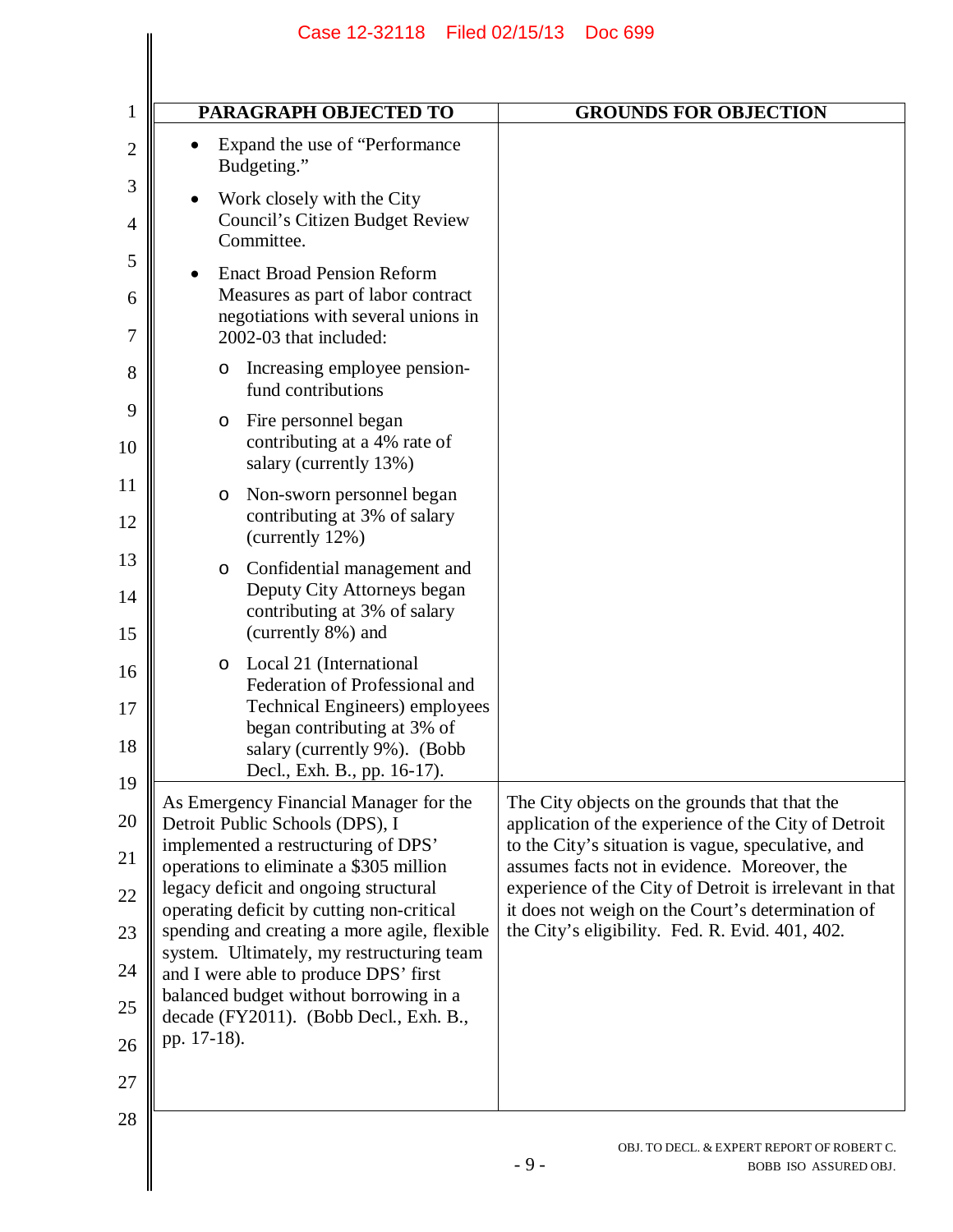| PARAGRAPH OBJECTED TO                                                                              | <b>GROUNDS FOR OBJECTION</b>                                                                                                                  |
|----------------------------------------------------------------------------------------------------|-----------------------------------------------------------------------------------------------------------------------------------------------|
| Upon arrival in Detroit, my team and I<br>were told that the DPS had a budget deficit              | The City objects on the grounds that the application<br>of the experience of the City of Detroit to the City's                                |
| of \$139 million. After a week's review,<br>the restructuring team and I had determined            | situation is vague, speculative, and assumes facts<br>not in evidence. Moreover, the experience of the                                        |
| that the actual deficit was in fact \$305<br>million, and there were 587 employees on              | City of Detroit is irrelevant in that it does not weigh<br>on the Court's determination of the City's                                         |
| the payroll who were unfunded. Contracts<br>had been executed without appropriate                  | eligibility. Fed. R. Evid. 401, 402.                                                                                                          |
| budgetary approval or even knowledge.<br>(Bobb Decl., Exh. B., p. 18).                             |                                                                                                                                               |
| My team and I balanced the budget by<br>taking the following steps:                                | The City objects on the grounds that the application<br>of the experience of the City of Detroit to the City's                                |
| Closed 75 schools and district<br>facilities through a community                                   | situation is vague, speculative, and assumes facts<br>not in evidence. Moreover, the experience of the                                        |
| vetting process over 2 1/2 years,<br>reducing 4.1 million square feet of                           | City of Detroit is irrelevant in that it does not weigh<br>on the Court's determination of the City's<br>eligibility. Fed. R. Evid. 401, 402. |
| underutilized space while reducing<br>operating expenses by over \$37<br>million.                  |                                                                                                                                               |
| Rebuilt and reformed the Public                                                                    |                                                                                                                                               |
| Safety operation. After terminating<br>the Chief and Deputy Chief, my                              |                                                                                                                                               |
| team and I established the Office of<br>the Inspector General (OIG), which                         |                                                                                                                                               |
| carried out roughly 400<br>investigations of theft, payroll                                        |                                                                                                                                               |
| fraud, contractor fraud, abuse,<br>ethics violations, unauthorized                                 |                                                                                                                                               |
| employment, vendor fraud, and<br>waste.                                                            |                                                                                                                                               |
| Developed a state-approved deficit<br>reduction plan that included a long-<br>term financial plan. |                                                                                                                                               |
| Conducted over 220 financial and<br>operational audits within two years.                           |                                                                                                                                               |
| Administered managed competition<br>processes to outsource non-core                                |                                                                                                                                               |
| school functions and improve<br>performance. My team and I                                         |                                                                                                                                               |
| outsourced all operations not part of<br>the core functions of "teaching and                       |                                                                                                                                               |
| learning," including the following<br>functions with no loss of service                            |                                                                                                                                               |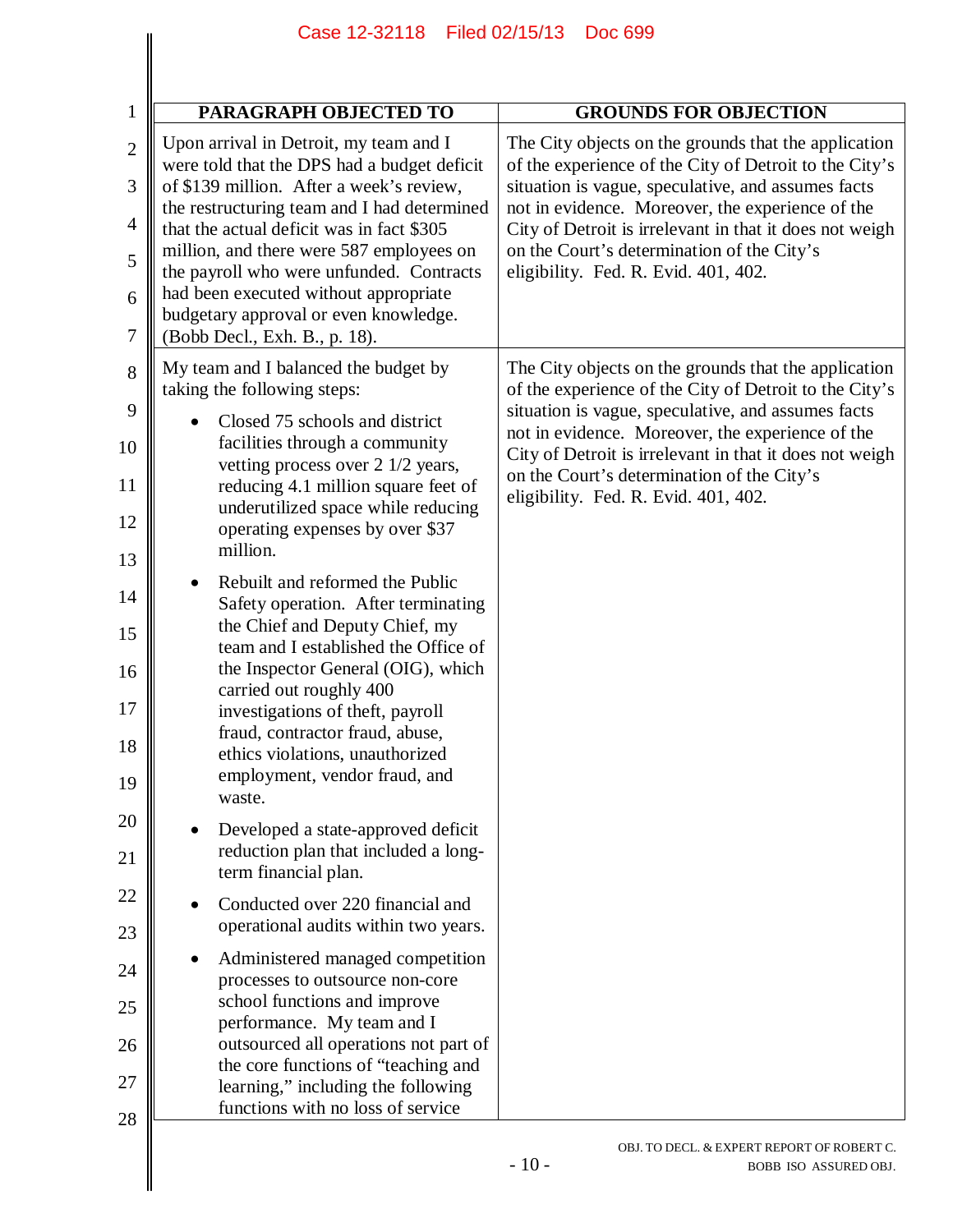| PARAGRAPH OBJECTED TO                                                                                                                                                                                                                                                                                                                           | <b>GROUNDS FOR OBJECTION</b> |
|-------------------------------------------------------------------------------------------------------------------------------------------------------------------------------------------------------------------------------------------------------------------------------------------------------------------------------------------------|------------------------------|
| and dramatically lower costs for<br>security (\$8 million annually);<br>custodial, engineering and building<br>maintenance (\$14.8 million<br>annually); and bus fleet operations<br>and maintenance (\$4.8 million).<br>My team and I saved a total of<br>$$68.7$ million in 2011-12 as a result<br>of outsourcing.                            |                              |
| Negotiated \$7.4 million in vendor<br>payments by requiring vendors to<br>take a 25% 'haircut' on accounts<br>payables.                                                                                                                                                                                                                         |                              |
| Failed to renew over 700 non-union<br>personnel contracts and reduced<br>employment by 3,552 (26.5% of the<br>total DPS workforce).                                                                                                                                                                                                             |                              |
| Developed ongoing fund and<br>budgetary reporting applications,<br>including budget-to-actual variance<br>reports and related management<br>analyses and reports.                                                                                                                                                                               |                              |
| Rigorously reviewed excess space<br>requirements and sold or leased<br>over 3 million square feet in two<br>years, which generated over \$10<br>million in revenue and created over<br>\$2 million in recurring revenue.                                                                                                                        |                              |
| Recovered over \$500,000 in<br>delinquent rental payments,<br>renegotiated a long-term lease for a<br>200 space DPS-owned parking<br>garage, executed and managed 30<br>cell tower leases, and audited all<br>utility bills for the district which led<br>to over \$15 million in missed<br>billings, incorrect rate schedules,<br>and savings. |                              |
| Developed a downsizing strategy to<br>reduce central office space and<br>increase operational efficiencies<br>through better layout of offices.                                                                                                                                                                                                 |                              |
| Acquired three parks for the city                                                                                                                                                                                                                                                                                                               |                              |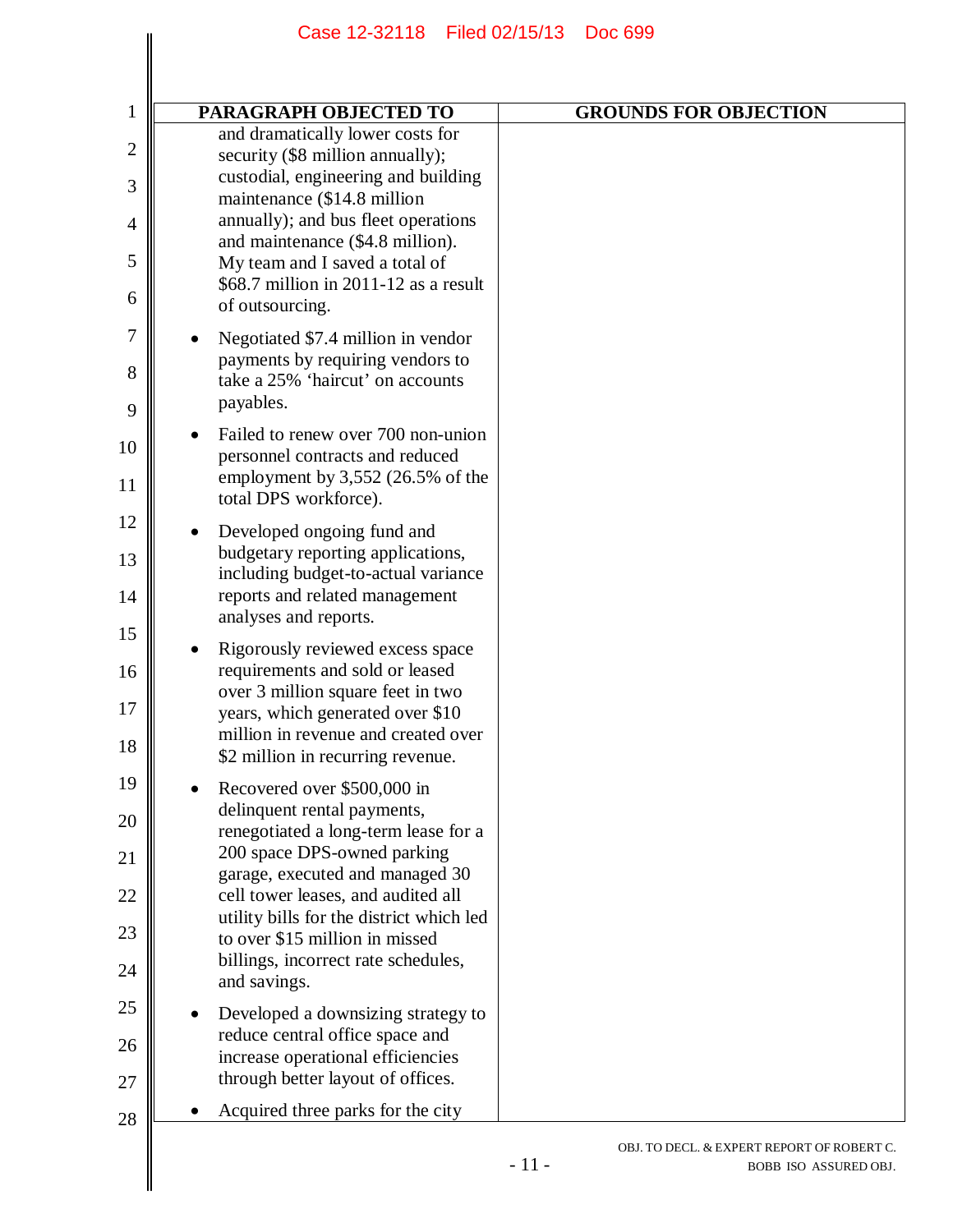|                | Case 12-32118 Filed 02/15/13                                                                             | <b>Doc 699</b>                                                                                            |
|----------------|----------------------------------------------------------------------------------------------------------|-----------------------------------------------------------------------------------------------------------|
|                |                                                                                                          |                                                                                                           |
| 1              | PARAGRAPH OBJECTED TO                                                                                    | <b>GROUNDS FOR OBJECTION</b>                                                                              |
|                | totaling 40 acres, which allowed                                                                         |                                                                                                           |
| $\overline{2}$ | DPS to proceed with plans to                                                                             |                                                                                                           |
| 3              | reconfigure and expand three<br>schools, develop a plan for district<br>owned facilities to be leased to |                                                                                                           |
| $\overline{4}$ | charter school operators, and                                                                            |                                                                                                           |
| 5              | structure public private<br>partnerships.                                                                |                                                                                                           |
| 6              | (Bobb Decl., Exh. B., pp. 18-19).                                                                        |                                                                                                           |
| $\overline{7}$ | As a result of budget pressures, my team                                                                 | The City objects on the grounds that the application                                                      |
| 8              | and I inaugurated the "7 to 11" process in                                                               | of the experience of the City of Richmond to the                                                          |
| 9              | which we started at 7 AM and ended at 11<br>PM and called in City departments to                         | City's situation is vague, speculative, and assumes<br>facts not in evidence. Moreover, the experience of |
| 10             | justify their budgets, discuss alternative<br>ways of providing services, and work on                    | the City of Richmond is irrelevant in that it does<br>not weigh on the Court's determination of the       |
| 11             | cost reductions based on detailed principles<br>setting forth the City's budget and service              | City's eligibility. Fed. R. Evid. 401, 402.                                                               |
| 12             | delivery priorities. The process defined the                                                             |                                                                                                           |
| 13             | "core services" of the government and as a<br>result several departments were merged,                    |                                                                                                           |
| 14             | eliminated or consolidated. For example,<br>my team and I                                                |                                                                                                           |
| 15             | Eliminated the position and office                                                                       |                                                                                                           |
| 16             | of the Director of Public Safety;                                                                        |                                                                                                           |
| 17             | Consolidated the Police & Fire<br>dispatch functions;                                                    |                                                                                                           |
| 18             | Consolidated the Parks and Public                                                                        |                                                                                                           |
| 19             | Works maintenance functions,<br>including tree trimming; and                                             |                                                                                                           |
| 20             | Consolidated and coordinated<br>across functions the operations of                                       |                                                                                                           |
| 21<br>22       | snow control.<br>(Bobb Decl., Exh. B., pp. 19-20).                                                       |                                                                                                           |
| 23             | The "7 to 11" process enabled us to engage                                                               | The City objects on the grounds that the application                                                      |
| 24             | in "outside the box" thinking and to seek<br>creative ways to reduce costs, increase                     | of the experience of the City of Richmond to the<br>City's situation is vague, speculative, and assumes   |
| 25             | efficiency, and provide enhanced services<br>to the citizens. In subsequent years, my                    | facts not in evidence. Moreover, the experience of<br>the City of Richmond is irrelevant in that it does  |
| 26             | team and I eliminated an \$11 million<br>budget shortfall caused by the Virginia                         | not weigh on the Court's determination of the<br>City's eligibility. Fed. R. Evid. 401, 402.              |
| 27             | State government's decision not to provide                                                               |                                                                                                           |
| 28             | \$11 million in funding that Richmond had<br>anticipated. (Bobb Decl., Exh. B., p. 20).                  |                                                                                                           |
|                |                                                                                                          | OBJ. TO DECL. & EXPERT REPORT OF ROBERT C.<br>$-12-$<br>BOBB ISO ASSURED OBJ.                             |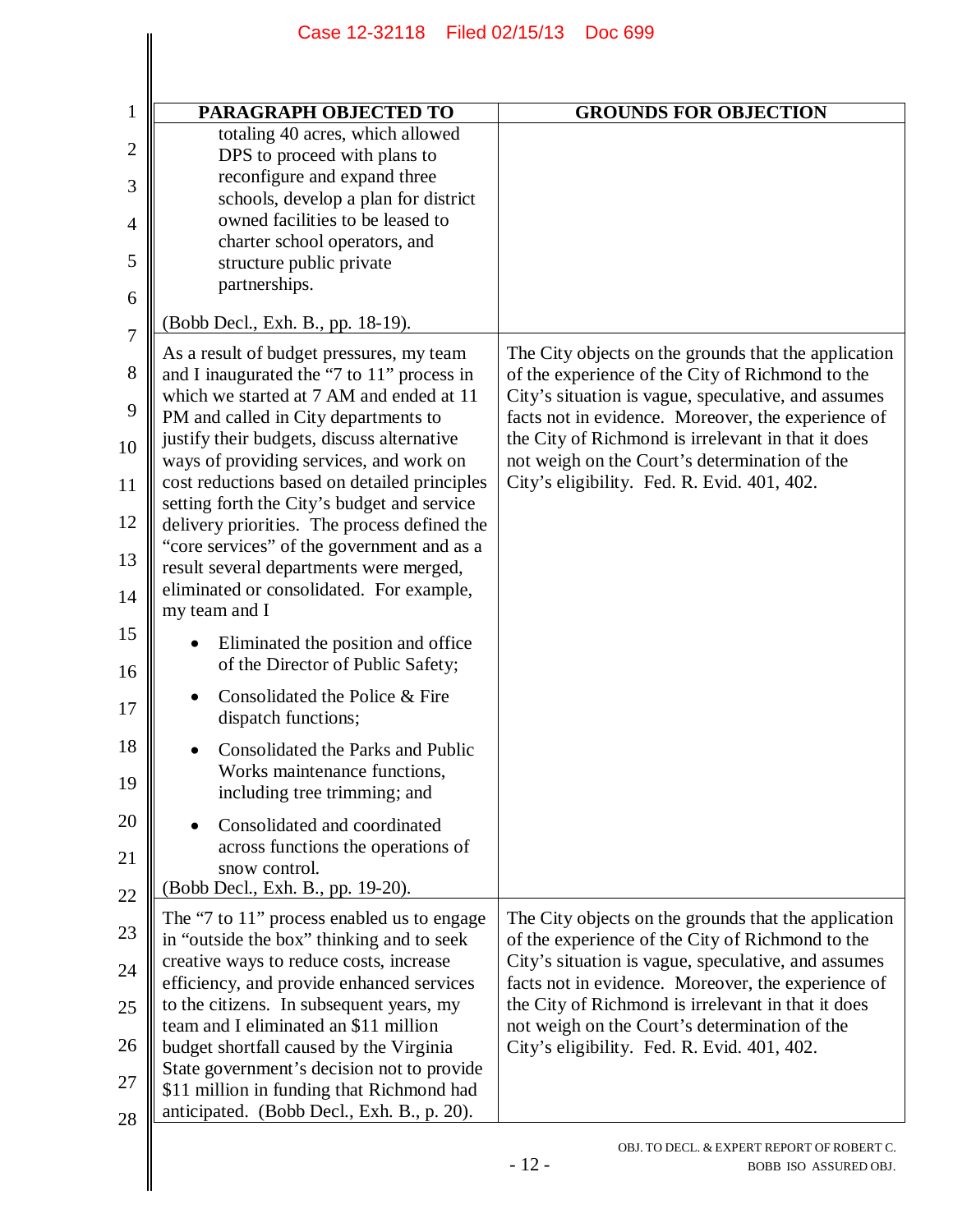|                | Case 12-32118 Filed 02/15/13                                                                      | Doc 699                                                                                                          |
|----------------|---------------------------------------------------------------------------------------------------|------------------------------------------------------------------------------------------------------------------|
|                |                                                                                                   |                                                                                                                  |
|                |                                                                                                   |                                                                                                                  |
| 1              | PARAGRAPH OBJECTED TO                                                                             | <b>GROUNDS FOR OBJECTION</b>                                                                                     |
| $\overline{2}$ | Cities facing financial problems are<br>nothing new, and many cities have                         | The City objects on the grounds that these<br>statements lack foundation. Moreover, Bobb's                       |
| 3              | encountered financial problems as a result<br>of economic downturns, overspending,                | conclusion that the City did not take all of the steps<br>outlined in his Report is irrelevant, as this does not |
| $\overline{4}$ | one-time events, and other causes. Crisis<br>managers have developed a number of                  | weigh on the Court's determination of the City's<br>eligibility. Fed. R. Evid. 401, 402. Furthermore,            |
| 5              | steps that are routinely applied when a city<br>falls into financial distress. Unfortunately,     | the steps outlined in Bobb's Alternative Model are<br>speculative and assume facts not in evidence, in           |
| 6              | a review of the record here shows that                                                            | that the Alternative Model relies on numerous                                                                    |
| 7<br>8         | Stockton has failed to undertake those<br>steps. (Bobb Decl., Exh. B., p. 20).                    | unfounded assumptions.                                                                                           |
| 9              | The first step for a city in financial distress<br>is to take a hard look at its current position | The City objects on the grounds that these<br>statements lack foundation.                                        |
| 10             | and short-term and long-term prospects.<br>This involves determining the causes of its            |                                                                                                                  |
| 11             | economic distress and the likely sources of<br>revenues and costs for the foreseeable             |                                                                                                                  |
| 12             | future, with a focus on the drivers of those<br>costs and revenues. This is basically a           |                                                                                                                  |
| 13             | "where are we" review, with a focus both                                                          |                                                                                                                  |
| 14             | on the present and the future. This review<br>must be a granular and realistic rather than        |                                                                                                                  |
| 15             | summary and aspirational, and it must look<br>at the situation as it is, and not as the city      |                                                                                                                  |
| 16             | wishes it were or could be. (Bobb Decl.,<br>Exh. B., pp. 20-21).                                  |                                                                                                                  |
| 17<br>18       | There is no evidence that Stockton has ever<br>taken this approach prior to the AB 506            | The City objects on the grounds that these<br>statements lack foundation. Moreover, the                          |
| 19             | process. The economic problems facing<br>Stockton were apparent in 2008; indeed,                  | application of Bobb's experience in Detroit to the                                                               |
| 20             | the City cites a December 2007 newspaper                                                          | City's situation is vague, speculative, and assumes<br>facts not in evidence.                                    |
| 21             | article highlighting the housing problems<br>already apparent in Stockton. <sup>1</sup> That and  |                                                                                                                  |
| 22             | similar news stories should have triggered<br>a review by someone in the City's                   |                                                                                                                  |
| 23             | finance/budget department to sound an<br>alarm that the City's principal revenue                  |                                                                                                                  |
| 24             | source – and the basis of much of the<br>City's budgetary prosperity in prior years -             |                                                                                                                  |
| 25             | was in jeopardy. When the economic<br>recession and housing decline were in full                  |                                                                                                                  |
| 26             | swing in 2008-09, there is no evidence that                                                       |                                                                                                                  |
| 27             | anyone stepped back, took a look at the<br>City's situation as a whole, and did a                 |                                                                                                                  |
| 28             | comprehensive review of where the City                                                            |                                                                                                                  |

 $\parallel$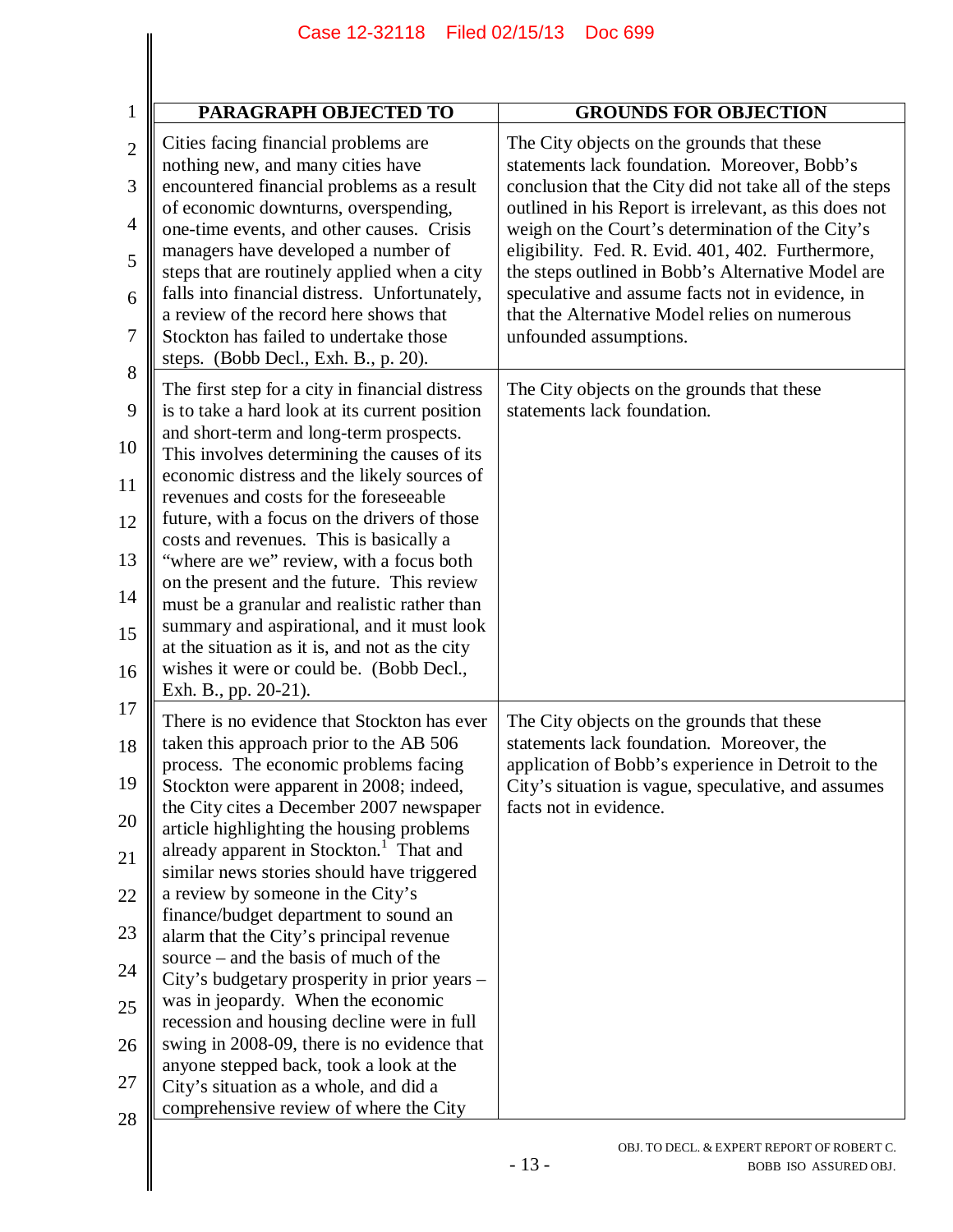|                | Case 12-32118 Filed 02/15/13                                                                            | <b>Doc 699</b>                                                                                               |
|----------------|---------------------------------------------------------------------------------------------------------|--------------------------------------------------------------------------------------------------------------|
|                |                                                                                                         |                                                                                                              |
| $\mathbf{1}$   | PARAGRAPH OBJECTED TO                                                                                   | <b>GROUNDS FOR OBJECTION</b>                                                                                 |
| $\overline{2}$ | stood, what was likely to occur in the years<br>to come, or engage in any long-term                     |                                                                                                              |
| 3              | planning. The City appears to have lurched                                                              |                                                                                                              |
|                | from one crisis to another, facing projected<br>deficits of \$23 million for FY 2010-11 and             |                                                                                                              |
| $\overline{4}$ | \$37 million for FY 2011-12 that needed to                                                              |                                                                                                              |
| 5              | be addressed. $2$ As was the case with my<br>experience in Detroit, a financial crisis                  |                                                                                                              |
| 6              | cannot be resolved without a clear picture                                                              |                                                                                                              |
| $\overline{7}$ | of where the city stands. Indeed, in a<br>financial crisis, the heart and soul of what a                |                                                                                                              |
| 8              | crisis manager does is managing the city's                                                              |                                                                                                              |
| 9              | financial resources, and a manager must<br>have an accurate picture of revenues and                     |                                                                                                              |
| 10             | expenditures to carry out that responsibility                                                           |                                                                                                              |
|                | and a long-range plan for addressing the<br>distressed city's financial problems. (Bobb                 |                                                                                                              |
| 11             | Decl., Exh. B., p. 21).                                                                                 |                                                                                                              |
| 12             |                                                                                                         |                                                                                                              |
| 13             | Instead of conducting a comprehensive                                                                   | The City objects on the grounds that these                                                                   |
| 14             | review of its situation, the City began ad<br>hoc efforts to use furloughs to reduce the                | statements lack foundation. Furthermore, Bobb's<br>conclusion that the City only engaged in "ad hoc"         |
| 15             | costs of the "unsustainable" labor contracts                                                            | efforts is irrelevant in that it does not weigh on the                                                       |
| 16             | that the City had improvidently executed<br>with its employees. But even this cost                      | Court's determination of the City's eligibility. Fed.<br>R. Evid. 401, 402. These statements also constitute |
| 17             | cutting was ineffective. In 2009, at the                                                                | inadmissible hearsay. Fed. R. Evid. 801, 802.                                                                |
|                | same time that the City was seeking to cut<br>costs by using furloughs for the police and               |                                                                                                              |
| 18             | other city employees, it was agreeing to a                                                              |                                                                                                              |
| 19             | 15% increase in police pay. As even the<br>City noted, it agreed to this increase at a                  |                                                                                                              |
| 20             | time when it "was in the midst of a                                                                     |                                                                                                              |
| 21             | financial crisis, and many of the City's<br>citizens were suffering from layoffs and                    |                                                                                                              |
| 22             | reduced pay." <sup>3</sup> The City's <i>ad hoc</i> efforts<br>continued, and the City has acknowledged |                                                                                                              |
| 23             | that it abandoned long-term planning in                                                                 |                                                                                                              |
|                | connection with the financial crisis. In                                                                |                                                                                                              |
| 24             | their letter to the Mayor accompanying the<br>FY 2010-11 Comprehensive Annual                           |                                                                                                              |
| 25             | Financial Report ("CAFR"), in the<br>discussion of long-term financial planning,                        |                                                                                                              |
| 26             | the City Manager and CFO stated:                                                                        |                                                                                                              |
| 27             | "The City of Stockton has concentrated its                                                              |                                                                                                              |
| 28             | long range financial planning on capital                                                                |                                                                                                              |
|                |                                                                                                         | OBJ. TO DECL. & EXPERT REPORT OF ROBERT C.<br>$-14-$                                                         |
|                |                                                                                                         | BOBB ISO ASSURED OBJ.                                                                                        |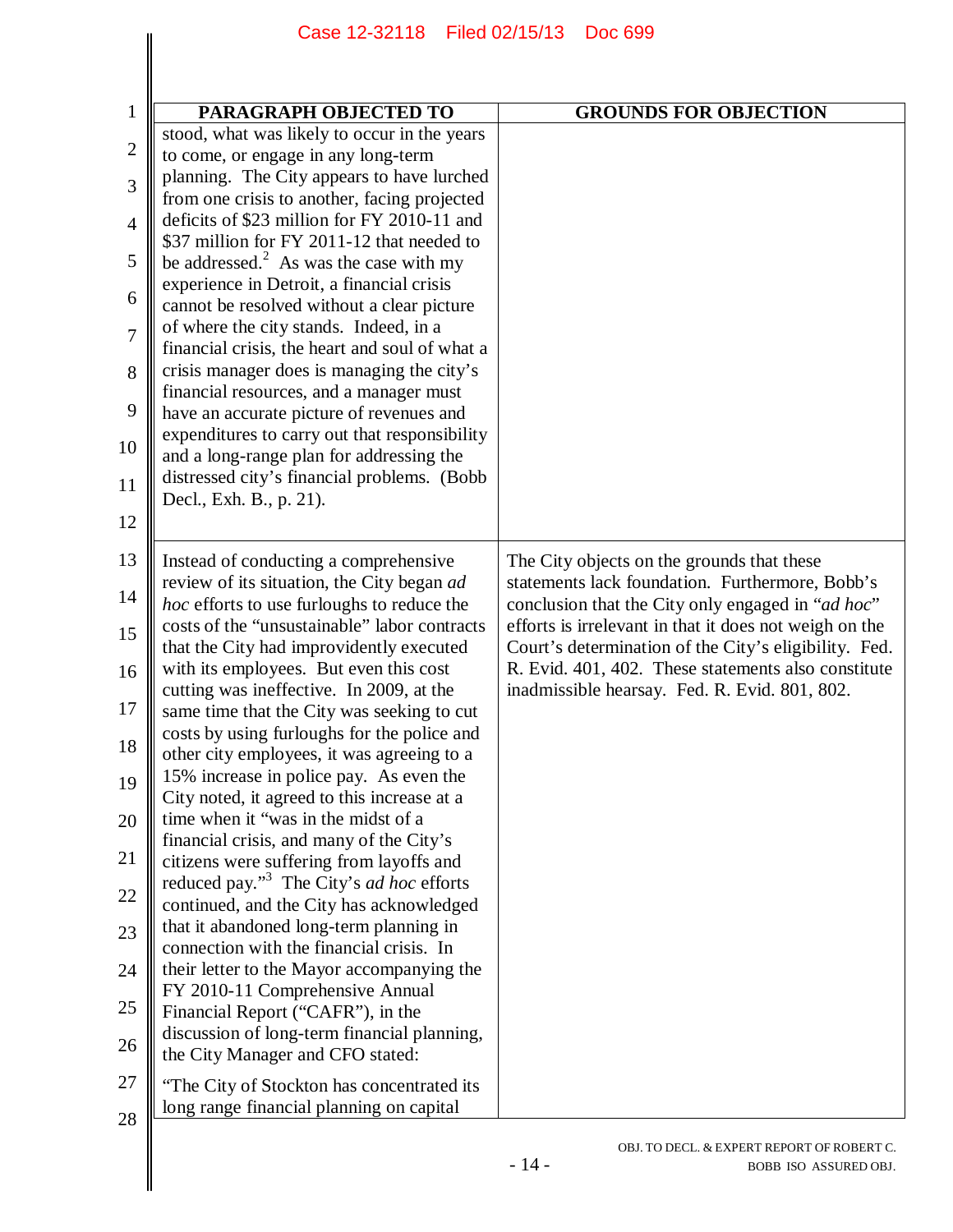|                | Case 12-32118 Filed 02/15/13                                                                  | Doc 699                                                                                                          |  |
|----------------|-----------------------------------------------------------------------------------------------|------------------------------------------------------------------------------------------------------------------|--|
|                |                                                                                               |                                                                                                                  |  |
|                |                                                                                               |                                                                                                                  |  |
| $\mathbf{1}$   | PARAGRAPH OBJECTED TO                                                                         | <b>GROUNDS FOR OBJECTION</b>                                                                                     |  |
| 2              | investments and its utility operations.                                                       |                                                                                                                  |  |
|                | Departments have been encouraged to plan<br>beyond the annual budget process, but their       |                                                                                                                  |  |
| 3              | plans are not a formal part of the budget                                                     |                                                                                                                  |  |
| $\overline{4}$ | process, instead they provide context for                                                     |                                                                                                                  |  |
|                | current budget proposals. In recent years,                                                    |                                                                                                                  |  |
| 5              | long range planning had to give way to                                                        |                                                                                                                  |  |
| 6              | urgent current budget priorities as the City<br>concentrated on dealing with falling          |                                                                                                                  |  |
| $\overline{7}$ | revenues and the rising costs of its                                                          |                                                                                                                  |  |
|                | obligations to employees, retirees and                                                        |                                                                                                                  |  |
| 8              | bondholders." <sup>4</sup> (Bobb Decl., Exh. B.,                                              |                                                                                                                  |  |
| 9              | p. 22).                                                                                       |                                                                                                                  |  |
|                | Unfortunately, that is exactly the wrong                                                      | The City objects on the grounds that these                                                                       |  |
| 10             | approach, and it leads, as in this case, to the<br>short-term perspective in dealing with the | statements lack foundation. Moreover, the City's<br>alleged failure to adopt Bobb's long-term goals is           |  |
| 11             | current crisis, rather than stepping back and                                                 | irrelevant in that it does not weigh on the Court's                                                              |  |
|                | addressing the current crisis in the context                                                  | determination of the City's eligibility. Fed. R.                                                                 |  |
| 12             | of the long-term goals that the crisis team                                                   | Evid. 401, 402.                                                                                                  |  |
| 13             | establishes for the distressed city. That                                                     |                                                                                                                  |  |
| 14             | short-term focus in part explains how<br>Stockton has come to its current place.              |                                                                                                                  |  |
|                | (Bobb Decl., Exh. B., pp. 22-23).                                                             |                                                                                                                  |  |
| 15             | One of the principal shortcomings of the                                                      | The City objects on the grounds that these                                                                       |  |
| 16             | current administration's short-term focus                                                     | statements lack foundation. Furthermore, the                                                                     |  |
|                | has been its failure to address more quickly                                                  | alleged "material weaknesses" and "significant                                                                   |  |
| 17             | Stockton's financial accounting and<br>reporting problems. Stockton's financial               | deficiencies" in the City's financial statements are<br>irrelevant to the question of the City's eligibility for |  |
| 18             | recovery has been complicated by the total                                                    | chapter 9. Fed. R. Evid. 401, 402.                                                                               |  |
| 19             | lack of timely and reliable financial                                                         |                                                                                                                  |  |
|                | information. Indeed, the City's entire                                                        |                                                                                                                  |  |
| 20             | financial reporting system has been in<br>disarray, as exemplified by the status of the       |                                                                                                                  |  |
| 21             | City's FY 2010-11 CAFR. Stockton's                                                            |                                                                                                                  |  |
|                | fiscal year ends on June 30, and the FY                                                       |                                                                                                                  |  |
| 22             | 2010-11 CAFR was finally presented to the                                                     |                                                                                                                  |  |
| 23             | City Council for approval on December 11,<br>2012. The annual CAFR is usually                 |                                                                                                                  |  |
| 24             | published approximately six months after                                                      |                                                                                                                  |  |
|                | the end of the financial year, but in this                                                    |                                                                                                                  |  |
| 25             | case, it took a year and a half for the                                                       |                                                                                                                  |  |
| 26             | auditors to complete their audit of the FY                                                    |                                                                                                                  |  |
| 27             | 2011 financial statements. In addition to<br>the auditors report, the auditors identified     |                                                                                                                  |  |
|                | 12 material weaknesses, 25 significant                                                        |                                                                                                                  |  |
| 28             | deficiencies and one other matter in the                                                      |                                                                                                                  |  |
|                |                                                                                               | OBJ. TO DECL. & EXPERT REPORT OF ROBERT C.                                                                       |  |
|                |                                                                                               | $-15-$<br>BOBB ISO ASSURED OBJ.                                                                                  |  |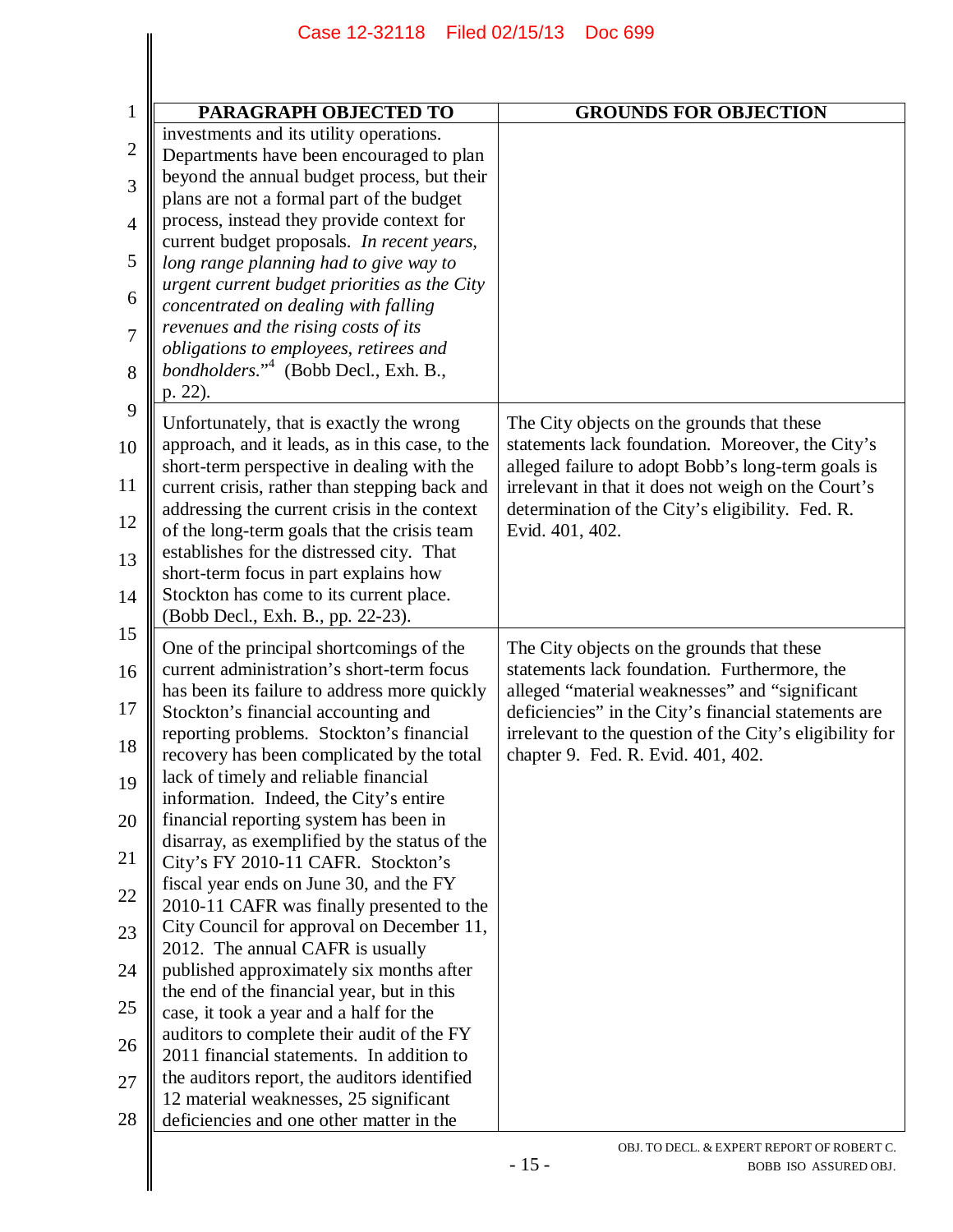|                | Case 12-32118 Filed 02/15/13<br><b>Doc 699</b>                                                                                     |                                                                                                           |  |
|----------------|------------------------------------------------------------------------------------------------------------------------------------|-----------------------------------------------------------------------------------------------------------|--|
|                |                                                                                                                                    |                                                                                                           |  |
| $\mathbf{1}$   | PARAGRAPH OBJECTED TO                                                                                                              | <b>GROUNDS FOR OBJECTION</b>                                                                              |  |
| $\mathbf{2}$   | memorandum on internal controls and<br>required communications. <sup>5</sup> Furthermore,                                          |                                                                                                           |  |
| 3              | the FY 2010-11 CAFR identified prior                                                                                               |                                                                                                           |  |
| $\overline{4}$ | period adjustments of \$15.1 million<br>relating to accounting errors, and                                                         |                                                                                                           |  |
| 5              | allowances for interfund loan losses. <sup>6</sup><br>(Bobb Decl., Exh. B., p. 23).                                                |                                                                                                           |  |
| 6              |                                                                                                                                    |                                                                                                           |  |
| $\overline{7}$ | The shadow of doubt over the integrity of                                                                                          | The City objects on the grounds that these                                                                |  |
| 8              | Stockton's financial statements is so<br>serious that the California State Controller                                              | statements lack foundation. Furthermore, the City<br>objects that the Alternative Model proposed by       |  |
| 9              | is conducting his own separate<br>investigation to determine the source of the                                                     | Bobb is extremely speculative and assumes facts<br>not in evidence, in that it makes numerous             |  |
| 10             | problems with Stockton's financial<br>reporting systems. On April 2, 2012 the                                                      | unfounded assumptions. Moreover, the City's<br>"failure" to adopt the Alternative Model, either in        |  |
| 11             | State Controller wrote to the City and                                                                                             | its entirety or in any given respect, is irrelevant in                                                    |  |
| 12             | stated that it had failed to comply with state<br>laws regarding submittal of annual                                               | that it does not weigh on the Court's determination<br>of the City's eligibility. Fed. R. Evid. 401, 402. |  |
| 13             | financial transaction reports for FY 2011<br>and that the City's FY 2009-10 reporting                                              |                                                                                                           |  |
| 14             | "raise[s] questions regarding their                                                                                                |                                                                                                           |  |
| 15             | reliability." Based on these problems, the<br>State Controller "concluded that there is                                            |                                                                                                           |  |
| 16             | reason to believe that the City's ability to<br>provide reliable and accurate financial                                            |                                                                                                           |  |
| 17             | information relating to the required<br>financial reports is questionable." <sup>7</sup> This                                      |                                                                                                           |  |
| 18             | investigation by the State Controller's                                                                                            |                                                                                                           |  |
|                | Office is ongoing, and various additional<br>investigations continue. (Bobb Decl., Exh.                                            |                                                                                                           |  |
| 19             | B., pp. 23-24).                                                                                                                    |                                                                                                           |  |
| 20             |                                                                                                                                    |                                                                                                           |  |
| 21<br>22       | The true nature of the City's financial<br>issues cannot be known until the City has<br>reliable financial records and a system of | The City objects on the grounds that these<br>statements lack foundation. Furthermore, the                |  |
| 23             | internal controls that allow for the                                                                                               | alleged lack of timeliness in the City's financial<br>statements are irrelevant to the question of the    |  |
| 24             | accounting and reporting of accurate<br>financial information on a timely basis.                                                   | City's eligibility for chapter 9. Fed. R. Evid. 401,<br>402.                                              |  |
| 25             | Timeliness is important because decision                                                                                           |                                                                                                           |  |
| 26             | makers can make progress in addressing a<br>distressed city's financial problems only if                                           |                                                                                                           |  |
| 27             | they have accurate and timely information.<br>The Government Finance Officers                                                      |                                                                                                           |  |
| 28             | Association ("GFOA") has issued a best<br>practice memorandum on timeliness that                                                   |                                                                                                           |  |
|                |                                                                                                                                    | OBJ. TO DECL. & EXPERT REPORT OF ROBERT C.<br>$-16-$<br>BOBB ISO ASSURED OBJ.                             |  |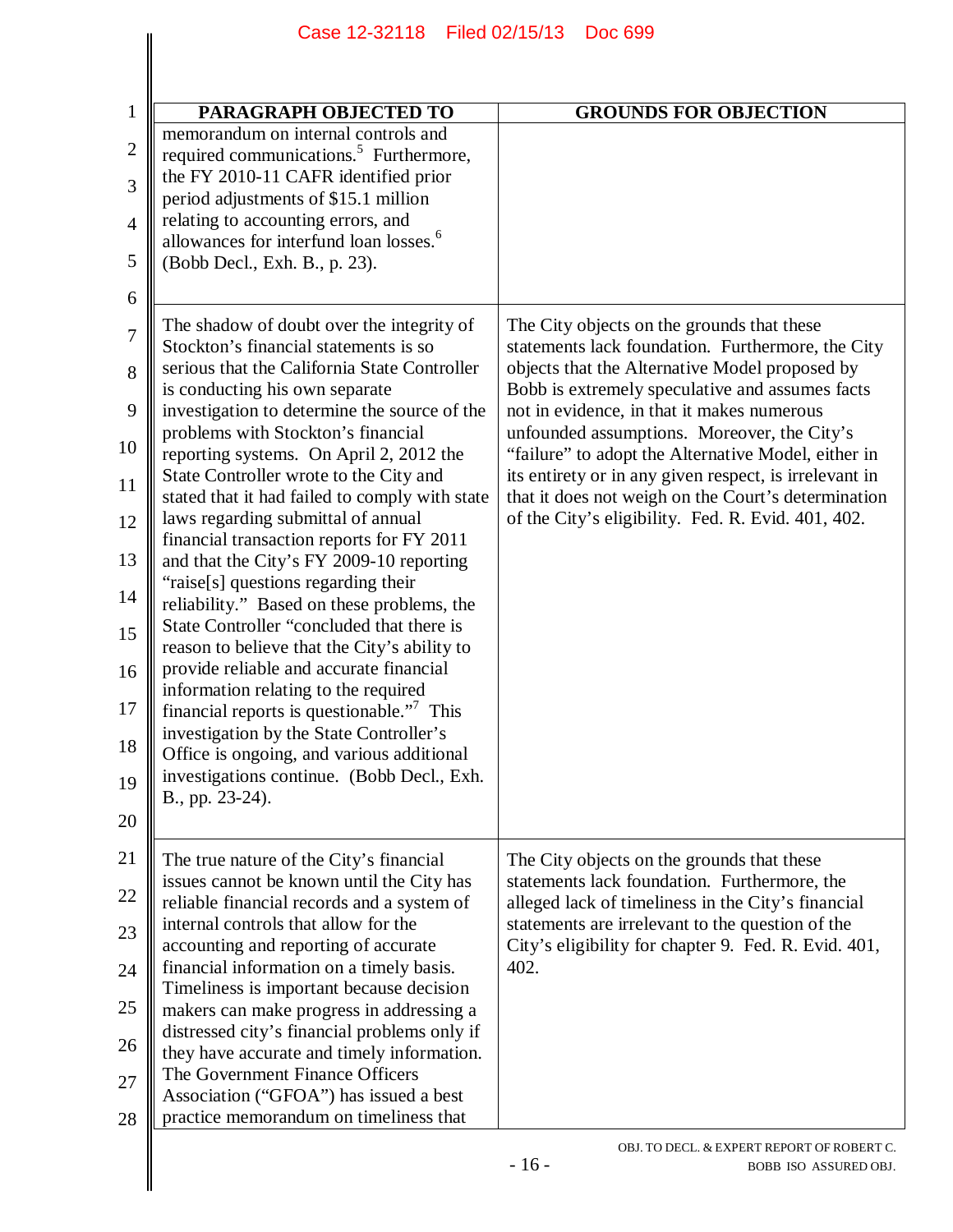| PARAGRAPH OBJECTED TO                                                                          | <b>GROUNDS FOR OBJECTION</b>                                 |
|------------------------------------------------------------------------------------------------|--------------------------------------------------------------|
| recommends that financial information                                                          |                                                              |
| should be available as soon as possible                                                        |                                                              |
| after the end of the relevant reporting                                                        |                                                              |
| period, <sup>8</sup> and in my experience, reporting                                           |                                                              |
| packages with year-to-date overall financial                                                   |                                                              |
| performance, budget-to-actual collections                                                      |                                                              |
| and spending and fund cash balances                                                            |                                                              |
| should be available within five to ten days                                                    |                                                              |
| of the month's end. The City is not                                                            |                                                              |
| producing any of those reports on a timely                                                     |                                                              |
| basis and instead provides "periodic<br>reports" to the City Council. <sup>9</sup> Simply put, |                                                              |
|                                                                                                |                                                              |
| the City's current and historical practice<br>does not allow City leaders to track             |                                                              |
| Stockton's financial performance or make                                                       |                                                              |
| timely and necessary decisions on how to                                                       |                                                              |
| address the financial crisis. (Bobb Decl.,                                                     |                                                              |
| Exh. B., p. 24-25).                                                                            |                                                              |
|                                                                                                |                                                              |
| The City's approach is to blame its                                                            | The City objects on the grounds that these                   |
| financial problems on "prior"                                                                  | statements lack foundation. Furthermore, the                 |
| administrations," but its inability to issue                                                   | alleged lack of timeliness in the City's financial           |
| the 2011 audited financial statements in a                                                     | statements are irrelevant to the question of the             |
| timely manner is the responsibility of the                                                     | City's eligibility for chapter 9. Fed. R. Evid. 401,<br>402. |
| current administration, which came to<br>Stockton in the spring of 2010. At that               |                                                              |
| time, the City Manager clearly was aware                                                       |                                                              |
| of Stockton's financial crisis, including the                                                  |                                                              |
| problems with its financial controls.                                                          |                                                              |
| Accordingly, upon taking office, the City                                                      |                                                              |
| Manager should have recognized that the                                                        |                                                              |
| City's inability to present accurate financial                                                 |                                                              |
| information was a matter of highest priority                                                   |                                                              |
| and at a minimum established a task force                                                      |                                                              |
| or hired outside consultants at that time to                                                   |                                                              |
| allow the City to get to the bottom of the                                                     |                                                              |
| issue and address these problems. Instead,                                                     |                                                              |
| in the midst of its acknowledged financial                                                     |                                                              |
| crisis, the City continued with its "business"<br>as usual" approach toward the financial      |                                                              |
| reporting and controls issue. That is one                                                      |                                                              |
| reason the audit took 18 months. (Bobb                                                         |                                                              |
| Decl., Exh. B., p. 25).                                                                        |                                                              |
|                                                                                                |                                                              |
|                                                                                                |                                                              |
|                                                                                                |                                                              |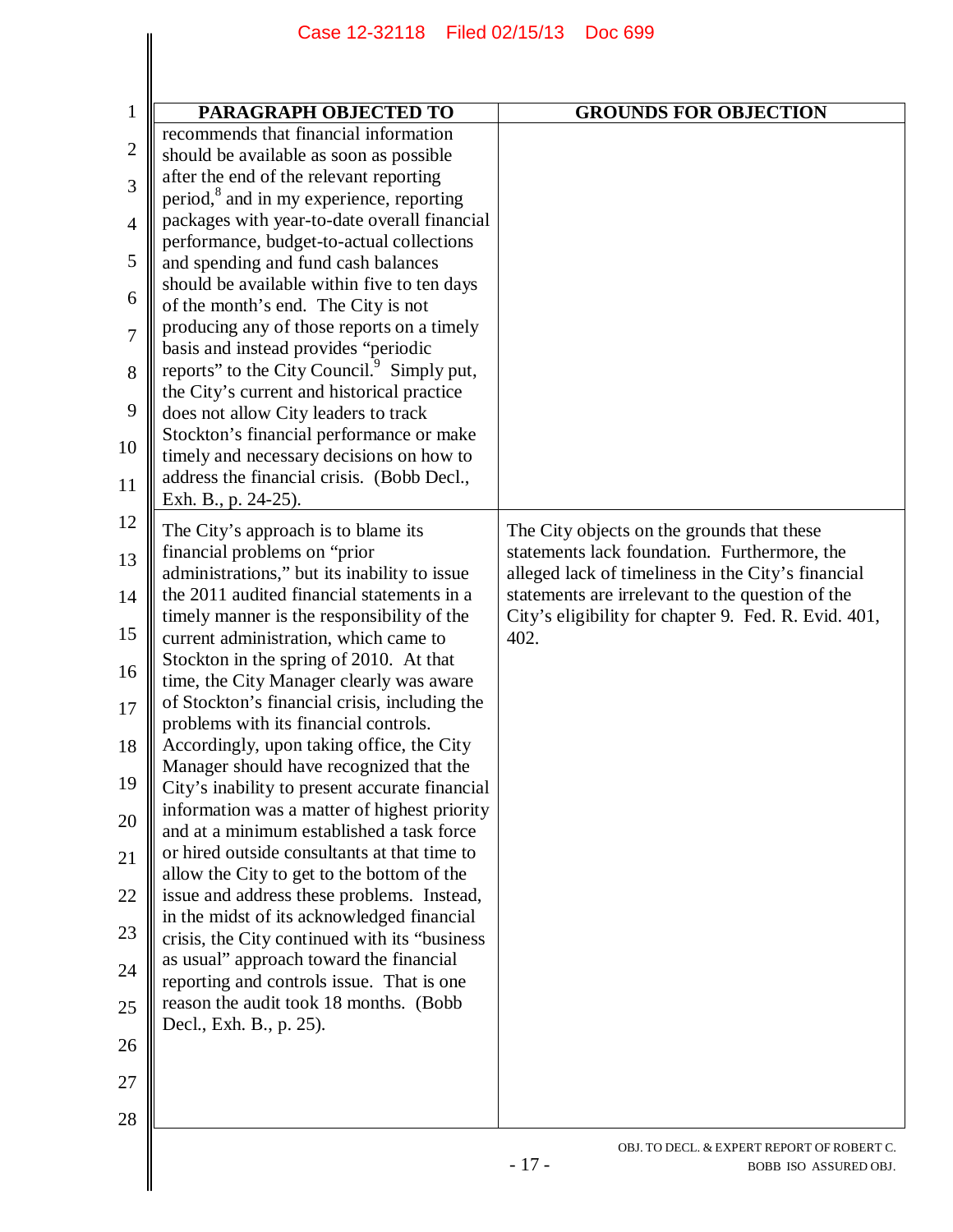|                                                                                                       | Filed 02/15/13<br>Case 12-32118<br><b>Doc 699</b>                                                                                                                                                                                                                                                                                                                                                                                                                                                                                                                                                                                                                                                                                                                                                                                  |                                                                                                                                                                                                                                                                                                                                                        |
|-------------------------------------------------------------------------------------------------------|------------------------------------------------------------------------------------------------------------------------------------------------------------------------------------------------------------------------------------------------------------------------------------------------------------------------------------------------------------------------------------------------------------------------------------------------------------------------------------------------------------------------------------------------------------------------------------------------------------------------------------------------------------------------------------------------------------------------------------------------------------------------------------------------------------------------------------|--------------------------------------------------------------------------------------------------------------------------------------------------------------------------------------------------------------------------------------------------------------------------------------------------------------------------------------------------------|
| $\mathbf{1}$                                                                                          | <b>PARAGRAPH OBJECTED TO</b>                                                                                                                                                                                                                                                                                                                                                                                                                                                                                                                                                                                                                                                                                                                                                                                                       | <b>GROUNDS FOR OBJECTION</b>                                                                                                                                                                                                                                                                                                                           |
| $\overline{2}$<br>3<br>$\overline{4}$<br>5<br>6<br>$\tau$<br>$8\,$<br>9<br>10<br>11<br>12<br>13<br>14 | The result has been an ongoing disaster.<br>Over a year after the City Manager<br>assumed overall responsibility for the<br>City's financial operations, on September<br>12, 2011, then-City Chief Financial Officer<br>Susan Mayer wrote a memorandum to<br>Deputy City Manager Laurie Montes in<br>which Ms. Mayer noted the ongoing<br>incompetence of the existing finance<br>operations:<br>"After eight months with the City, I<br>continue to be amazed at the<br>Department's past failures to<br>capture, communicate and control<br>the City's essential and diminishing<br>financial resources. Financial<br>planning and reporting failures have<br>misrepresented the City's condition<br>and left the City at the brink of<br>insolvency." <sup>10</sup><br>(Bobb Decl., Exh. B., pp. 25-26).                        | The City objects on the grounds that these<br>statements lack foundation. Furthermore, the<br>alleged lack of timeliness in the City's financial<br>statements are irrelevant to the question of the<br>City's eligibility for chapter 9. Fed. R. Evid. 401,<br>402. These statements also constitute inadmissible<br>hearsay. Fed. R. Evid. 801, 802. |
| 15<br>16<br>17<br>18<br>19<br>20<br>21<br>22<br>23<br>24<br>25<br>26<br>27<br>28                      | Ms. Mayer laid out the specifics of the<br>shortcomings of the Administrative<br>Services Department and stated that the<br>"depth of department challenges approach<br>gross negligence that has built up over the<br>past years and decades Basic and<br>essential process and controls are simply<br>not in place." <sup>11</sup> Among the shortcomings<br>of the department cataloged in the<br>memorandum were:<br>the City's failure to reconcile its<br>bank accounts,<br>the City's failure to reconcile a<br>housing portfolio of \$100 million to<br>its general ledger since 2008,<br>resulting in a misstatement of over<br>\$2 million,<br>the City's failure to reconcile its<br>utility billing system to the general<br>ledger for years,<br>the City's accumulation of \$130<br>million in inter-fund borrowings | The City objects on the grounds that these<br>statements lack foundation. Furthermore, the<br>alleged lack of timeliness in the City's financial<br>statements are irrelevant to the question of the<br>City's eligibility for chapter 9. Fed. R. Evid. 401,<br>402. These statements also constitute inadmissible<br>hearsay. Fed. R. Evid. 801, 802. |
|                                                                                                       |                                                                                                                                                                                                                                                                                                                                                                                                                                                                                                                                                                                                                                                                                                                                                                                                                                    | OBJ. TO DECL. & EXPERT REPORT OF ROBERT C.<br>$-18-$<br>BOBB ISO ASSURED OBJ.                                                                                                                                                                                                                                                                          |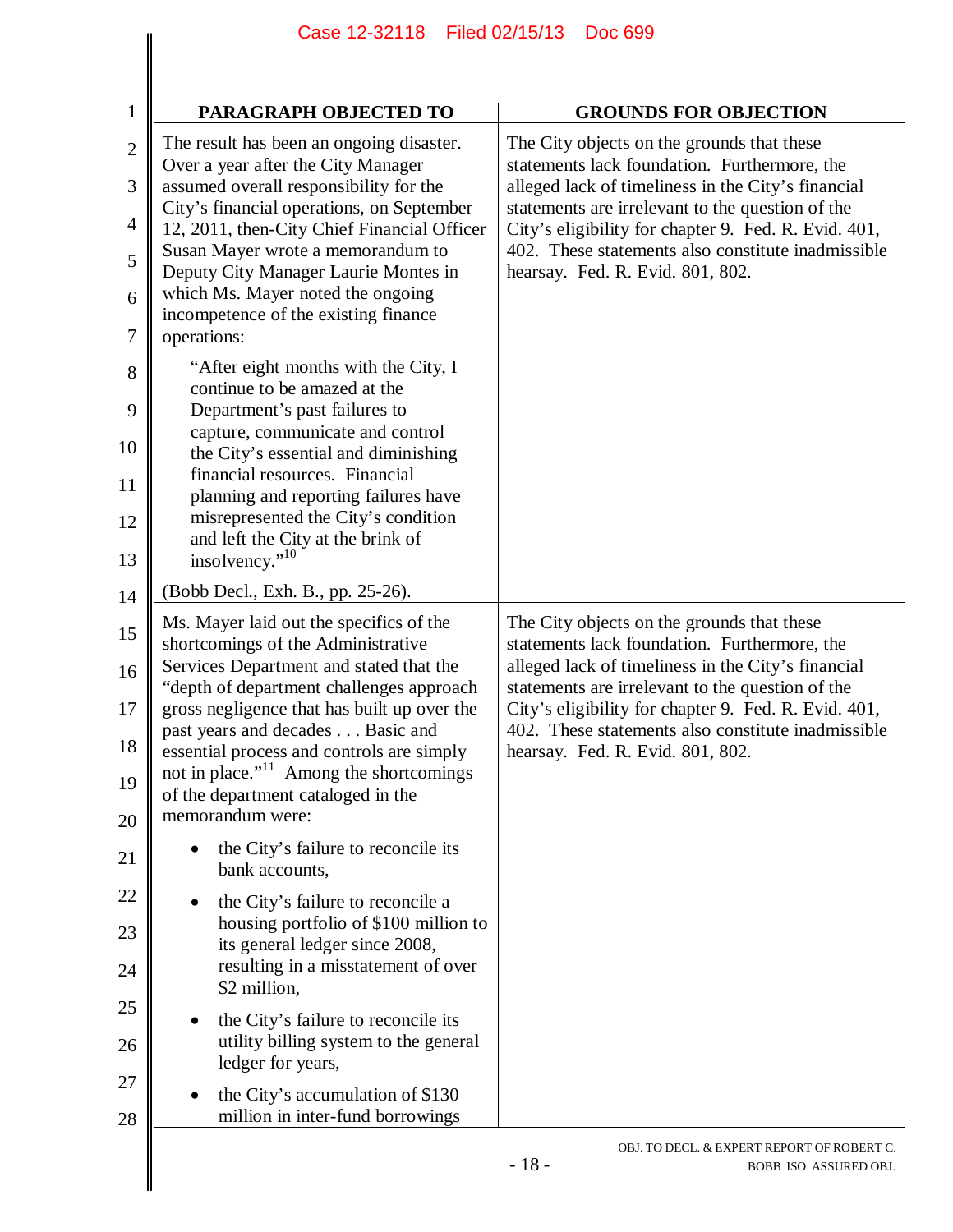| PARAGRAPH OBJECTED TO                                                                                                             | <b>GROUNDS FOR OBJECTION</b>                                                                                                                           |
|-----------------------------------------------------------------------------------------------------------------------------------|--------------------------------------------------------------------------------------------------------------------------------------------------------|
| through June 2010,                                                                                                                |                                                                                                                                                        |
| overcommitments of the capital<br>program in excess of \$20 million,<br>and                                                       |                                                                                                                                                        |
| overstatement of General Fund<br>accounts by \$4 million. <sup>12</sup>                                                           |                                                                                                                                                        |
| (Bobb Decl., Exh. B., p. 26).                                                                                                     |                                                                                                                                                        |
|                                                                                                                                   |                                                                                                                                                        |
| The memorandum also notes problems<br>with key staff losses and external audit                                                    | The City objects on the grounds that these<br>statements lack foundation. Furthermore, the                                                             |
| lapses, and states that "[o] perating deficits<br>have been papered over and overtly                                              | alleged lack of timeliness in the City's financial<br>statements are irrelevant to the question of the                                                 |
| covered to avoid disruption to services and<br>project delivery." <sup>13</sup> She made clear that her                           | City's eligibility for chapter 9. Fed. R. Evid. 401,<br>402. These statements also constitute inadmissible                                             |
| group did not have the ability to produce<br>timely and accurate financial information:                                           | hearsay. Fed. R. Evid. 801, 802.                                                                                                                       |
| "I remain challenged to cobble together the<br>reliable financial data points necessary to                                        |                                                                                                                                                        |
| support program and executive team<br>decisions." <sup>14</sup> (Bobb Decl., Exh. B., pp. 26-<br>27).                             |                                                                                                                                                        |
| The CFO pointed out that there continued                                                                                          | The City objects on the grounds that these                                                                                                             |
| to be fundamental issues with the integrity<br>of the City's financial information: "We<br>have not yet hit bottom in discovering | statements lack foundation. Furthermore, the<br>alleged lack of timeliness in the City's financial<br>statements are irrelevant to the question of the |
| material misstatements in the City's<br>financial records and the lapses in                                                       | City's eligibility for chapter 9. Fed. R. Evid. 401,<br>402. These statements also constitute inadmissible                                             |
| processing, substantiation, analysis, and<br>management review that have enabled this                                             | hearsay. Fed. R. Evid. 801, 802.                                                                                                                       |
| condition." <sup>15</sup> (Bobb Decl., Exh. B., p. 27).                                                                           |                                                                                                                                                        |
| Ms. Mayer's conclusion was bleak:                                                                                                 | The City objects on the grounds that these                                                                                                             |
| "We have not yet reached bottom in                                                                                                | statements lack foundation. Furthermore, the                                                                                                           |
| our service delivery. The depth of<br>internal control and valuation issues,                                                      | alleged lack of timeliness in the City's financial<br>statements are irrelevant to the question of the                                                 |
| coupled with outdated technology<br>and compounded by management                                                                  | City's eligibility for chapter 9. Fed. R. Evid. 401,<br>402. These statements also constitute inadmissible                                             |
| vacancies, continues to hold back                                                                                                 | hearsay. Fed. R. Evid. 801, 802.                                                                                                                       |
| timely reporting and the forward<br>strategy necessary to ensure the                                                              |                                                                                                                                                        |
| City's fiscal survival." <sup>16</sup><br>(Bobb Decl., Exh. B., p. 27).                                                           |                                                                                                                                                        |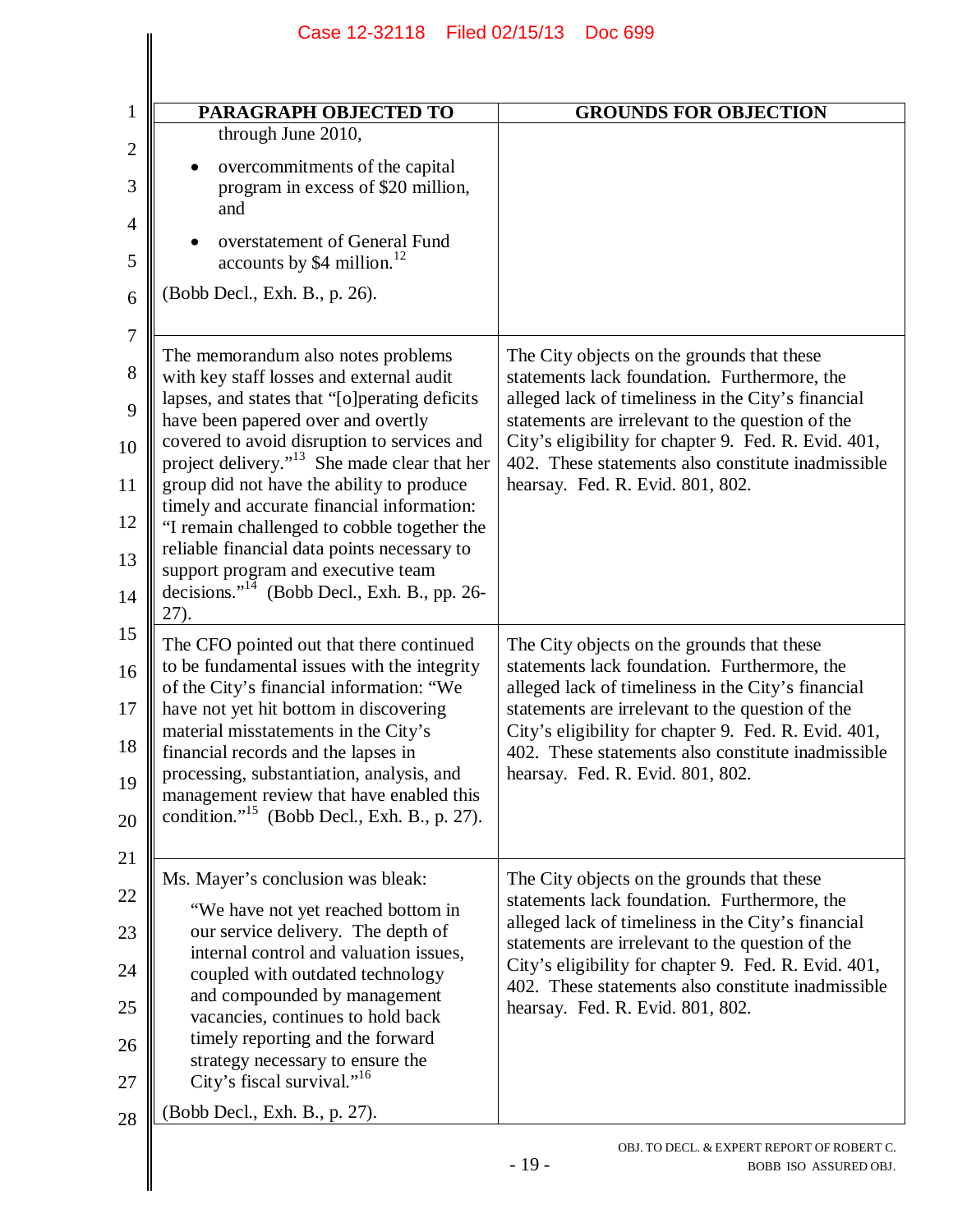|                  | Case 12-32118 Filed 02/15/13                                                              | Doc 699                                                                                                     |
|------------------|-------------------------------------------------------------------------------------------|-------------------------------------------------------------------------------------------------------------|
|                  |                                                                                           |                                                                                                             |
|                  |                                                                                           |                                                                                                             |
| $\mathbf{1}$     | PARAGRAPH OBJECTED TO                                                                     | <b>GROUNDS FOR OBJECTION</b>                                                                                |
| $\overline{2}$   | Two months later, on November 4, 2011,<br>the City's auditor Maze and Associates was      | The City objects on the grounds that these<br>statements lack foundation. Furthermore, the                  |
| 3                | writing the City that potential errors and                                                | alleged lack of timeliness in the City's financial                                                          |
| $\overline{4}$   | issues with Stockton's financial statements<br>"raised doubts about the adequacy of       | statements are irrelevant to the question of the<br>City's eligibility for chapter 9. Fed. R. Evid. 401,    |
| 5                | procedures and the accuracy of certain<br>balances and transactions," finding that the    | 402. These statements also constitute inadmissible<br>hearsay. Fed. R. Evid. 801, 802.                      |
| 6                | deficiencies affected "bank reconciliations,<br>investment income allocations, accounts   |                                                                                                             |
| $\boldsymbol{7}$ | receivable, cash collection site controls,                                                |                                                                                                             |
| 8                | notes and loans receivable, accounts<br>payable, accrued compensated absences,            |                                                                                                             |
| 9                | payroll taxability, and interfund<br>balances." <sup>17</sup> The auditor sought to amend |                                                                                                             |
| 10               | the audit contract as a result of these<br>problems, stating: "In my 30 years in          |                                                                                                             |
| 11<br>12         | auditing local government, this is the first<br>time I have had to request a contract     |                                                                                                             |
| 13               | amendment because of the identification of<br>so many potential errors and issues which   |                                                                                                             |
| 14               | affect prior years." <sup>18</sup> (Bobb Decl., Exh. B.,<br>p. 27-28).                    |                                                                                                             |
| 15               |                                                                                           |                                                                                                             |
| 16               | These financial problems should have been<br>addressed at an earlier stage, probably      | The City objects on the grounds that these<br>statements lack foundation. Moreover, these                   |
| 17               | through a special task force to address the<br>City's financial accounting and reporting  | statements are vague, speculative, and assume facts<br>not in evidence with regard to how the City would    |
| 18               | weaknesses. The City cannot make any<br>significant strides to resolve its financial      | have appointed a special task force, what functions<br>that task force would serve, what the cost and delay |
| 19               | problems if its leaders do not have the<br>financial information they need on a timely    | such a task force would have entailed, and what<br>benefit the task force would have provided.              |
| 20               | basis to move the City forward. It has now<br>been over a year since Ms. Mayer wrote      | Furthermore, the alleged lack of timeliness in the<br>City's financial statements are irrelevant to the     |
| 21               | her memorandum, and the City still lacks<br>the ability to provide budget-to-actual       | question of the City's eligibility for chapter 9. Fed.<br>R. Evid. 401, 402.                                |
| 22<br>23         | information on a timely basis to allow for                                                |                                                                                                             |
| 24               | monitoring of the City's performance, the<br>audit of the FY 2010-11 CAFR has only        |                                                                                                             |
| 25               | just been completed, the audit of the FY<br>2011-12 CAFR may not have even begun,         |                                                                                                             |
| 26               | and the State Controller has not yet<br>concluded its review. Having been in              |                                                                                                             |
| 27               | office for over two years, the City Manager<br>cannot pass off these critical financial   |                                                                                                             |
| 28               | accounting and reporting problems as                                                      |                                                                                                             |
|                  |                                                                                           | OBJ. TO DECL. & EXPERT REPORT OF ROBERT C.<br>$-20-$<br>BOBB ISO ASSURED OBJ.                               |
|                  |                                                                                           |                                                                                                             |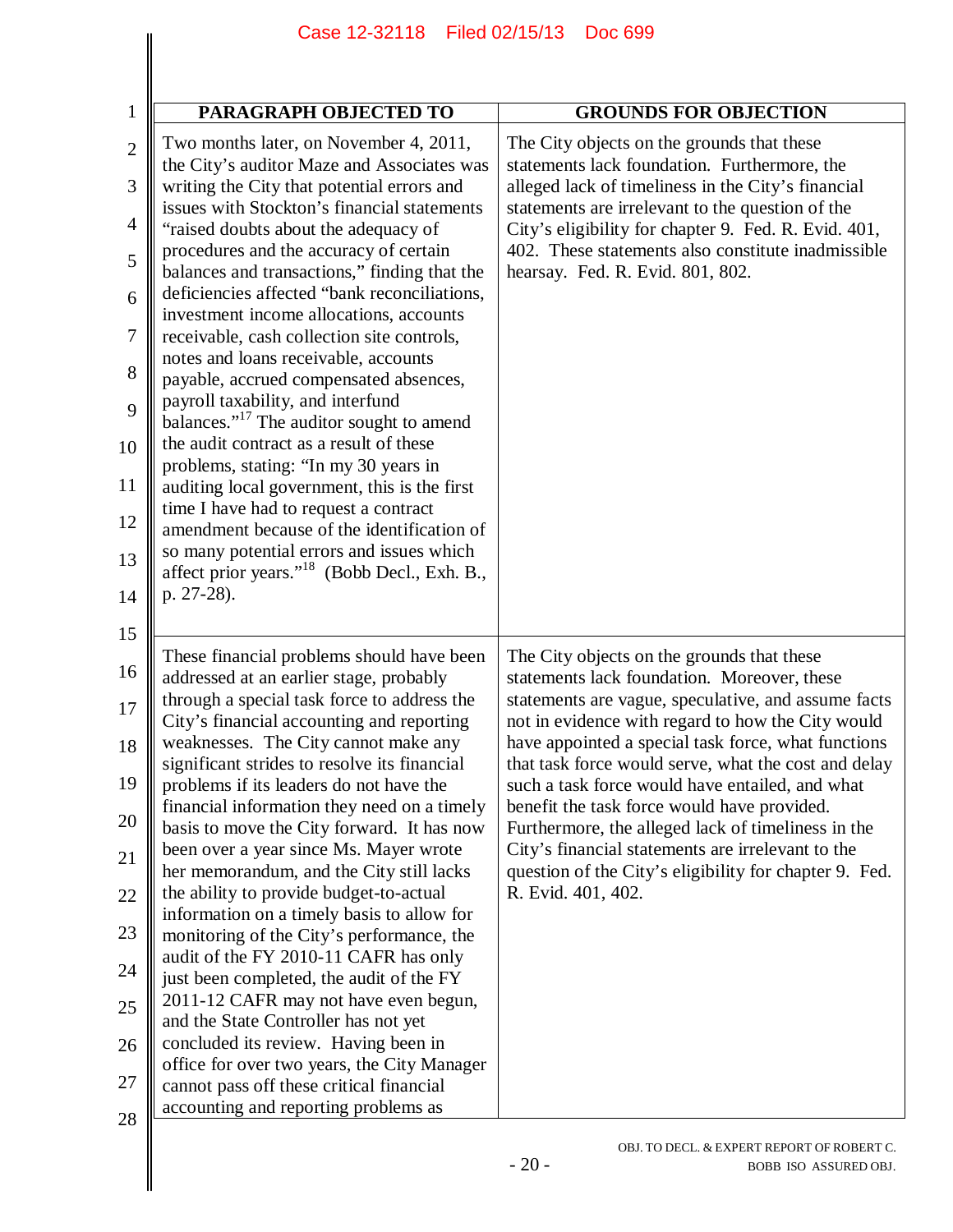| Filed 02/15/13<br>Case 12-32118<br><b>Doc 699</b>                                                                                          |                                                                                                                                                               |  |
|--------------------------------------------------------------------------------------------------------------------------------------------|---------------------------------------------------------------------------------------------------------------------------------------------------------------|--|
|                                                                                                                                            |                                                                                                                                                               |  |
| PARAGRAPH OBJECTED TO                                                                                                                      | <b>GROUNDS FOR OBJECTION</b>                                                                                                                                  |  |
| failures of the prior administration, and the<br>City cannot make the right decisions if it<br>does not have accurate and timely financial |                                                                                                                                                               |  |
| information. (Bobb Decl., Exh. B., p. 28).                                                                                                 |                                                                                                                                                               |  |
| After getting a clear sense of where the<br>distressed city stands and its financial                                                       | The City objects on the grounds that these<br>statements lack foundation. Furthermore, Bobb's                                                                 |  |
| picture, crisis managers then undertake the<br>next step of making hard choices on budget                                                  | conclusions that the City did not "make the hard<br>decisions" between "Must Haves" and "Nice to                                                              |  |
| priorities. This involves a process of<br>distinguishing between what I call the                                                           | Haves" are vague, speculative, and assume facts<br>not in evidence. These statements are also                                                                 |  |
| "Must Haves" and "Nice to Haves." In<br>short, the distressed city has to make the                                                         | irrelevant in that they do not weigh on the Court's<br>determination of the City's eligibility. Fed. R.                                                       |  |
| hard decisions between those services that<br>it regards as core services that it must fund<br>and other functions that may provide public | Evid. 401, 402. Moreover, the City's "failure" to<br>adopt the Alternative Model proposed by Bobb,<br>either in its entirety or in any given respect, is also |  |
| benefits but that it can no longer afford.<br>(Bobb Decl., Exh. B., pp. 28-29).                                                            | irrelevant in that it does not weigh on the Court's<br>determination of the City's eligibility. Fed. R.<br>Evid. 401, 402.                                    |  |
| In this case, Stockton claimed in the days                                                                                                 | The City objects on the grounds that these                                                                                                                    |  |
| prior to filing for bankruptcy that "[w]e<br>have tried everything." <sup>19</sup> But the record is                                       | statements lack foundation. Furthermore, Bobb's<br>conclusions that the City did not "engage in the                                                           |  |
| clear that Stockton never engaged in the<br>hard work of deciding on the City's                                                            | hard work" of deciding between "Must Haves" and<br>"Nice to Haves" are vague, speculative, and assume<br>facts not in evidence. These statements are also     |  |
| priorities in the provision of services --<br>what were "Must Have" and what were<br>"Nice to Have" services. Similarly,                   | irrelevant in that they do not weigh on the Court's<br>determination of the City's eligibility. Fed. R.                                                       |  |
| Stockton never carried out any zero based<br>budgeting or fundamental program review,                                                      | Evid. 401, 402. Moreover, the application of the<br>experiences of Kalamazoo, Oakland, Detroit, and                                                           |  |
| where each city program is reviewed and<br>has to be justified in terms of mission, the                                                    | Richmond to the City's situation is also vague,<br>speculative, and assumes facts not in evidence.                                                            |  |
| level of service, and the dollar amount<br>associated with that program. <sup>20</sup> Each                                                | Finally, the City's "failure" to adopt the Alternative<br>Model proposed by Bobb, either in its entirety or in                                                |  |
| component of this budgeting process is a<br>separate review and allows for                                                                 | any given respect, is also irrelevant in that it does<br>not weigh on the Court's determination of the                                                        |  |
| determination of priorities, changes to<br>existing practices, and determination of                                                        | City's eligibility. Fed. R. Evid. 401, 402.                                                                                                                   |  |
| appropriate funding, or alternative sources<br>for such funding. I have been involved in                                                   |                                                                                                                                                               |  |
| such reviews in Kalamazoo, Oakland,<br>Detroit, and Richmond. They are painful                                                             |                                                                                                                                                               |  |
| processes, as difficult choices have to be<br>made. But they are a critical process for a                                                  |                                                                                                                                                               |  |
| distressed city to undergo because the                                                                                                     |                                                                                                                                                               |  |
| process can strip away bureaucratic<br>budgetary control and identify many<br>opportunities to cut spending, combine                       |                                                                                                                                                               |  |
|                                                                                                                                            | OBJ. TO DECL. & EXPERT REPORT OF ROBERT C.<br>$-21-$<br>BOBB ISO ASSURED OBJ.                                                                                 |  |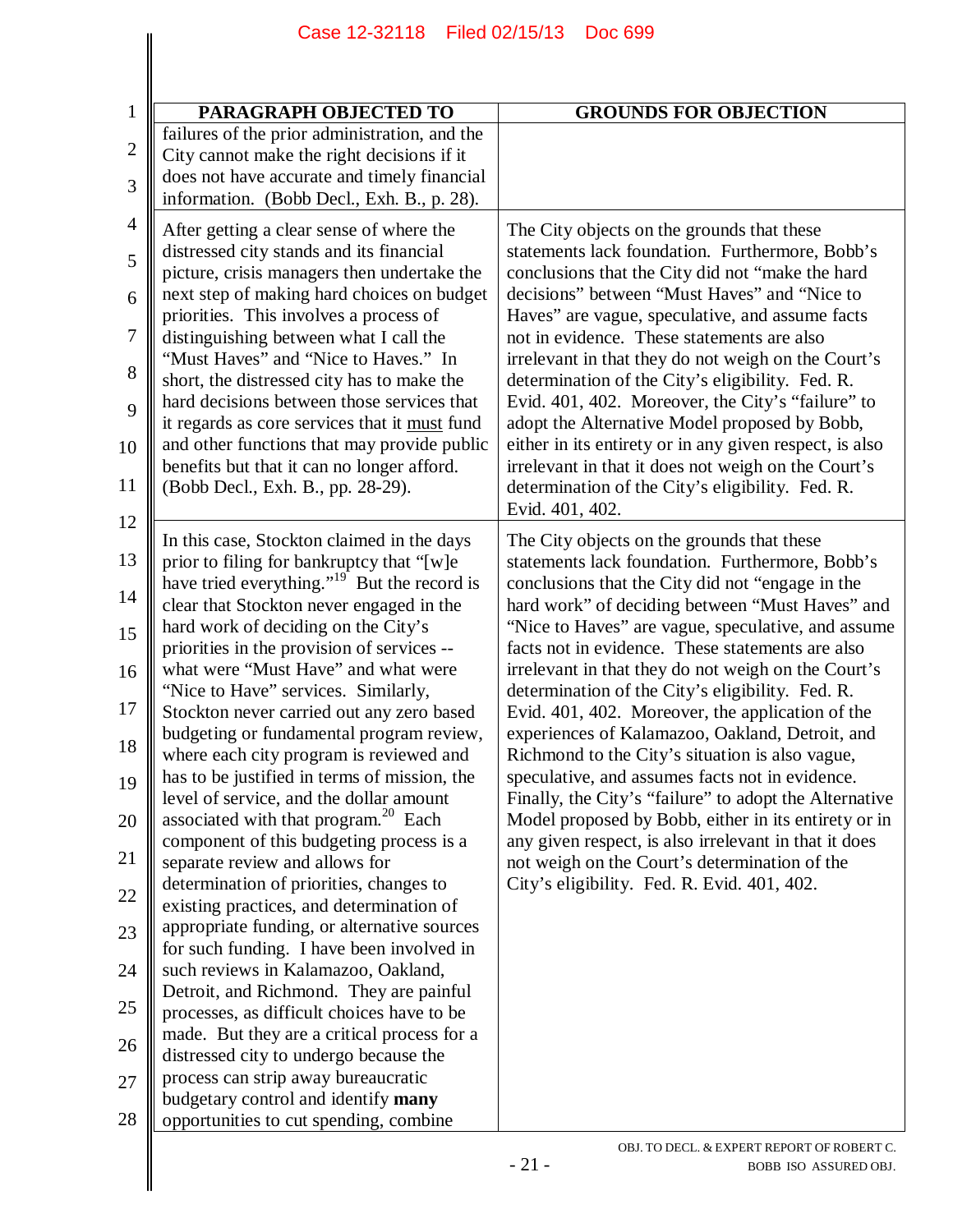|                | Case 12-32118 Filed 02/15/13<br><b>Doc 699</b>                                                        |                                                                                                                                     |  |
|----------------|-------------------------------------------------------------------------------------------------------|-------------------------------------------------------------------------------------------------------------------------------------|--|
|                |                                                                                                       |                                                                                                                                     |  |
| $\mathbf{1}$   | PARAGRAPH OBJECTED TO                                                                                 | <b>GROUNDS FOR OBJECTION</b>                                                                                                        |  |
| $\mathbf{2}$   | programs, and both improve service and<br>save costs. Such a review is invaluable in                  |                                                                                                                                     |  |
| 3              | providing a framework for making the<br>difficult budgetary choices, comparing                        |                                                                                                                                     |  |
| $\overline{4}$ | services across different departments and<br>policies, and carrying out the hard                      |                                                                                                                                     |  |
| 5              | decisions that are the key to addressing a<br>distressed city's finances. (Bobb Decl.,                |                                                                                                                                     |  |
| 6              | Exh. B., p. 29).                                                                                      |                                                                                                                                     |  |
| 7              |                                                                                                       |                                                                                                                                     |  |
| 8              | A couple examples immediately arise with<br>respect to Stockton: Should the City be in                | The City objects on the grounds that these<br>statements lack foundation. Moreover, the City's                                      |  |
| 9              | the business of subsidizing recreational<br>facilities at a time when it is struggling to             | "failure" to adopt the Alternative Model proposed<br>by Bobb, either in its entirety or in any given                                |  |
| 10             | fund its police department? And what<br>should be Stockton's role, if any, with                       | respect (including as to its decisions regarding the<br>stadium and entertainment venues), is also                                  |  |
| 11<br>12       | respect to a minor league baseball team, its<br>stadium, the Bob Hope Arena, other                    | irrelevant in that it does not weigh on the Court's<br>determination of the City's eligibility. Fed. R.                             |  |
| 13             | entertainment venues and similar facilities,<br>and should those facilities be maintained in          | Evid. 401, 402.                                                                                                                     |  |
| 14             | a manner that does not involve payment of                                                             |                                                                                                                                     |  |
| 15             | any City funds? In FY 2011-12, the City<br>budgeted subsidies of over \$2.4 million for               |                                                                                                                                     |  |
| 16             | entertainment venues facilities and<br>operations, and the FY 2012-13 budget                          |                                                                                                                                     |  |
| 17             | includes funding to revitalize one of its<br>recreational facilities. <sup>21</sup> In adjustments to |                                                                                                                                     |  |
| 18             | the FY 2012-13 budget, Stockton is<br>proposing an additional \$55,000 on top of                      |                                                                                                                                     |  |
| 19             | the existing subsidy for the certain other<br>recreational facilities, due to decreased               |                                                                                                                                     |  |
| 20             | revenues from lower public usage. The                                                                 |                                                                                                                                     |  |
| 21             | City proposes an additional subsidy of<br>\$225,000 for Entertainment Venues                          |                                                                                                                                     |  |
| 22             | because the bookings produced less<br>revenue than anticipated. $^{22}$ (Bobb Decl.,                  |                                                                                                                                     |  |
| 23             | Exh. B., p. 30).                                                                                      |                                                                                                                                     |  |
| 24             | These facilities are all wonderful amenities,                                                         | The City objects on the grounds that these                                                                                          |  |
| 25             | but that is what they are $-$ amenities, and in<br>light of the City's financial crisis, is           | statements lack foundation. Furthermore, Bobb's<br>conclusion that the City did not decide between                                  |  |
| 26             | Stockton in the "amenities" business?                                                                 | "Must Haves" and "Nice to Haves" is vague,                                                                                          |  |
| 27             | These questions need to be asked with<br>respect to every City function and                           | speculative, assumes facts not in evidence, and is<br>irrelevant in that it does not weigh on the Court's                           |  |
| 28             | operation. Those services that the City                                                               | determination of the City's eligibility. Moreover,<br>OBJ. TO DECL. & EXPERT REPORT OF ROBERT C.<br>$-22-$<br>BOBB ISO ASSURED OBJ. |  |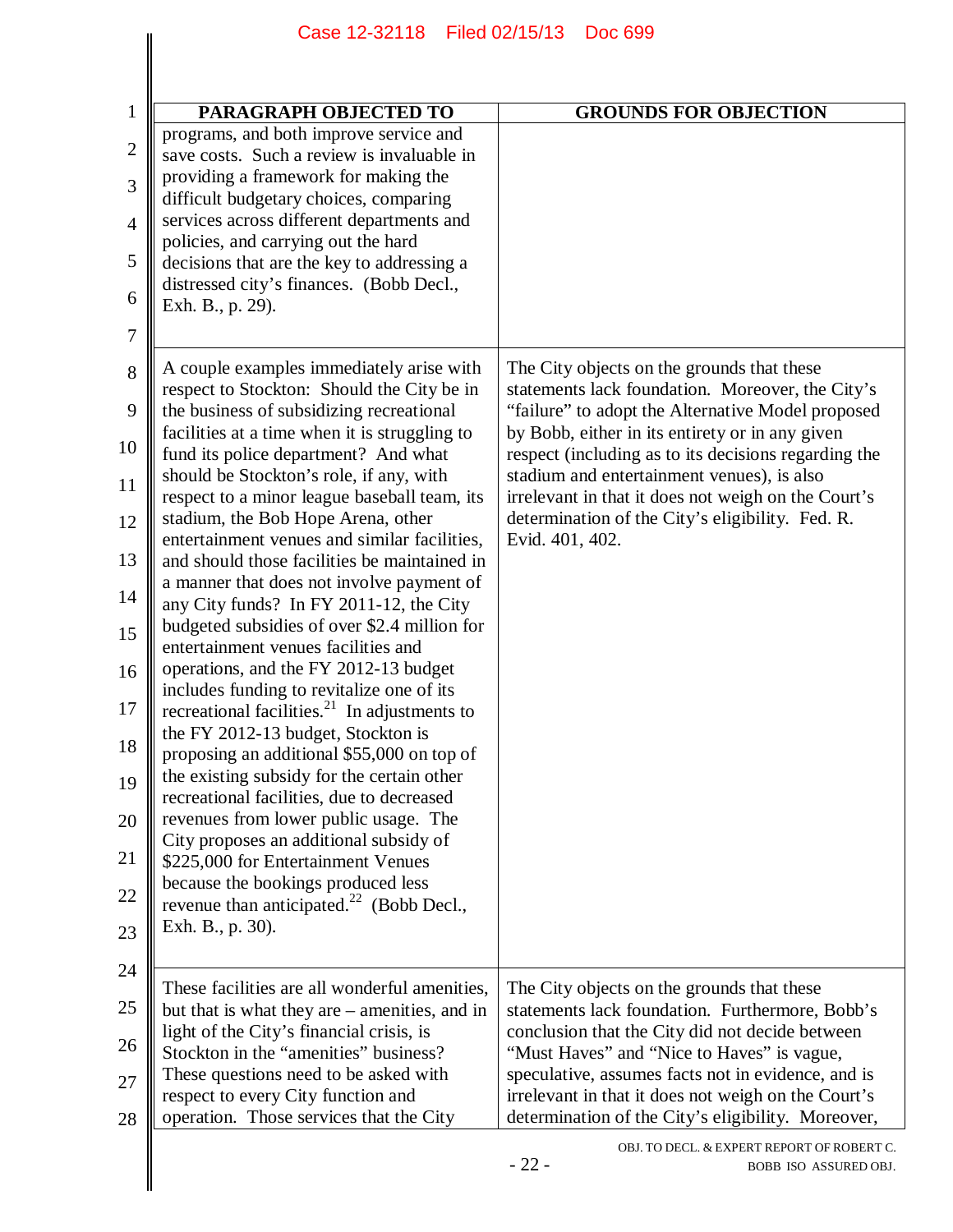| PARAGRAPH OBJECTED TO                                                                  | <b>GROUNDS FOR OBJECTION</b>                          |
|----------------------------------------------------------------------------------------|-------------------------------------------------------|
| cannot function without are the "Must                                                  | the City's "failure" to adopt the Alternative Model   |
| Haves" that Stockton should continue to                                                | proposed by Bobb, either in its entirety or in any    |
| fund. But those services that are "Nice to                                             | given respect (including as to its decisions          |
| Haves" should be cut, privatized, funded in                                            | regarding the stadium and entertainment venues), is   |
| another manner, or considered for sale.                                                | also irrelevant in that it does not weigh on the      |
| Stockton has not made these hard choices,                                              | Court's determination of the City's eligibility. Fed. |
| in essence defaulting to everything being a<br>"Must Have." Without making clear       | R. Evid. 401, 402.                                    |
| choices about "Must Haves" and "Nice to<br>Haves," the City cannot make rational       |                                                       |
| budgeting and expense decisions that<br>reflect its core priorities or what its future |                                                       |
| role should be, other than a city in<br>continuing crisis. (Bobb Decl., Exh. B.,       |                                                       |
| pp. 30-31).                                                                            |                                                       |
| One example of a "Nice to Have" is the                                                 | The City objects on the grounds that these            |
| library system, which clearly is not a core                                            | statements lack foundation. Furthermore, Bobb's       |
| service of a city but is an amenity that                                               | conclusion that the City did not decide between       |
| provides benefits to a segment of residents.                                           | "Must Haves" and "Nice to Haves" is vague,            |
| A number of jurisdictions, including                                                   | speculative, assumes facts not in evidence, and is    |
| Oakland, Los Angeles, Berkeley,                                                        | irrelevant in that it does not weigh on the Court's   |
| Mendocino County, Stanislaus County,                                                   | determination of the City's eligibility. Moreover,    |
| County of Solano, City of Mt. Shasta, and                                              | Bobb's conclusion that the City could have            |
| Fresno County, have established or are                                                 | imposed a new library services tax is also vague,     |
| implementing special taxes to fund library                                             | speculative, assumes facts not in evidence, and is    |
| services. Library services were listed                                                 | irrelevant in that it does not weigh on the Court's   |
| favorably in recent polling carried out by                                             | determination of the City's eligibility. Fed. R.      |
| Stockton earlier this year, and a tax                                                  | Evid. 401, 402.                                       |
| supporting library services would allow                                                |                                                       |
| these services to be offered based on the<br>funds raised by the tax without impacting |                                                       |
| the General Fund. (Bobb Decl., Exh. B., p.<br>31).                                     |                                                       |
| This is the kind of analysis that should                                               | The City objects on the grounds that these            |
| have been implemented before the City                                                  | statements lack foundation. Furthermore, Bobb's       |
| commenced the AB 506 process and needs                                                 | conclusion that the City did not decide between       |
| to be considered for all services determined                                           | "Must Haves" and "Nice to Haves" is vague,            |
| to be Nice to Have amenities that the City                                             | speculative, assumes facts not in evidence, and is    |
| can no longer afford to provide given its                                              | irrelevant in that it does not weigh on the Court's   |
| current circumstances. (Bobb Decl., Exh.                                               | determination of the City's eligibility. Fed. R.      |
| B., p. 31).                                                                            | Evid. 401, 402.                                       |
| Along with making the hard choices on the                                              | The City objects on the grounds that these            |
| Must Haves v. Nice to Haves, the other                                                 | statements lack foundation. Furthermore, Bobb's       |
| important step for a distressed city is to                                             | conclusion that the City did not decide between       |
| look for creative ways of addressing its                                               | "Must Haves" and "Nice to Haves" is vague,            |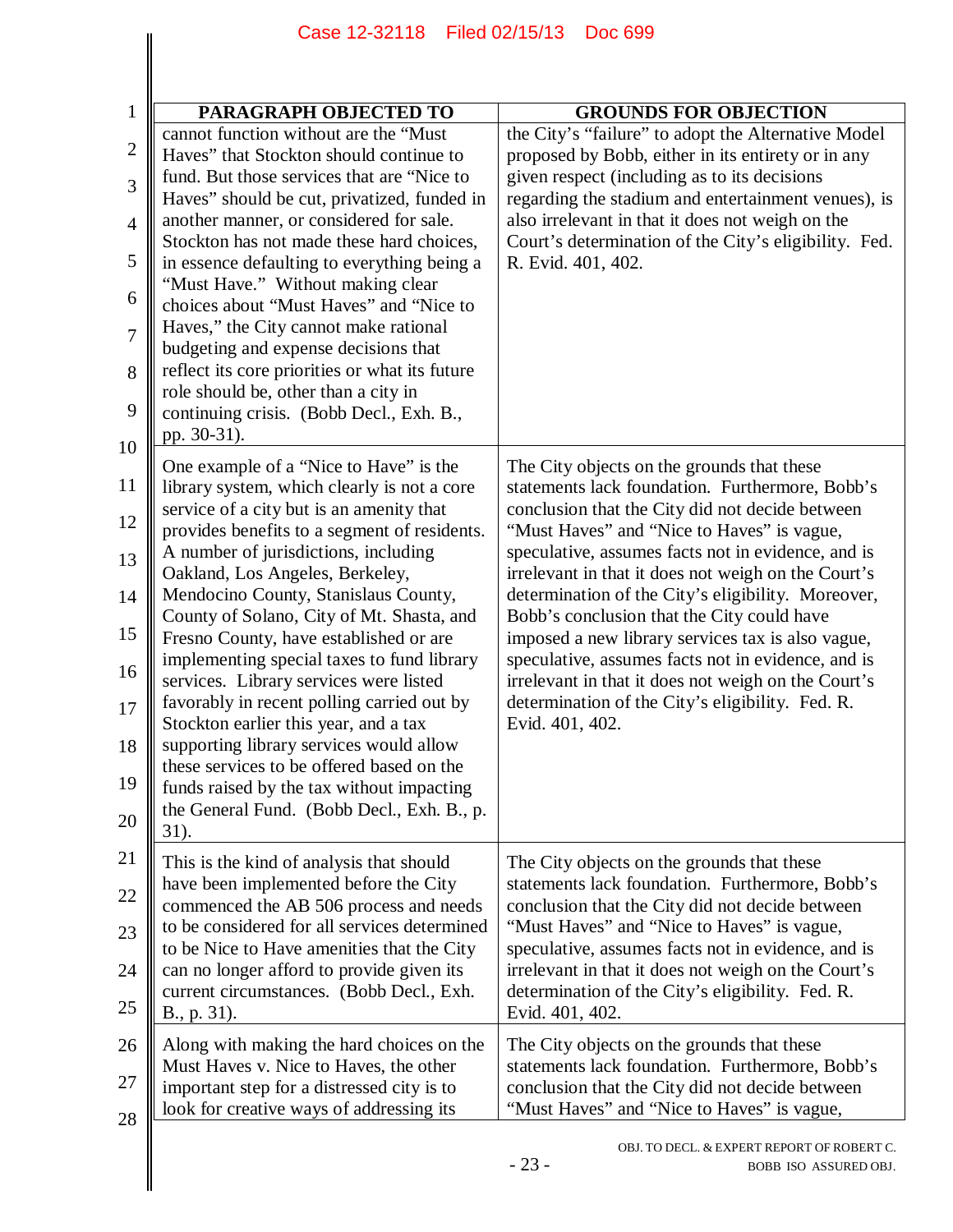|                | Case 12-32118                                                                                            | Filed 02/15/13<br><b>Doc 699</b>                                                                              |  |
|----------------|----------------------------------------------------------------------------------------------------------|---------------------------------------------------------------------------------------------------------------|--|
|                |                                                                                                          |                                                                                                               |  |
| $\mathbf{1}$   | PARAGRAPH OBJECTED TO                                                                                    | <b>GROUNDS FOR OBJECTION</b>                                                                                  |  |
| $\mathbf{2}$   | financial problems. Although the                                                                         | speculative, assumes facts not in evidence, and is                                                            |  |
|                | consequences of a city's financial distress<br>are wrenching for all involved, a crisis has              | irrelevant in that it does not weigh on the Court's<br>determination of the City's eligibility for chapter 9. |  |
| 3              | one benefit: it clears away the rhetoric, the                                                            | Fed. R. Evid. 401, 402. Moreover, the applicability                                                           |  |
| $\overline{4}$ | outmoded ideas, great ideas of the past that<br>time has passed by, and the shibboleths that             | of the experiences of Kalamazoo, Oakland, Detroit,<br>and Richmond to the City's situation is vague,          |  |
| 5              | have prevented fundamental change over                                                                   | speculative, and assumes facts not in evidence.                                                               |  |
| 6              | the years. In short, a financial crisis puts                                                             | Finally, Bobb's high-minded rhetoric regarding the                                                            |  |
|                | everything—and that means everything—                                                                    | opportunities presented by a financial crisis is also                                                         |  |
| $\overline{7}$ | on the table. A financial crisis helps make<br>clear the alternatives and makes viable                   | irrelevant to the Court's determination of the City's<br>eligibility for chapter 9. Fed. R. Evid. 401, 402.   |  |
| 8              | various options that are not politically                                                                 |                                                                                                               |  |
|                | possible in a "business as usual"                                                                        |                                                                                                               |  |
| 9              | environment. All assumptions need to be                                                                  |                                                                                                               |  |
| 10             | reexamined, all alternatives – raising                                                                   |                                                                                                               |  |
|                | revenue, reducing costs, and eliminating,<br>combining, selling, or privatizing services                 |                                                                                                               |  |
| 11             | - are available, and old ways of thinking                                                                |                                                                                                               |  |
| 12             | must give way to new. This is an area in                                                                 |                                                                                                               |  |
|                | which the GFOA has done great work to                                                                    |                                                                                                               |  |
| 13             | help identify new ways for distressed cities<br>to address their problems. $^{23}$ In my work in         |                                                                                                               |  |
| 14             | Kalamazoo, Oakland, Detroit, and                                                                         |                                                                                                               |  |
| 15             | Richmond, my teams and I engaged in                                                                      |                                                                                                               |  |
|                | creative ways of cutting costs, combining                                                                |                                                                                                               |  |
| 16             | city functions, privatizing certain services,                                                            |                                                                                                               |  |
| 17             | opening up city services to new suppliers,<br>and arranging for assets to be sold to third               |                                                                                                               |  |
|                | parties. In taking these steps, we focused                                                               |                                                                                                               |  |
| 18             | on devising new ways to provide services                                                                 |                                                                                                               |  |
| 19             | that meet the needs of the community in a                                                                |                                                                                                               |  |
|                | cost-effective manner. (Bobb Decl., Exh.                                                                 |                                                                                                               |  |
| 20             | B., p. 31-32).                                                                                           |                                                                                                               |  |
| 21             |                                                                                                          |                                                                                                               |  |
| 22             | Putting all options on the table in part                                                                 | The City objects on the grounds that these                                                                    |  |
|                | means considering your financial situation<br>clearly and realistically. The City's                      | statements lack foundation. Furthermore, to the<br>extent Bobb's conclusion implies that the City             |  |
| 23             | pension obligation to CalPERS is its largest                                                             | could have legally reduced its PERS obligations, it                                                           |  |
| 24             | liability, and this obligation is projected to                                                           | is an improper legal conclusion. Finally, Bobb's                                                              |  |
|                | increase 94% in the next decade, a period                                                                | conclusion that the City should have "engaged[d]"                                                             |  |
| 25             | during which the City projects a                                                                         | CalPERS is irrelevant to the Court's determination                                                            |  |
| 26             | cumulative \$100 million budget shortfall. <sup>24</sup><br>As part of any plan to address its financial | of the City's eligibility for chapter 9. Fed. R. Evid.<br>401, 402.                                           |  |
| 27             | crisis, the City must engage CalPERS                                                                     |                                                                                                               |  |
|                | about ways to reduce this looming liability.                                                             |                                                                                                               |  |
| 28             | But the evidence is that Stockton                                                                        |                                                                                                               |  |
|                |                                                                                                          | OBJ. TO DECL. & EXPERT REPORT OF ROBERT C.                                                                    |  |
|                |                                                                                                          | $-24-$<br>BOBB ISO ASSURED OBJ.                                                                               |  |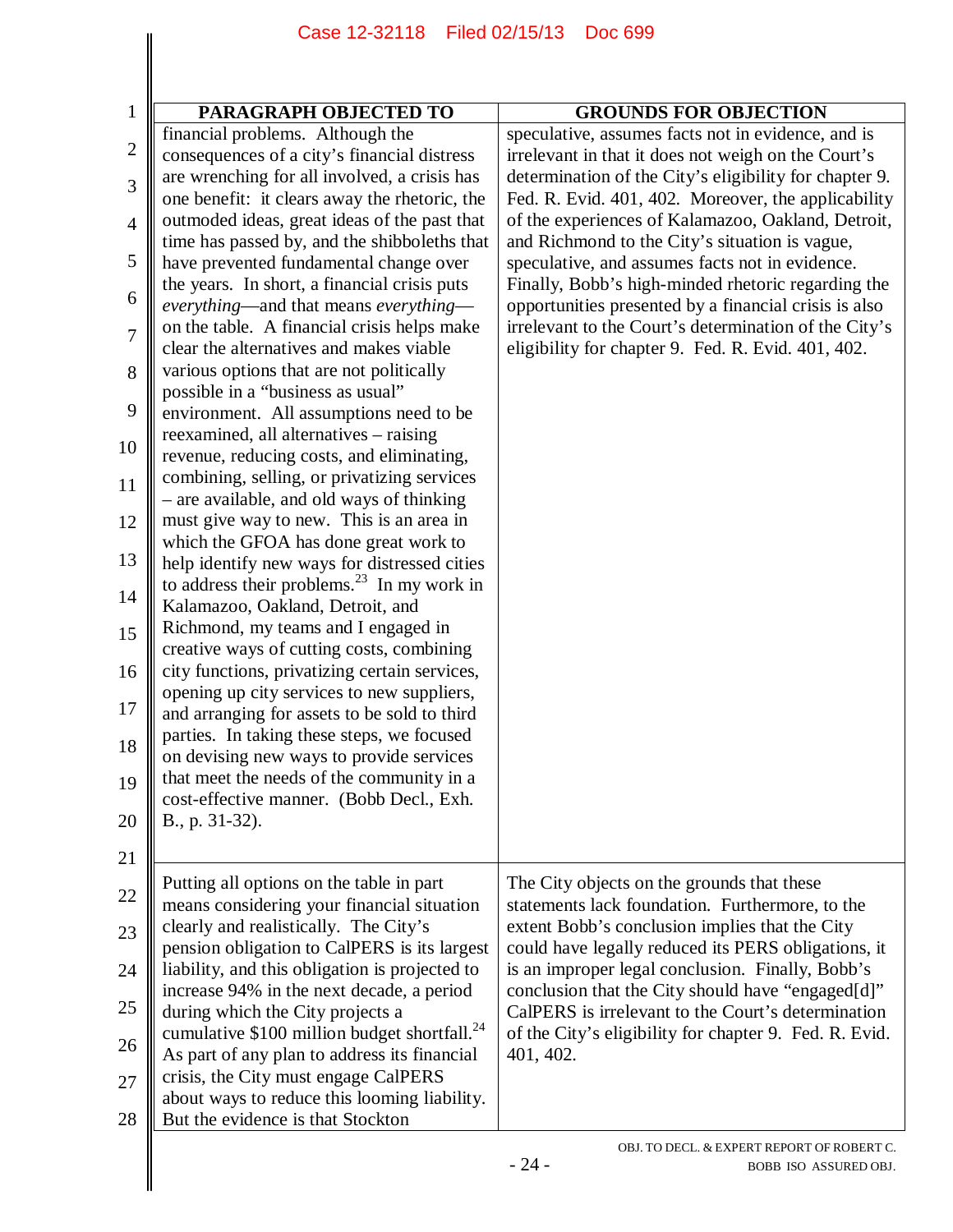| <b>PARAGRAPH OBJECTED TO</b>                                                        | <b>GROUNDS FOR OBJECTION</b>                                                                                  |
|-------------------------------------------------------------------------------------|---------------------------------------------------------------------------------------------------------------|
| studiously avoided engaging with<br>$CalPERS25$ and even waited until late last     |                                                                                                               |
| month to request a hardship from<br>CalPERS, $^{26}$ when such a request could      |                                                                                                               |
| have been made at any time in the past. The                                         |                                                                                                               |
| City's failure to engage CalPERS makes<br>clear that the City is not looking at all |                                                                                                               |
| options in addressing its financial crisis.<br>(Bobb Decl., Exh. B., pp. 31-32).    |                                                                                                               |
|                                                                                     |                                                                                                               |
| Stockton also has not proposed or<br>considered innovative or transformative        | The City objects on the grounds that these<br>statements lack foundation. Furthermore, Bobb's                 |
| plans to reduce its costs or improve its<br>services, for example:                  | conclusions that the City has not proposed or<br>considered "innovative" or "transformative" plans            |
| It has failed to develop new "shared"                                               | are vague, speculative, and assume facts not in<br>evidence. Moreover, the City's "failure" to adopt          |
| service" agreements with<br>surrounding county governments,                         | the Alternative Model proposed by Bobb, either in<br>its entirety or in any given respect (including the      |
| school districts, or other public or<br>private entities to reduce costs as a       | alleged failure to consider whatever options Bobb<br>considers "innovative" or "transformative"), is also     |
| result of the financial crisis.<br>No priority has been given to                    | irrelevant in that it does not weigh on the Court's<br>determination of the City's eligibility for chapter 9. |
| exploring privatizing services such<br>as code enforcement, building                | Fed. R. Evid. 401, 402.                                                                                       |
| inspections, building maintenance,<br>grants management, etc. These are             |                                                                                                               |
| all services that can be done less                                                  |                                                                                                               |
| expensively through contracting<br>with private sector companies than               |                                                                                                               |
| municipal government employees.<br>For example, the City has over \$7               |                                                                                                               |
| million in unpaid parking tickets.<br>Collection of these tickets could be          |                                                                                                               |
| turned over to a private collector.<br>Fleet management, information                |                                                                                                               |
| technology, and payroll are<br>examples of other services that                      |                                                                                                               |
| could be privatized or outsourced.                                                  |                                                                                                               |
| There is a civilianization plan to<br>expand the use of civilians for all           |                                                                                                               |
| non-sworn police functions, but we<br>could not determine that it has been          |                                                                                                               |
| implemented.                                                                        |                                                                                                               |
| There was no analysis or study<br>conducted to consider the feasibility             |                                                                                                               |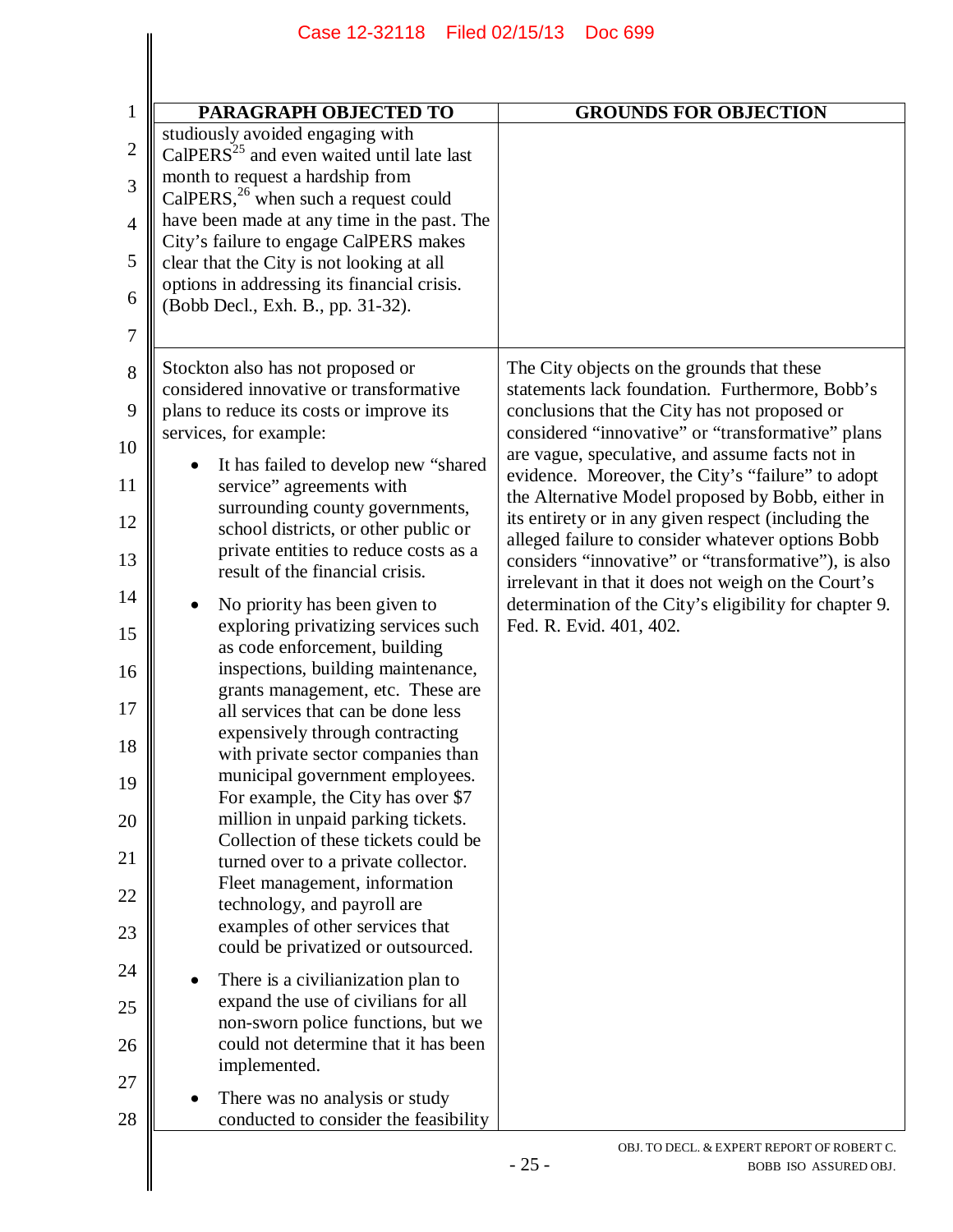|                | Case 12-32118 Filed 02/15/13                                                          | Doc 699                                                                                          |  |
|----------------|---------------------------------------------------------------------------------------|--------------------------------------------------------------------------------------------------|--|
|                |                                                                                       |                                                                                                  |  |
| 1              | PARAGRAPH OBJECTED TO                                                                 | <b>GROUNDS FOR OBJECTION</b>                                                                     |  |
| $\overline{2}$ | of a four day workweek for non-                                                       |                                                                                                  |  |
|                | safety personnel in addition to or in<br>lieu of furlough days. In addition,          |                                                                                                  |  |
| 3              | overtime procedures should be                                                         |                                                                                                  |  |
| 4              | reviewed to develop policies that<br>minimize overtime costs.                         |                                                                                                  |  |
| 5              | There is no evidence of the City<br>$\bullet$                                         |                                                                                                  |  |
| 6              | Administration conducting any                                                         |                                                                                                  |  |
|                | "first in class" or "best practices"                                                  |                                                                                                  |  |
| 7              | research to review or implement the<br>recommendations of the GFOA on                 |                                                                                                  |  |
| 8              | how cities can address financial                                                      |                                                                                                  |  |
| 9              | distress or explore how other cities<br>have dealt with similar financial             |                                                                                                  |  |
| 10             | issues.                                                                               |                                                                                                  |  |
| 11             | There is no evidence of serious<br>$\bullet$                                          |                                                                                                  |  |
|                | consideration to consolidate and/or                                                   |                                                                                                  |  |
| 12             | eliminate entire departments such<br>as the police and fire departments               |                                                                                                  |  |
| 13             | and dispatch centers.                                                                 |                                                                                                  |  |
| 14             | There is nothing "transformative"<br>٠                                                |                                                                                                  |  |
| 15             | about the approach the city has                                                       |                                                                                                  |  |
|                | taken in addressing its financial<br>problems. They have followed the                 |                                                                                                  |  |
| 16             | traditional route of furlough days,                                                   |                                                                                                  |  |
| 17             | salary reductions, and layoffs.                                                       |                                                                                                  |  |
| 18             | (Bobb Decl., Exh. B., pp. 33-34).                                                     |                                                                                                  |  |
| 19             | It is easy to say that these alternatives<br>would not have worked in Stockton, but   | The City objects on the grounds that these<br>statements lack foundation. Furthermore, Bobb's    |  |
|                | that mindset is part of the problem. As                                               | rhetoric that it is "easy to say these alternatives"                                             |  |
| 20             | noted above, in a distressed city situation, it                                       | would not have worked in Stockton" and that the                                                  |  |
| 21             | is important to put politics aside, think<br>about the problems differently, and put  | City should "put politics aside" is vague,<br>speculative, assumes facts not in evidence, and is |  |
| 22             | everything on the table. (Bobb Decl., Exh.                                            | entirely irrelevant to the Court's determination of                                              |  |
| 23             | B., p. 34).                                                                           | the City's eligibility for chapter 9. Fed. R. Evid.<br>401, 402.                                 |  |
| 24             | Stockton has not approached its financial                                             | The City objects on the grounds that these                                                       |  |
|                | crisis in this manner. I will cite two                                                | statements lack foundation. Furthermore, whether                                                 |  |
| 25             | examples. First, in his deposition, Chief<br>Jones was asked if he had engaged in any | or not the City has engaged in what Bobb would<br>consider "outside the box' thinking" is vague, |  |
| 26             | "outside the box" thinking about the                                                  | speculative, assumes facts not in evidence, and is                                               |  |
| 27             | current issues affecting the Stockton Police                                          | entirely irrelevant to the Court's determination of                                              |  |
| 28             | Department (SPD). As an example, he<br>cited the "Reprioritization of Calls for       | the City's eligibility for chapter 9. Fed. R. Evid.<br>401, 402.                                 |  |
|                |                                                                                       | OBJ. TO DECL. & EXPERT REPORT OF ROBERT C.<br>$-26-$<br>BOBB ISO ASSURED OBJ.                    |  |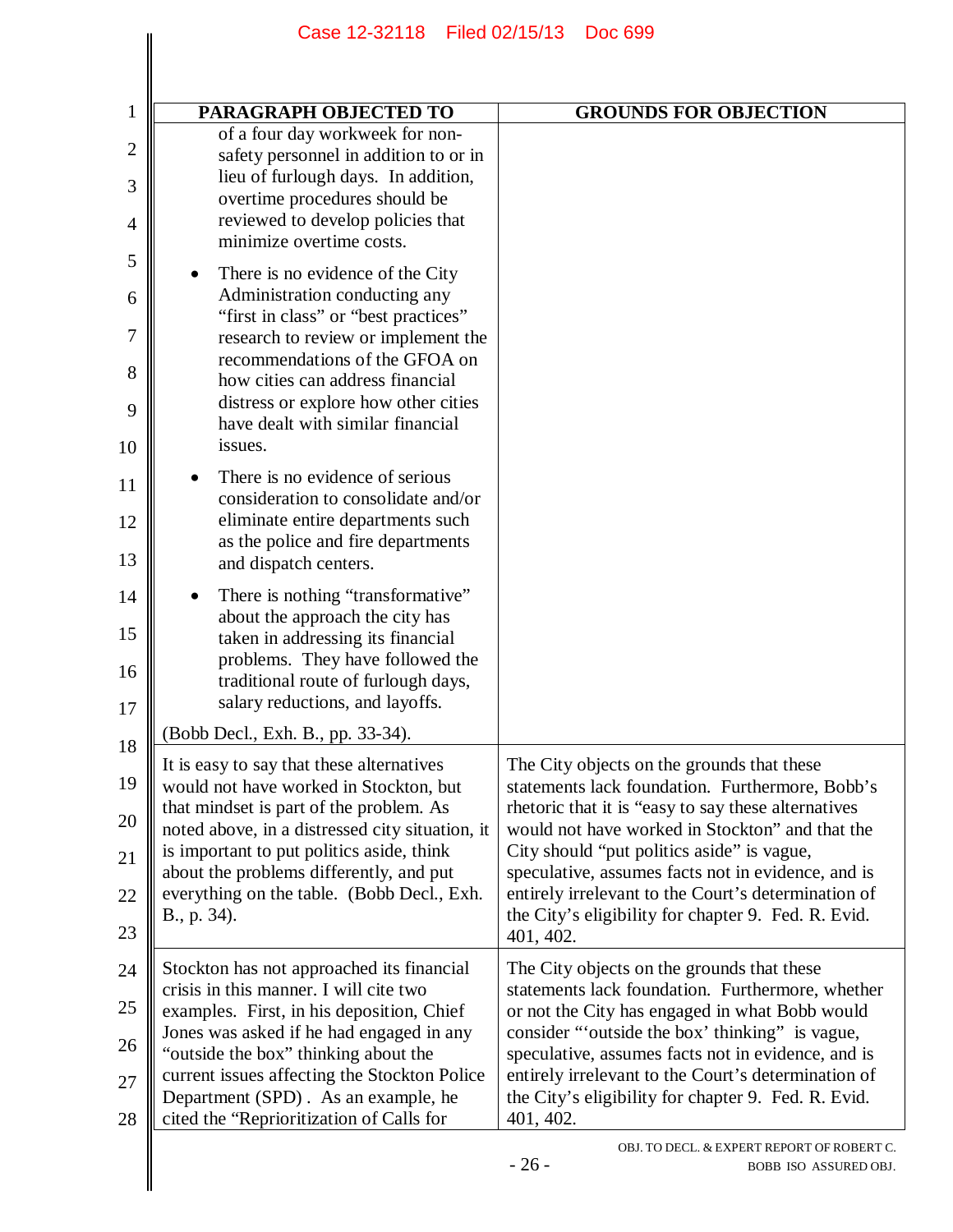| PARAGRAPH OBJECTED TO                                                                                                                                                                                                                                                                                                                                                                                                                                                                                                                                                                                                                                                                                                                                                                                                                                                                                                                                                                                                                                                                                                                                                                     | <b>GROUNDS FOR OBJECTION</b>                                                                                                                                                                                                                                                                                                                                                                                                                                                                                                                                                                                                                                     |
|-------------------------------------------------------------------------------------------------------------------------------------------------------------------------------------------------------------------------------------------------------------------------------------------------------------------------------------------------------------------------------------------------------------------------------------------------------------------------------------------------------------------------------------------------------------------------------------------------------------------------------------------------------------------------------------------------------------------------------------------------------------------------------------------------------------------------------------------------------------------------------------------------------------------------------------------------------------------------------------------------------------------------------------------------------------------------------------------------------------------------------------------------------------------------------------------|------------------------------------------------------------------------------------------------------------------------------------------------------------------------------------------------------------------------------------------------------------------------------------------------------------------------------------------------------------------------------------------------------------------------------------------------------------------------------------------------------------------------------------------------------------------------------------------------------------------------------------------------------------------|
| Service" listing the priorities pursuant to<br>which SPD would respond to calls as<br>"outside the box" thinking. $27$ But that is<br>merely looking at the existing services the<br>SPD is providing and saying that the SPD<br>no longer has the resources to provide<br>certain of those services under various<br>circumstances. (Bobb Decl., Exh. B., p.<br>34).                                                                                                                                                                                                                                                                                                                                                                                                                                                                                                                                                                                                                                                                                                                                                                                                                     |                                                                                                                                                                                                                                                                                                                                                                                                                                                                                                                                                                                                                                                                  |
| An example of "outside the box" thinking<br>is the proposal by the Camden, N.J. police<br>department to merge with the county and<br>provide police service on a countywide<br>basis, as a way of starting a new police<br>service that is not bound by the pay or<br>service standards of the past. <sup>28</sup> (Bobb<br>Decl., Exh. B., p. 34).                                                                                                                                                                                                                                                                                                                                                                                                                                                                                                                                                                                                                                                                                                                                                                                                                                       | The City objects on the grounds that these<br>statements lack foundation. Furthermore, whether<br>or not the City has engaged in what Bobb would<br>consider "outside the box' thinking" is vague,<br>speculative, assumes facts not in evidence, and is<br>entirely irrelevant to the Court's determination of<br>the City's eligibility for chapter 9. Fed. R. Evid.<br>401, 402. Moreover, the applicability of the<br>experience of Camden to the City's situation is<br>vague, speculative, and assumes facts not in<br>evidence.                                                                                                                           |
| Interestingly, the City of San Bernardino is<br>considering a plan to put out an RFP to<br>outsource its police services. <sup>29</sup> Chief Jones<br>testified that there were discussions with<br>San Joaquin County about possible<br>coordination efforts, but "a multitude" of<br>problems were cited, such as different<br>policies and procedures, the use of different<br>radio frequencies, the logistics of 911<br>dispatching, jurisdictional and command<br>structure issues, the County's own resource<br>shortfalls, and the transactional costs of the<br>project. Consequently, the effort led<br>nowhere. <sup>30</sup> The existence of such problems<br>are standard bureaucratic reasons for not<br>taking action, but viewing this issue from a<br>different perspective – that of homeland<br>security – and the need for first responders<br>in neighboring jurisdictions to be able to<br>communicate in the event of a natural<br>disaster or terror event can make available<br>other resources and offer the prospect of<br>making coordination a reality, and not just<br>an exercise in developing reasons not to<br>act. (Bobb Decl., Exh. B., pp. 34-35). | The City objects on the grounds that these<br>statements lack foundation. Moreover, the<br>applicability of the experience of San Bernadino to<br>the City's situation is vague, speculative, and<br>assumes facts not in evidence. Furthermore,<br>Bobb's conclusion that there are only "standard<br>bureaucratic reasons" not to adopt these measures<br>is also vague and speculative. Finally, the City's<br>"failure" to adopt the Alternative Model proposed<br>by Bobb, either in its entirety or in any given<br>respect, is irrelevant in that it does not weigh on the<br>Court's determination of the City's eligibility. Fed.<br>R. Evid. 401, 402. |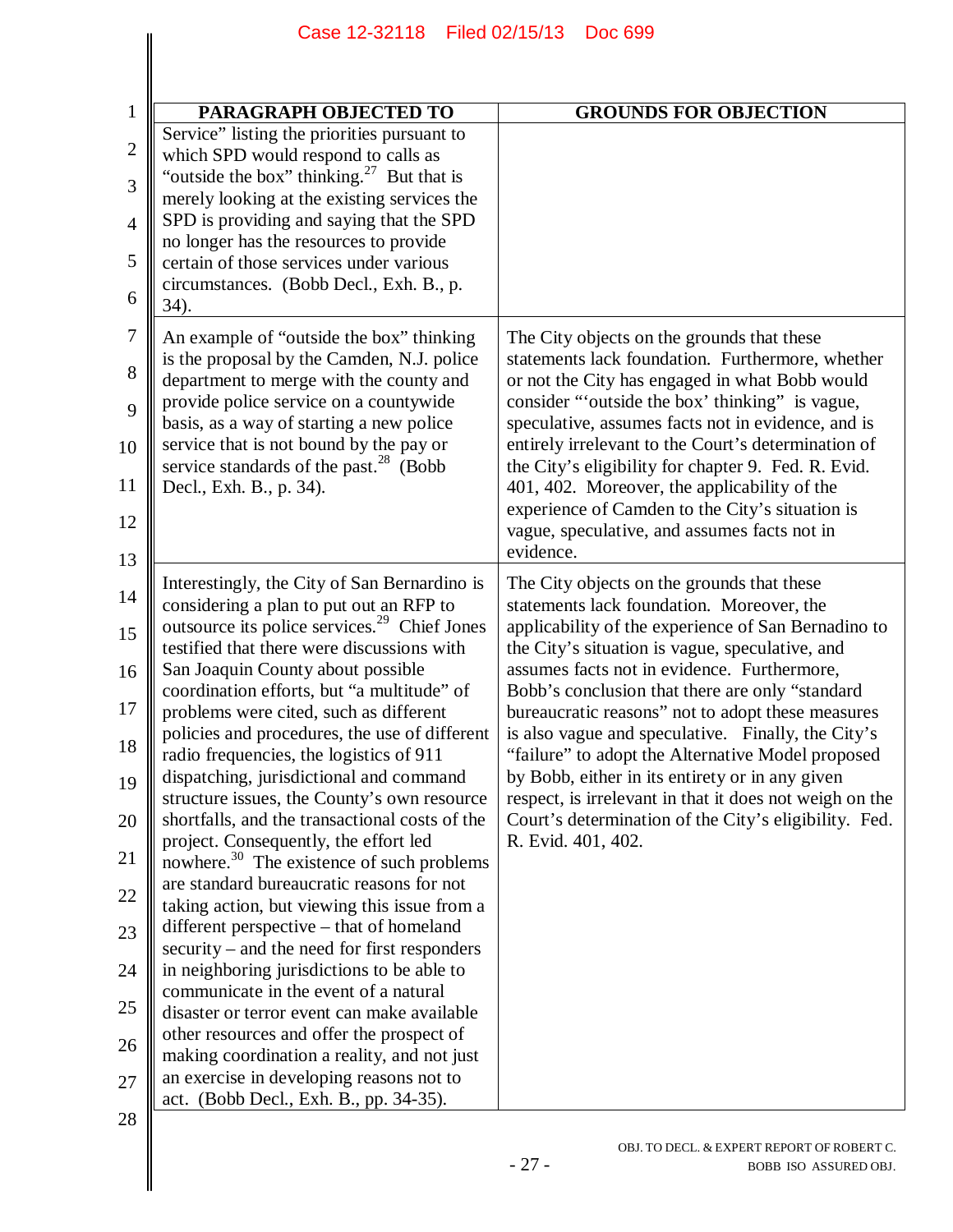|                                                                                                                                | Case 12-32118                                                                                                                                                                                                                                                                                                                                                                                                                                                                                                                                                                                                                                                                                                                                                                                                                                                                                                                                                                                                                                                                                                                                                           | Filed 02/15/13<br><b>Doc 699</b>                                                                                                                                                                                                                                                                                                                                                                                                                                                                                                                                                                                                                  |  |
|--------------------------------------------------------------------------------------------------------------------------------|-------------------------------------------------------------------------------------------------------------------------------------------------------------------------------------------------------------------------------------------------------------------------------------------------------------------------------------------------------------------------------------------------------------------------------------------------------------------------------------------------------------------------------------------------------------------------------------------------------------------------------------------------------------------------------------------------------------------------------------------------------------------------------------------------------------------------------------------------------------------------------------------------------------------------------------------------------------------------------------------------------------------------------------------------------------------------------------------------------------------------------------------------------------------------|---------------------------------------------------------------------------------------------------------------------------------------------------------------------------------------------------------------------------------------------------------------------------------------------------------------------------------------------------------------------------------------------------------------------------------------------------------------------------------------------------------------------------------------------------------------------------------------------------------------------------------------------------|--|
|                                                                                                                                |                                                                                                                                                                                                                                                                                                                                                                                                                                                                                                                                                                                                                                                                                                                                                                                                                                                                                                                                                                                                                                                                                                                                                                         |                                                                                                                                                                                                                                                                                                                                                                                                                                                                                                                                                                                                                                                   |  |
|                                                                                                                                |                                                                                                                                                                                                                                                                                                                                                                                                                                                                                                                                                                                                                                                                                                                                                                                                                                                                                                                                                                                                                                                                                                                                                                         |                                                                                                                                                                                                                                                                                                                                                                                                                                                                                                                                                                                                                                                   |  |
| $\mathbf 1$<br>$\overline{2}$<br>3<br>$\overline{4}$<br>5<br>6<br>$\overline{7}$<br>8<br>9<br>10<br>11<br>12<br>13<br>14<br>15 | PARAGRAPH OBJECTED TO<br>The City's approach to the compensation<br>of its public employees reflects a similar<br>lack of vision that basically assures that the<br>City will continue to overpay its<br>employees. The overly generous wages and<br>benefits paid by Stockton are the most<br>significant financial problems facing the<br>City. Personnel costs have amounted to<br>more than 70% of the Stockton's budget<br>cost, and the overly generous wage and<br>benefit payments have strained the City's<br>ability to deliver essential services. It is<br>simple math that \$10 million in Stockton<br>funds will allow Stockton to put 40 police<br>officers on patrol if the all-in cost of each<br>officer is \$250,000 or 50 officers on patrol<br>if the all-in cost per officer is \$200,000, a<br>25% difference. To the extent that Stockton<br>has been paying overly high wages and<br>benefits, as the City concedes, the quality<br>of services has suffered because it has not<br>had the benefit of the additional manpower<br>that lower and more appropriate wages and<br>benefits would have enabled. (Bobb Decl.,<br>Exh. B., p. 35-36). | <b>GROUNDS FOR OBJECTION</b><br>The City objects on the grounds that these<br>statements lack foundation. Moreover, Bobb's<br>conclusion that the City could attract additional<br>manpower by lowering its compensation and<br>benefits is vague, speculative, and assumes facts<br>not in evidence. Furthermore, the City's "failure"<br>to adopt the Alternative Model proposed by Bobb,<br>either in its entirety or in any given respect<br>(including by imposing further compensation and<br>benefits cuts), is irrelevant in that it does not weigh<br>on the Court's determination of the City's<br>eligibility. Fed. R. Evid. 401, 402. |  |
| 16<br>17<br>18<br>19<br>20<br>21<br>22<br>23<br>24<br>25<br>26<br>27<br>28                                                     | Stockton's own documents highlight that<br>the City entered into "unsustainable" labor<br>contracts with its various unions. <sup>31</sup> In<br>addition, the City has conceded that the<br>wage and benefit packages were<br>determined by salary comparisons with<br>other cities that had "little or marginal<br>relevance to Stockton" or were based on<br>"irrational comparisons" to the City. <sup>32</sup><br>Indeed, the entire "salary comparison"<br>process for setting wages and benefits has<br>been used by labor unions in California to<br>"ratchet up" wage and benefit levels<br>throughout the state for the past two<br>decades. The practice is widespread and<br>well known, and I have participated in a<br>number of negotiations in which it has<br>occurred: a union would secure a<br>concession for its members on a wage,<br>benefit, or "additional payment" from one<br>jurisdiction, and then unions in other cities                                                                                                                                                                                                                  | The City objects on the grounds that these<br>statements lack foundation. Furthermore, Bobb's<br>conclusions as to the propriety of the process by<br>which city wage and benefits packages have been<br>determined are irrelevant in that they do not weigh<br>on the Court's determination of the City's<br>eligibility. Fed. R. Evid. 401, 402.                                                                                                                                                                                                                                                                                                |  |
|                                                                                                                                |                                                                                                                                                                                                                                                                                                                                                                                                                                                                                                                                                                                                                                                                                                                                                                                                                                                                                                                                                                                                                                                                                                                                                                         | OBJ. TO DECL. & EXPERT REPORT OF ROBERT C.<br>$-28-$<br>BOBB ISO ASSURED OBJ.                                                                                                                                                                                                                                                                                                                                                                                                                                                                                                                                                                     |  |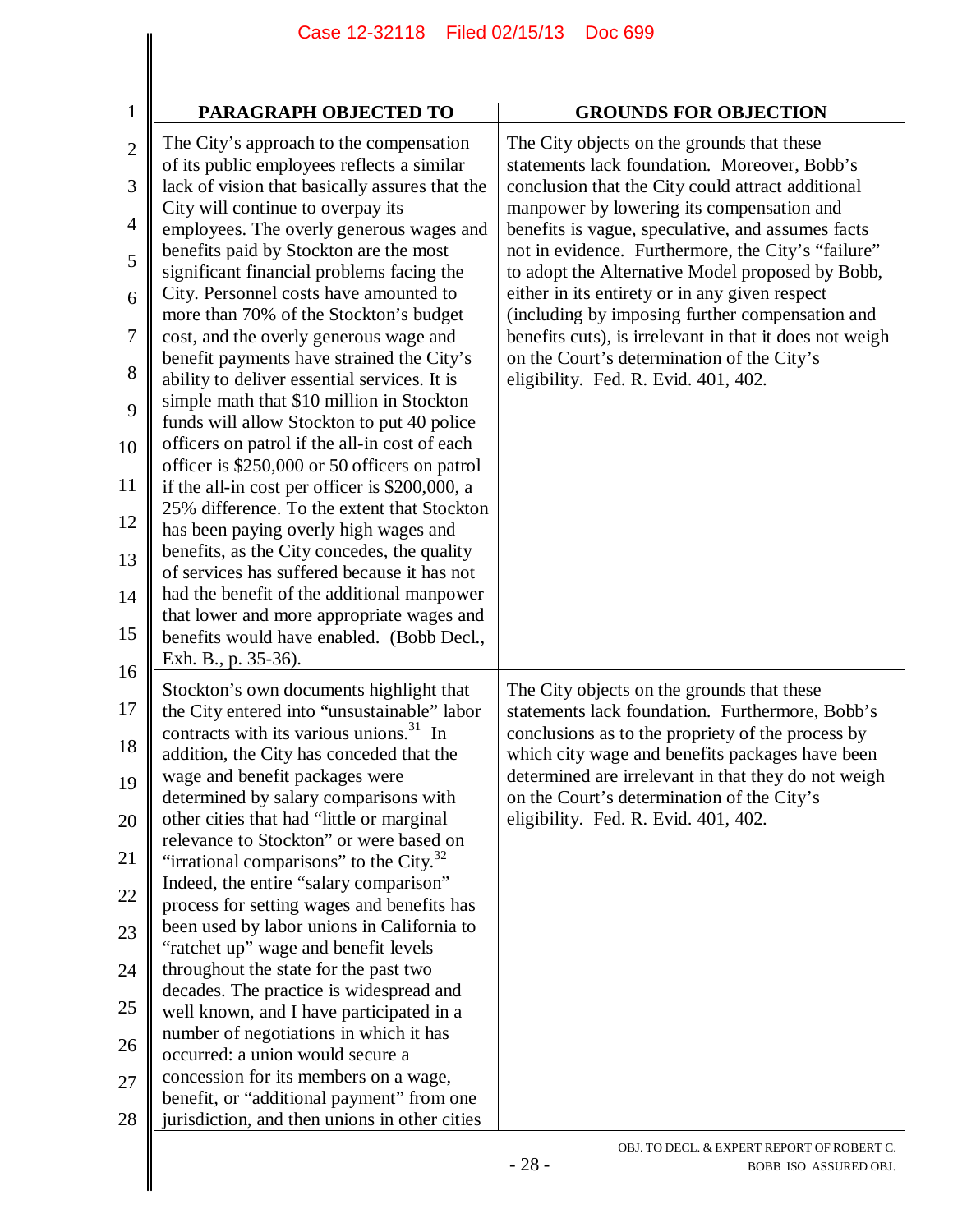|                | Case 12-32118 Filed 02/15/13                                                             | <b>Doc 699</b>                                                                                       |  |
|----------------|------------------------------------------------------------------------------------------|------------------------------------------------------------------------------------------------------|--|
|                |                                                                                          |                                                                                                      |  |
|                |                                                                                          |                                                                                                      |  |
| 1              | PARAGRAPH OBJECTED TO                                                                    | <b>GROUNDS FOR OBJECTION</b>                                                                         |  |
| $\mathbf{2}$   | in the region would cite that concession as                                              |                                                                                                      |  |
|                | something that had to be adopted in their<br>contract in order for the city to remain    |                                                                                                      |  |
| 3              | "competitive" with the other jurisdiction.                                               |                                                                                                      |  |
| $\overline{4}$ | This inevitably made the concept of "me                                                  |                                                                                                      |  |
| 5              | too" become the norm rather than the<br>exception. With frequent contract                |                                                                                                      |  |
|                | negotiations between unions and local                                                    |                                                                                                      |  |
| 6              | jurisdictions, there were many                                                           |                                                                                                      |  |
| 7              | opportunities to obtain concessions from<br>different jurisdictions and then leverage    |                                                                                                      |  |
| 8              | those concessions in negotiations with                                                   |                                                                                                      |  |
| 9              | other cities. Through the use of the "salary<br>comparison" mechanism, these concessions |                                                                                                      |  |
| 10             | would then be adopted by other                                                           |                                                                                                      |  |
|                | jurisdictions, and then be included in the                                               |                                                                                                      |  |
| 11             | higher baseline for the next set of<br>negotiations, where the process would             |                                                                                                      |  |
| 12             | begin again with new concessions being                                                   |                                                                                                      |  |
| 13             | sought, obtained, and then serving as the<br>basis for another round of "ratcheting up." |                                                                                                      |  |
|                | (Bobb Decl., Exh. B., pp. 36-37).                                                        |                                                                                                      |  |
| 14             |                                                                                          |                                                                                                      |  |
| 15             | Although the "comparative city" approach                                                 | The City objects on the grounds that these                                                           |  |
| 16             | certainly contributed to the high level of                                               | statements lack foundation. Furthermore, Bobb's                                                      |  |
| 17             | Stockton's compensation levels, Stockton's<br>wages and benefits have exceeded even the  | conclusions as to the propriety of the process by<br>which city wage and benefits packages have been |  |
|                | compensation levels found in other                                                       | determined are irrelevant in that they do not weigh                                                  |  |
| 18             | jurisdictions. Stockton has admitted that it                                             | on the Court's determination of the City's                                                           |  |
| 19             | did not pay attention to the total<br>compensation paid to its employees until           | eligibility. Fed. R. Evid. 401, 402.                                                                 |  |
| 20             | $2010/2011$ , <sup>33</sup> and that may explain how the                                 |                                                                                                      |  |
| 21             | City's wages and benefits somehow<br>became substantially higher than even the           |                                                                                                      |  |
|                | inflated compensation levels paid to                                                     |                                                                                                      |  |
| 22             | California public employees who benefited                                                |                                                                                                      |  |
| 23             | from their union's aggressive "ratcheting<br>up" campaign. Even if the City is correct   |                                                                                                      |  |
| 24             | that the wage and benefit levels have been                                               |                                                                                                      |  |
| 25             | reduced to be roughly comparable to those                                                |                                                                                                      |  |
|                | paid by other cities, that still does not<br>address the underlying overpayments         |                                                                                                      |  |
| 26             | spawned by the "ratcheting up" process                                                   |                                                                                                      |  |
| 27             | that has led to overcompensation of many                                                 |                                                                                                      |  |
| 28             | California public employees. (Bobb Decl.,<br>Exh. B., p. 37).                            |                                                                                                      |  |
|                |                                                                                          | OBJ. TO DECL. & EXPERT REPORT OF ROBERT C.<br>$-29-$<br>BOBB ISO ASSURED OBJ.                        |  |
|                |                                                                                          |                                                                                                      |  |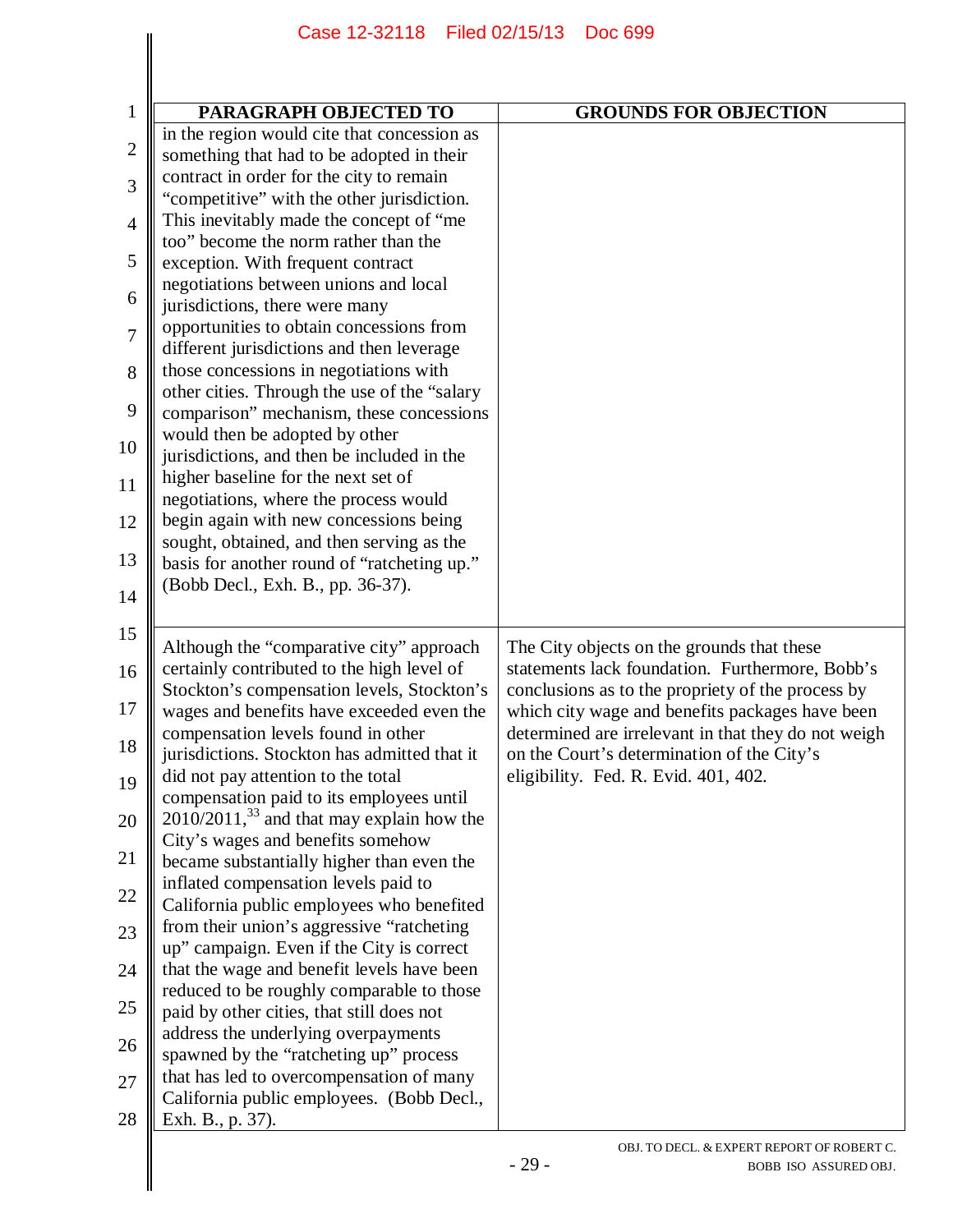|                | Case 12-32118 Filed 02/15/13                                                                 | Doc 699                                                                                                |
|----------------|----------------------------------------------------------------------------------------------|--------------------------------------------------------------------------------------------------------|
|                |                                                                                              |                                                                                                        |
|                |                                                                                              |                                                                                                        |
| $\mathbf{1}$   | PARAGRAPH OBJECTED TO                                                                        | <b>GROUNDS FOR OBJECTION</b>                                                                           |
| $\overline{2}$ | City Manager Deis is continuing to rely on<br>the comparative city analysis, claiming that   | The City objects on the grounds that these<br>statements lack foundation. Furthermore, Bobb's          |
| 3              | Stockton must pay "competitive" wages                                                        | conclusions as to the propriety of the process by                                                      |
| 4              | and benefits to attract and retain talent. In a<br>letter to Governor Brown dated August 15, | which city wage and benefits packages have been<br>determined are irrelevant in that they do not weigh |
| 5              | 2012, City Manager Deis stated that<br>Stockton could not afford to reduce its               | on the Court's determination of the City's<br>eligibility. Fed. R. Evid. 401, 402. Moreover,           |
| 6              | pension obligations unilaterally because<br>that would put it at a competitive               | Bobb's conclusion that the City does not need to<br>pay "competitive" wages and could unilaterally     |
| 7              | disadvantage compared to other cities, and                                                   | reduce its pension obligations is vague, speculative,                                                  |
| 8              | he attached a memorandum from Chief                                                          | and assumes facts not in evidence.                                                                     |
| 9              | Jones claiming there would be a "mass"<br>exodus" of police officers if pensions were        |                                                                                                        |
|                | $cut.^{34}$ Stockton is continuing to use<br>"competitiveness" as its framework for          |                                                                                                        |
| 10             | compensation decisions and clinging to the                                                   |                                                                                                        |
| 11             | "comparable city" framework that got it<br>into its current problems. It is surprising       |                                                                                                        |
| 12             | that City Manager Deis, who is critical of                                                   |                                                                                                        |
| 13             | the "poor decisions made by previous City"<br>leaders," now makes the exact same             |                                                                                                        |
| 14             | mistake his predecessors did with respect                                                    |                                                                                                        |
| 15             | to the largest cost driver in the City's<br>budget. He claims that the City must             |                                                                                                        |
| 16             | remain "competitive" with other cities, and                                                  |                                                                                                        |
| 17             | how does he propose to measure<br>"competiveness" -- using the same                          |                                                                                                        |
| 18             | "comparable city" analysis that drove<br>Stockton over the cliff in the first place in       |                                                                                                        |
| 19             | its negotiations with unions, perhaps with                                                   |                                                                                                        |
| 20             | different cities, but eventually to the same<br>effect. He wants Stockton to keep pace       |                                                                                                        |
| 21             | with the same inflated wages being paid by<br>other California cities using the              |                                                                                                        |
| 22             | "comparable city" analysis that lets the<br>unions continue to "ratchet up" wages and        |                                                                                                        |
| 23             | benefits as they have done for the past                                                      |                                                                                                        |
| 24             | couple decades. (Bobb Decl., Exh. B.,<br>pp. 37-38).                                         |                                                                                                        |
| 25             |                                                                                              |                                                                                                        |
| 26             |                                                                                              |                                                                                                        |
| 27             |                                                                                              |                                                                                                        |
| 28             |                                                                                              |                                                                                                        |
|                |                                                                                              | OBJ. TO DECL. & EXPERT REPORT OF ROBERT C.<br>$-30-$<br>BOBB ISO ASSURED OBJ.                          |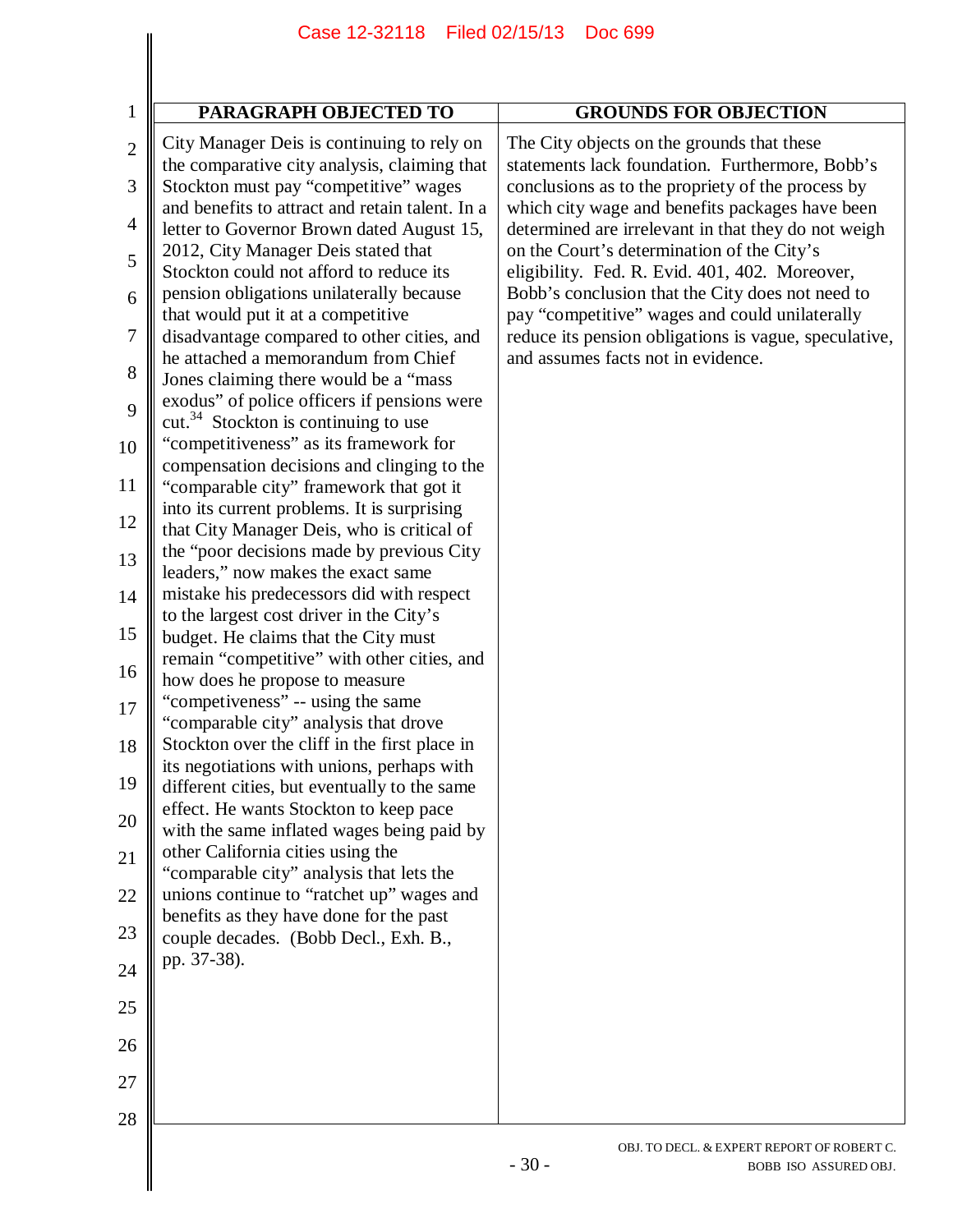|                | Filed 02/15/13<br>Case 12-32118<br><b>Doc 699</b>                                                  |                                                                                                              |  |
|----------------|----------------------------------------------------------------------------------------------------|--------------------------------------------------------------------------------------------------------------|--|
|                |                                                                                                    |                                                                                                              |  |
|                |                                                                                                    |                                                                                                              |  |
| 1              | PARAGRAPH OBJECTED TO                                                                              | <b>GROUNDS FOR OBJECTION</b>                                                                                 |  |
| $\overline{2}$ | As noted above, with a crisis, all<br>assumptions must be open to being                            | The City objects on the grounds that these<br>statements lack foundation. Moreover, Bobb's                   |  |
| 3              | rethought. City Manager Deis stated during                                                         | conclusion that the City should abandon the                                                                  |  |
| $\overline{4}$ | his deposition that his views on<br>"competitiveness" are based on his 30-plus                     | "comparative city" analysis in favor of "look[ing]<br>at the competitive employment situation in             |  |
| 5              | years of experience. <sup>35</sup> Instead of simply<br>following this experience and adopting the | Stockton" is vague, speculative, and assumes facts<br>not in evidence. Furthermore, Bobb's conclusion        |  |
| 6              | "competitiveness" mantra with its one-way                                                          | as to the propriety of the process by which city<br>wage and benefits packages have been determined          |  |
| $\overline{7}$ | escalator to paying higher wages, City<br>Manager Deis should have been looking at                 | and his conclusion that the City should abandon the                                                          |  |
| 8              | other ways for Stockton to address its<br>compensation issues, to abandon the                      | "comparative city" analysis are irrelevant in that<br>they do not weigh on the Court's determination of      |  |
| 9              | "competiveness" standard that is the<br>delight of the public employee unions. For                 | the City's eligibility. Fed. R. Evid. 401, 402.                                                              |  |
| 10             | the majority of City workers, including<br>most non-safety jobs, and excluding                     |                                                                                                              |  |
| 11             | department heads and other specialized                                                             |                                                                                                              |  |
| 12             | positions, City Manager Deis and Stockton<br>should abandon the "comparative city"                 |                                                                                                              |  |
| 13             | analysis and look at the competitive<br>employment situation in Stockton in                        |                                                                                                              |  |
| 14             | establishing compensation for its workers.                                                         |                                                                                                              |  |
| 15             | What is the relevance of what clerks get<br>paid in other California cities to the City's          |                                                                                                              |  |
| 16             | interest in hiring someone to a clerk<br>position in Stockton? Stockton will be able               |                                                                                                              |  |
| 17             | to hire talented people based on market<br>conditions in Stockton and need not be                  |                                                                                                              |  |
| 18             | concerned about pay in other cities that do                                                        |                                                                                                              |  |
| 19             | not reflect Stockton's market conditions.<br>(Bobb Decl., Exh. B., p. 38-39).                      |                                                                                                              |  |
| 20             |                                                                                                    |                                                                                                              |  |
| 21             | The City has not followed the steps cities<br>in crisis should and typically do take,              | The City objects on the grounds that these<br>statements lack foundation. Furthermore, Bobb's                |  |
| 22             | which are outlined in this report. Instead,                                                        | conclusion that the City has not done enough to cut                                                          |  |
| 23             | the City has worked to reduce the<br>"unsustainable" labor contracts that                          | its compensation and benefits is vague, speculative,<br>and assumes facts not in evidence. Moreover, the     |  |
| 24             | resulted in excessive overpayments to city<br>workers for over a decade, and having                | fact that the City has not "followed the steps"<br>outlined in the Alternative Model, either in its          |  |
| 25             | taken away the worst of the excesses, now<br>claims that city employees and service                | entirety or in any given respect, is irrelevant in that<br>it does not weigh on the Court's determination of |  |
| 26             | recipients have "borne the entire brunt of                                                         | the City's eligibility. Fed. R. Evid. 401, 402.                                                              |  |
| 27             | our restructuring efforts so far" and that<br>"now its time for others" to contribute to           |                                                                                                              |  |
| 28             | resolving Stockton's problems. <sup>36</sup> As a                                                  |                                                                                                              |  |
|                |                                                                                                    | OBJ. TO DECL. & EXPERT REPORT OF ROBERT C.                                                                   |  |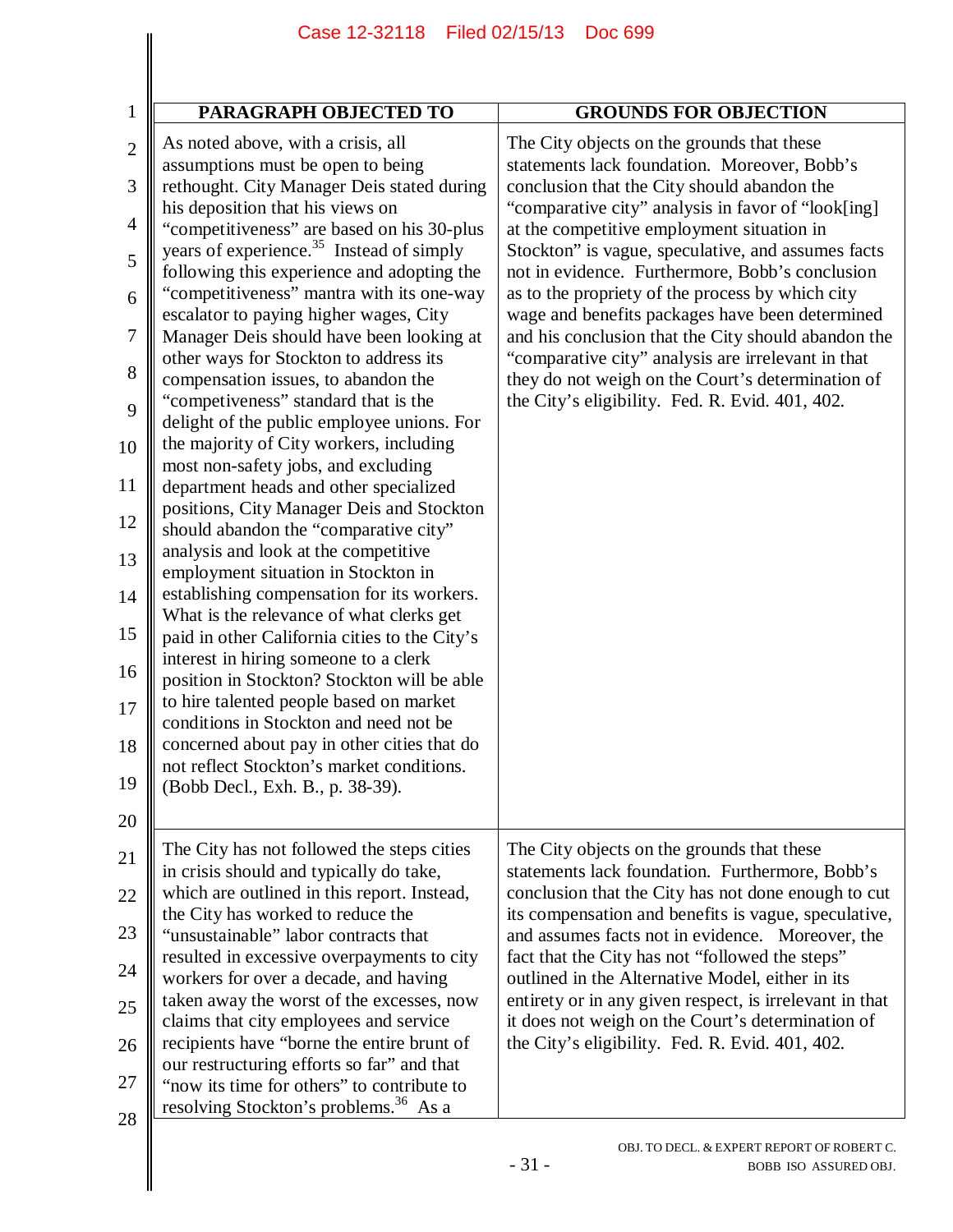| PARAGRAPH OBJECTED TO                                                                                                                                                                                                                                                                                                                                                                                                                                                                                                                                                                                                                                                                                                                                                                                                                                                                                                                                                                                                                              | <b>GROUNDS FOR OBJECTION</b>                                                                                                                                                                                                                                                                                                                                                                                                                                                                                                                                                                                                                                                                                              |
|----------------------------------------------------------------------------------------------------------------------------------------------------------------------------------------------------------------------------------------------------------------------------------------------------------------------------------------------------------------------------------------------------------------------------------------------------------------------------------------------------------------------------------------------------------------------------------------------------------------------------------------------------------------------------------------------------------------------------------------------------------------------------------------------------------------------------------------------------------------------------------------------------------------------------------------------------------------------------------------------------------------------------------------------------|---------------------------------------------------------------------------------------------------------------------------------------------------------------------------------------------------------------------------------------------------------------------------------------------------------------------------------------------------------------------------------------------------------------------------------------------------------------------------------------------------------------------------------------------------------------------------------------------------------------------------------------------------------------------------------------------------------------------------|
| crisis manager, in a distressed city context,<br>getting a group to surrender unearned<br>economic benefits does not constitute<br>"suffering"; it is more properly called a<br>"first step." (Bobb Decl., Exh. B., p. 39).                                                                                                                                                                                                                                                                                                                                                                                                                                                                                                                                                                                                                                                                                                                                                                                                                        |                                                                                                                                                                                                                                                                                                                                                                                                                                                                                                                                                                                                                                                                                                                           |
|                                                                                                                                                                                                                                                                                                                                                                                                                                                                                                                                                                                                                                                                                                                                                                                                                                                                                                                                                                                                                                                    |                                                                                                                                                                                                                                                                                                                                                                                                                                                                                                                                                                                                                                                                                                                           |
| Perhaps the City leaders believe that they<br>have had to work hard to achieve the<br>employee cutbacks, and perhaps they do<br>not want to continue to engage the public<br>unions further on wage and benefit issues.<br>This will lead to escalating wage and<br>benefit costs in the years to come in future<br>contract negotiations. The fundamental<br>problem with the City's approach is the<br>failure by past and current City<br>administrators to take the long term view<br>and develop an overall plan for addressing<br>its long-term fiscal problems, and the<br>difficulty in obtaining concessions is the<br>result of its <i>ad hoc</i> approach. (Bobb Decl.,<br>Exh. B., pp. 39-40).                                                                                                                                                                                                                                                                                                                                         | The City objects on the grounds that these<br>statements lack foundation. Bobb's conclusion that<br>City leaders may "believe that they have had to<br>work hard to achieve the employee cutbacks, and<br>perhaps they do not want to continue to engage the<br>public unions further on wage and benefit issues" is<br>pure speculation, as well as being vague and<br>assuming facts not in evidence. Furthermore,<br>Bobb's conclusion that the City's has "fail[ed]" to<br>"take the long term view" is also vague,<br>speculative, assumes facts not in evidence, and is<br>irrelevant in that it does not weigh on the Court's<br>determination of the City's eligibility for chapter 9.<br>Fed. R. Evid. 401, 402. |
| Because the City has failed to take the<br>steps that it should have considered in<br>response to its economic situation, Nancy<br>Zielke of Alvarez & Marsal and I have<br>undertaken that project. The remainder of<br>this declaration, read in conjunction with<br>the Zielke Expert Report, makes the<br>difficult choices that the City has failed to<br>consider and sets out the steps that<br>Stockton should have taken prior to filing<br>for bankruptcy relief. If these steps had<br>been taken as set forth in the Alternative<br>Model, the City could have balanced its<br>budget for the fiscal year beginning July 1,<br>2012. At pages 33 to 57 of her expert<br>report, Ms. Zielke has presented the<br>Alternative Model, which lists the changes<br>to the City's FY 2012-13 baseline budget,<br>along with the resulting numbers and their<br>financial consequences. Based on my<br>experience as a crisis manager, the choices<br>reflected in the Alternative Model are<br>realistic, feasible, and appropriate, and the | The City objects on the grounds that these<br>statements lack foundation. The recommendations<br>in the Alternative Model proposed by Bobb and<br>Zielke are speculative and assume facts not in<br>evidence. Moreover, Bobb's conclusion that the<br>"choices reflected in the Alternative Model are<br>realistic, feasible, and appropriate" is also vague,<br>speculative, and assumes facts not in evidence.<br>Finally, the fact that the City did not adopt the<br>recommendations in the Alternative Model, either<br>in their entirety or in any given respect, is irrelevant<br>to the Court's determination of the City's eligibility<br>for chapter 9. Fed. R. Evid. 401, 402.                                 |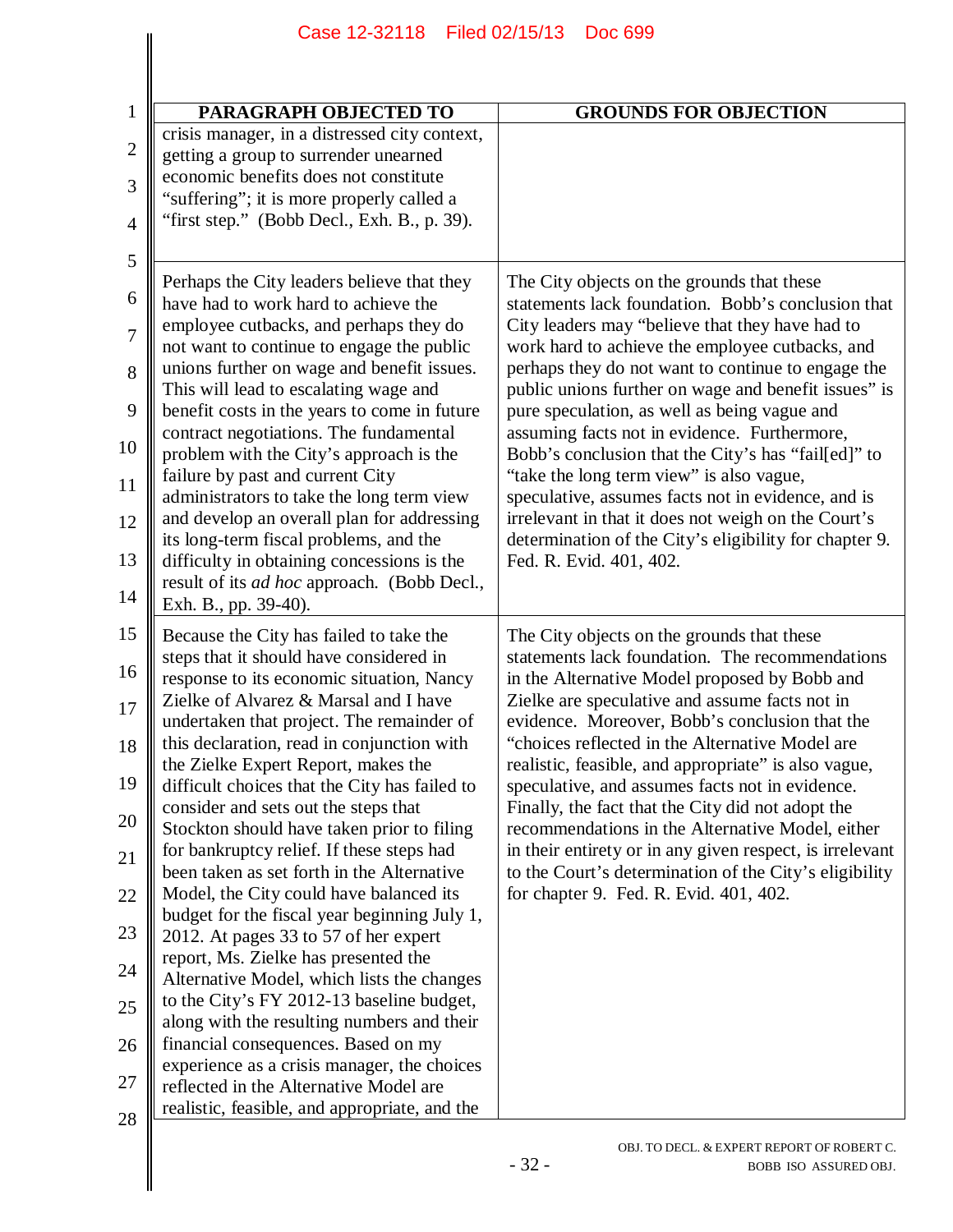| PARAGRAPH OBJECTED TO                                                                                                                                                                                                                                                                                                                                                                                                                                                                                                                                                                                                                                                                | <b>GROUNDS FOR OBJECTION</b>                                                                                                                                                                                                                                                                                                                                                                                                                                                                                                                                                                                                                                                                        |
|--------------------------------------------------------------------------------------------------------------------------------------------------------------------------------------------------------------------------------------------------------------------------------------------------------------------------------------------------------------------------------------------------------------------------------------------------------------------------------------------------------------------------------------------------------------------------------------------------------------------------------------------------------------------------------------|-----------------------------------------------------------------------------------------------------------------------------------------------------------------------------------------------------------------------------------------------------------------------------------------------------------------------------------------------------------------------------------------------------------------------------------------------------------------------------------------------------------------------------------------------------------------------------------------------------------------------------------------------------------------------------------------------------|
| kinds of steps that Stockton should have<br>implemented and that have been<br>implemented by other jurisdictions to<br>address their financial problems. (Bobb<br>Decl., Exh. B., p. 40).                                                                                                                                                                                                                                                                                                                                                                                                                                                                                            |                                                                                                                                                                                                                                                                                                                                                                                                                                                                                                                                                                                                                                                                                                     |
| At the outset, I readily concede that this<br>Alternative Model makes painful, and<br>unpopular, choices. But that is what is<br>necessary in a financial crisis, and that is<br>what the City's leaders have failed to do.<br>(Bobb Decl., Exh. B., p. 40).                                                                                                                                                                                                                                                                                                                                                                                                                         | The City objects on the grounds that these<br>statements lack foundation. Furthermore, Bobb's<br>statement that the City has failed to make "painful,<br>unpopular choices" is vague, speculative, and<br>assumes facts not in evidence. Moreover, the fact<br>that the City did not adopt the recommendations in<br>the Alternative Model, either in their entirety or in<br>any given respect, is irrelevant to the Court's<br>determination of the City's eligibility for chapter 9.<br>Fed. R. Evid. 401, 402.                                                                                                                                                                                  |
| The Alternative Model has two<br>components. It first lists additional<br>revenues that the City should have<br>considered and implemented in<br>conjunction, in certain instances, with voter<br>referenda on the proposals and advocacy on<br>the part of Stockton's elected leadership to<br>rally constituents to support the ballot<br>measures for the good of the City. After<br>consideration of additional revenues, the<br>Alternative Model then lists reductions in<br>expenses, reflecting choices between "Must<br>Haves" and "Nice to Haves" that City<br>leaders have again failed to make. (Bobb<br>Decl., Exh. B., p. 41).                                         | The City objects on the grounds that these<br>statements lack foundation. The recommendations<br>in the Alternative Model proposed by Bobb and<br>Zielke are speculative and assume facts not in<br>evidence. Moreover, Bobb's conclusions as to the<br>City's choices between "Must Haves" and "Nice to<br>Haves" are also vague, speculative, and assume<br>facts not in evidence. Finally, the fact that the City<br>did not adopt the recommendations in the<br>Alternative Model, either in their entirety or in any<br>given respect, is irrelevant to the Court's<br>determination of the City's eligibility for chapter 9.<br>Fed. R. Evid. 401, 402.                                       |
| Any consideration of how to address<br>Stockton's financial problems must include<br>consideration of additional revenue<br>sources. Indeed, it is difficult to believe<br>that the City has not taken steps to try to<br>increase revenue through additional tax<br>revenues and user fees and has instead<br>indicated that Stockton's citizens should<br>not be asked to contribute to resolution of<br>the City's financial crisis. Under California<br>law, any increase in taxes has to be<br>approved by its citizens, and the City so far<br>has taken almost no steps to make it<br>possible to implement new taxes. The City<br>has sponsored two separate opinion surveys | The City objects on the grounds that these<br>statements lack foundation. Moreover, Bobb's<br>conclusion that the City could have passed any or<br>all of the multiple tax increases and new fees as<br>recommended in the Alternative Model is pure<br>speculation and assumes facts not in evidence<br>(including, but not limited to, the assumption that<br>the City's citizens would vote to pass these<br>measures). Finally, the fact that the City did not<br>adopt the recommendations in the Alternative<br>Model, either in their entirety or in any given<br>respect, is irrelevant to the Court's determination of<br>the City's eligibility for chapter 9. Fed. R. Evid.<br>401, 402. |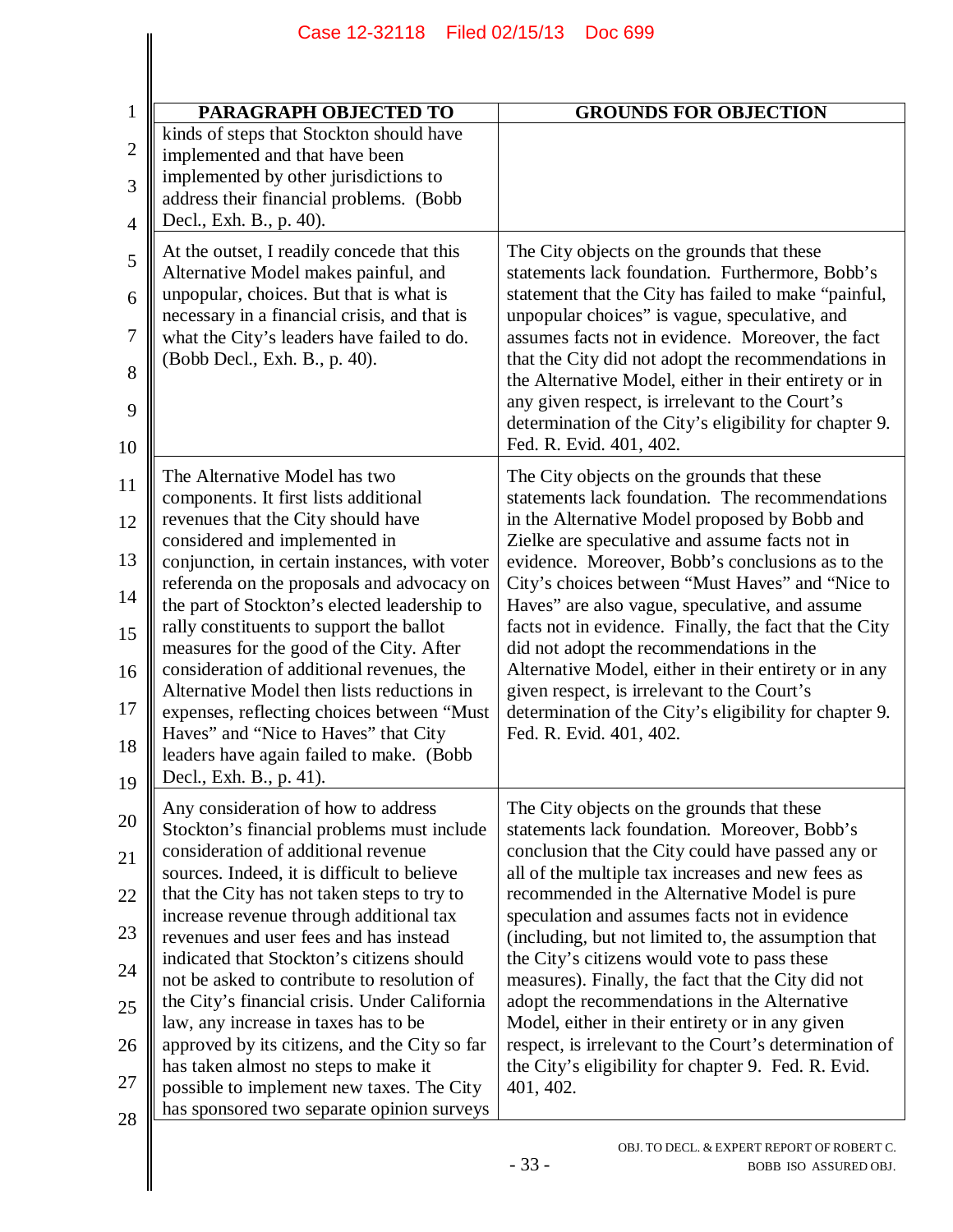|                | Case 12-32118                                                                              | Filed 02/15/13<br>Doc 699                                                                            |  |
|----------------|--------------------------------------------------------------------------------------------|------------------------------------------------------------------------------------------------------|--|
|                |                                                                                            |                                                                                                      |  |
|                |                                                                                            |                                                                                                      |  |
| $\mathbf{1}$   | PARAGRAPH OBJECTED TO                                                                      | <b>GROUNDS FOR OBJECTION</b>                                                                         |  |
| $\overline{2}$ | $-$ one in 2010 and one earlier this year in<br>$2012^{37}$ – but no other steps have been |                                                                                                      |  |
|                | taken, and indeed, statements by the City                                                  |                                                                                                      |  |
| 3              | Manager to citizens and to the City Council                                                |                                                                                                      |  |
| $\overline{4}$ | have indicated that taxes should not be                                                    |                                                                                                      |  |
|                | increased at this time. In his February 28,                                                |                                                                                                      |  |
| 5              | 2008 memorandum to the Mayor and City                                                      |                                                                                                      |  |
| 6              | Council, City Manager Deis stated that                                                     |                                                                                                      |  |
|                | Stockton's citizens should not be asked to                                                 |                                                                                                      |  |
| $\overline{7}$ | contribute to resolving the financial crisis<br>at this time:                              |                                                                                                      |  |
| 8              | "Another option would be to ask for                                                        |                                                                                                      |  |
| 9              | tax increases. Even if the voters                                                          |                                                                                                      |  |
|                | would approve such a proposal, we                                                          |                                                                                                      |  |
| 10             | just don't think they should be asked                                                      |                                                                                                      |  |
| 11             | to fix this problem, at least until we<br>explore other alternatives, address              |                                                                                                      |  |
|                | our liquidation exposure and get our                                                       |                                                                                                      |  |
| 12             | house in order."38                                                                         |                                                                                                      |  |
| 13             | (Bobb Decl., Exh. B., pp. 41-42).                                                          |                                                                                                      |  |
| 14             |                                                                                            |                                                                                                      |  |
|                | The City Manager should not have been                                                      | The City objects on the grounds that these                                                           |  |
| 15             | making such judgments on taxes at that                                                     | statements lack foundation. Furthermore, Bobb's                                                      |  |
| 16             | time. As an initial matter, in a financial                                                 | conclusions as to the propriety of the City                                                          |  |
| 17             | crisis, the distressed city should be looking<br>to increase its options, not reduce them. | Manager's actions are vague, speculative, assume<br>facts not in evidence, and are irrelevant to the |  |
|                | More importantly, the mix of policies to                                                   | Court's determinations of the City's eligibility for                                                 |  |
| 18             | address Stockton's financial crisis should                                                 | chapter 9. Fed. R. Evid. 401, 402.                                                                   |  |
| 19             | be decided by Stockton's political leaders,                                                |                                                                                                      |  |
|                | the Mayor and City Council, and City                                                       |                                                                                                      |  |
| 20             | Manager Deis should be presenting the<br>alternatives to the Mayor and the City            |                                                                                                      |  |
| 21             | Council and allow the politically elected                                                  |                                                                                                      |  |
|                | City Council members to make the                                                           |                                                                                                      |  |
| 22             | determination of the role, if any, of taxes in                                             |                                                                                                      |  |
| 23             | any resolution of Stockton's financial                                                     |                                                                                                      |  |
|                | crisis. For this reason, the City Manager<br>should have carried forward with the          |                                                                                                      |  |
| 24             | surveys the City conducted in both 2010                                                    |                                                                                                      |  |
| 25             | and 2012 by bringing all alternatives to the                                               |                                                                                                      |  |
|                | City Council, which should have debated                                                    |                                                                                                      |  |
| 26             | and ultimately decided the tax issues and                                                  |                                                                                                      |  |
| 27             | any other steps to be taken. With sound                                                    |                                                                                                      |  |
|                | fiscal and operational management, the                                                     |                                                                                                      |  |
| 28             | City Manager can advocate for a tax                                                        |                                                                                                      |  |
|                |                                                                                            | OBJ. TO DECL. & EXPERT REPORT OF ROBERT C.                                                           |  |
|                |                                                                                            | $-34-$<br>BOBB ISO ASSURED OBJ.                                                                      |  |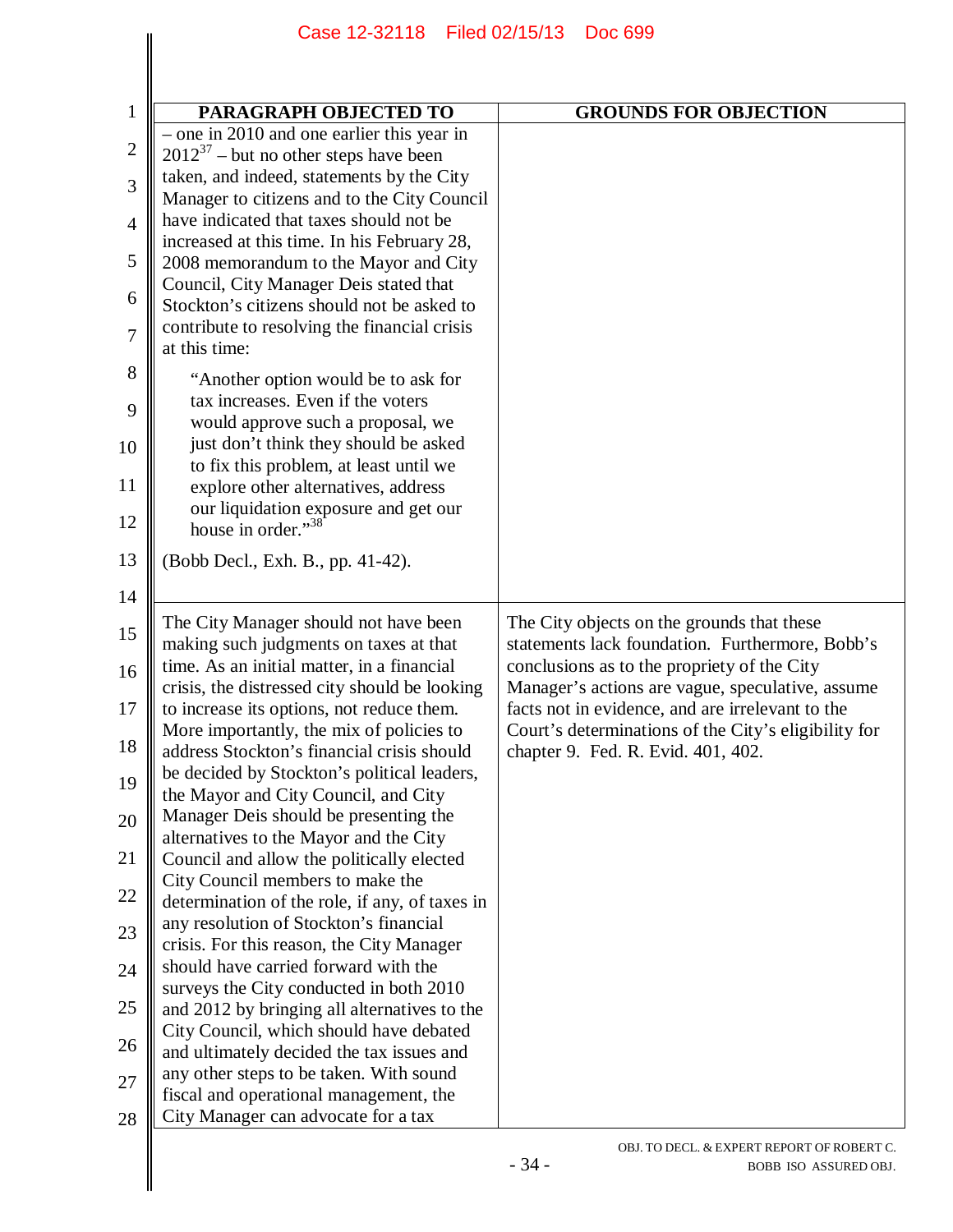| PARAGRAPH OBJECTED TO                                                                                                                                                                                                                                                                                                                                                                                                                                                                                                                                                                                                                                                                                                                                                                                                                                                                                                                                                                                                                                                                                         | <b>GROUNDS FOR OBJECTION</b>                                                                                                                                                                                                                                                                                                                                                                                                                                                                                                                                                                                                                                                                        |
|---------------------------------------------------------------------------------------------------------------------------------------------------------------------------------------------------------------------------------------------------------------------------------------------------------------------------------------------------------------------------------------------------------------------------------------------------------------------------------------------------------------------------------------------------------------------------------------------------------------------------------------------------------------------------------------------------------------------------------------------------------------------------------------------------------------------------------------------------------------------------------------------------------------------------------------------------------------------------------------------------------------------------------------------------------------------------------------------------------------|-----------------------------------------------------------------------------------------------------------------------------------------------------------------------------------------------------------------------------------------------------------------------------------------------------------------------------------------------------------------------------------------------------------------------------------------------------------------------------------------------------------------------------------------------------------------------------------------------------------------------------------------------------------------------------------------------------|
| increase, and as City Manager Deis stated,<br>"fix the problem" at the same time. (Bobb)<br>Decl., Exh. B., p. 42).                                                                                                                                                                                                                                                                                                                                                                                                                                                                                                                                                                                                                                                                                                                                                                                                                                                                                                                                                                                           |                                                                                                                                                                                                                                                                                                                                                                                                                                                                                                                                                                                                                                                                                                     |
| The Alternative Model suggests that the<br>City could have and should have sought to<br>raise local sales taxes by 0.5 percent. This<br>small increase in the sales tax would<br>provide significant revenue, close to \$18-<br>19 million annually. For FY 2012-13, a<br>portion of that amount (\$4.5 million) could<br>be collected. The sales tax increase would<br>provide funds on an annual basis<br>representing a good portion of the shortfall<br>all by itself, and it demonstrates the<br>importance of additional revenue as a<br>means of addressing Stockton's financial<br>problems. This provision requires voter<br>approval, but it is an issue on which<br>Stockton's elected officials need to provide<br>leadership and show the citizens that the<br>City is addressing its problems by both<br>raising new revenue and cutting employee<br>wages and benefits and looking closely at<br>the city services that can be cut while<br>preserving public safety and with, creative<br>thinking, providing services in more cost<br>efficient ways. (Bobb Decl., Exh. B., pp.<br>$42 - 43$ | The City objects on the grounds that these<br>statements lack foundation. Moreover, Bobb's<br>conclusion that the City could have passed any or<br>all of the multiple tax increases and new fees as<br>recommended in the Alternative Model is pure<br>speculation and assumes facts not in evidence<br>(including, but not limited to, the assumption that<br>the City's citizens would vote to pass these<br>measures). Finally, the fact that the City did not<br>adopt the recommendations in the Alternative<br>Model, either in their entirety or in any given<br>respect, is irrelevant to the Court's determination of<br>the City's eligibility for chapter 9. Fed. R. Evid.<br>401, 402. |
| A number of California jurisdictions<br>recently voted in favor of sales tax<br>increases. News reports indicate that 48 of<br>60 general tax increases sought by<br>California cities were approved in the<br>November 2012 elections, and in total 171<br>of 240 local revenue measures passed in<br>the November elections, <sup>39</sup> a sign that the<br>public is receptive to approving tax<br>increases, particularly if they are tied to<br>preservation of services. (Bobb Decl., Exh.<br>B., p. 43).                                                                                                                                                                                                                                                                                                                                                                                                                                                                                                                                                                                             | The City objects on the grounds that these<br>statements lack foundation. Moreover, Bobb's<br>conclusion that the City could have passed any or<br>all of the multiple tax increases and new fees as<br>recommended in the Alternative Model is pure<br>speculation and assumes facts not in evidence<br>(including, but not limited to, the assumption that<br>the City's citizens would vote to pass these<br>measures). Finally, the fact that the City did not<br>adopt the recommendations in the Alternative<br>Model, either in their entirety or in any given<br>respect, is irrelevant to the Court's determination of<br>the City's eligibility for chapter 9. Fed. R. Evid.<br>401, 402. |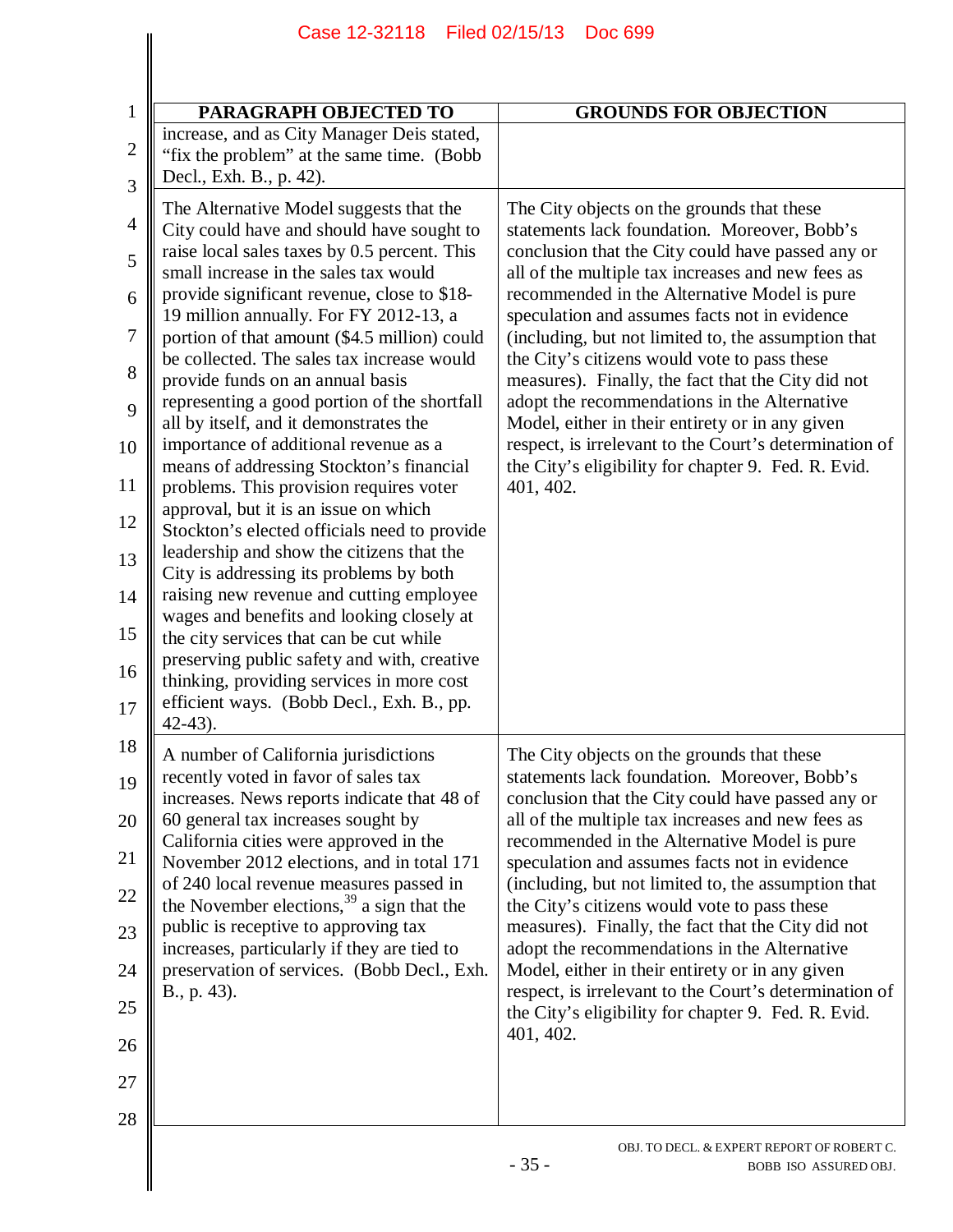| PARAGRAPH OBJECTED TO                                                                       | <b>GROUNDS FOR OBJECTION</b>                           |
|---------------------------------------------------------------------------------------------|--------------------------------------------------------|
| The Alternative Model also contemplates a                                                   | The City objects on the grounds that these             |
| 2% increase in Stockton's utility user tax                                                  | statements lack foundation. Moreover, Bobb's           |
| rate. This increase would raise the Utility                                                 | conclusion that the City could have passed any or      |
| User Tax, which is an amount individuals                                                    | all of the multiple tax increases and new fees as      |
| pay on their utility bills, from 6.00% to                                                   | recommended in the Alternative Model is pure           |
| 8.00%. As with the sales tax increase, the                                                  | speculation and assumes facts not in evidence          |
| amount to be raised by this increase would                                                  | (including, but not limited to, the assumption that    |
| be significant $-$ approximately \$10 million                                               | the City's citizens would vote to pass these           |
| per year, \$2.5 million of which could be                                                   | measures). Finally, the fact that the City did not     |
| collected during FY 2012-13. As in the                                                      | adopt the recommendations in the Alternative           |
| case of the sales tax increase, this proposal                                               | Model, either in their entirety or in any given        |
| would also require voter approval. It is                                                    | respect, is irrelevant to the Court's determination of |
| another means by which the City can                                                         | the City's eligibility for chapter 9. Fed. R. Evid.    |
| obtain a significant source of revenue with                                                 | 401, 402.                                              |
| relatively little disruption to city residents.<br>Indeed, this is a tax already paid by    |                                                        |
| Stockton residents, and from 1969 until<br>2008, the rate paid was 8.00%, at which          |                                                        |
| time the rate was lowered to 6.00%. City<br>officials could use the fact that citizens had  |                                                        |
| been paying the 8.00% rate for 30 years to<br>persuade citizens to vote for the restoration |                                                        |
| of that rate. (Bobb Decl., Exh. B., pp. 43-<br>44).                                         |                                                        |
| Many California localities charge a                                                         | The City objects on the grounds that these             |
| transient occupancy tax on tourists and                                                     | statements lack foundation. Moreover, Bobb's           |
| those using hotels, tourism, and related                                                    | conclusion that the City could have passed any or      |
| services. The proposed increase in this tax                                                 | all of the multiple tax increases and new fees as      |
| would require voter approval, but it is a tax                                               | recommended in the Alternative Model is pure           |
| that has already been approved by voters at                                                 | speculation and assumes facts not in evidence          |
| the current rate of 8% rate, and an increase                                                | (including, but not limited to, the assumption that    |
| to 10%, which is the level charged by a                                                     | the City's citizens would vote to pass these           |
| number of nearby cities, would bring in an                                                  | measures). Finally, the fact that the City did not     |
| additional \$452,000 annually. It is also a                                                 | adopt the recommendations in the Alternative           |
| tax that generally does not affect the                                                      | Model, either in their entirety or in any given        |
| residents but rather visitors, and for that                                                 | respect, is irrelevant to the Court's determination of |
| reason, it often receives approval. (Bobb                                                   | the City's eligibility for chapter 9. Fed. R. Evid.    |
| Decl., Exh. B., p. 44).                                                                     | 401, 402.                                              |
| Some California jurisdictions have                                                          | The City objects on the grounds that these             |
| imposed a tax on parcels of land on a fixed                                                 | statements lack foundation. Moreover, Bobb's           |
| rate basis rather than the parcel's assessed                                                | conclusion that the City could have passed any or      |
| value. Such impositions require voter                                                       | all of the multiple tax increases and new fees as      |
| approval, but the parcel tax is not subject to                                              | recommended in the Alternative Model is pure           |
| the property tax limitations of Proposition                                                 | speculation and assumes facts not in evidence          |
| 13, as the tax is not based on the assessed                                                 | (including, but not limited to, the assumption that    |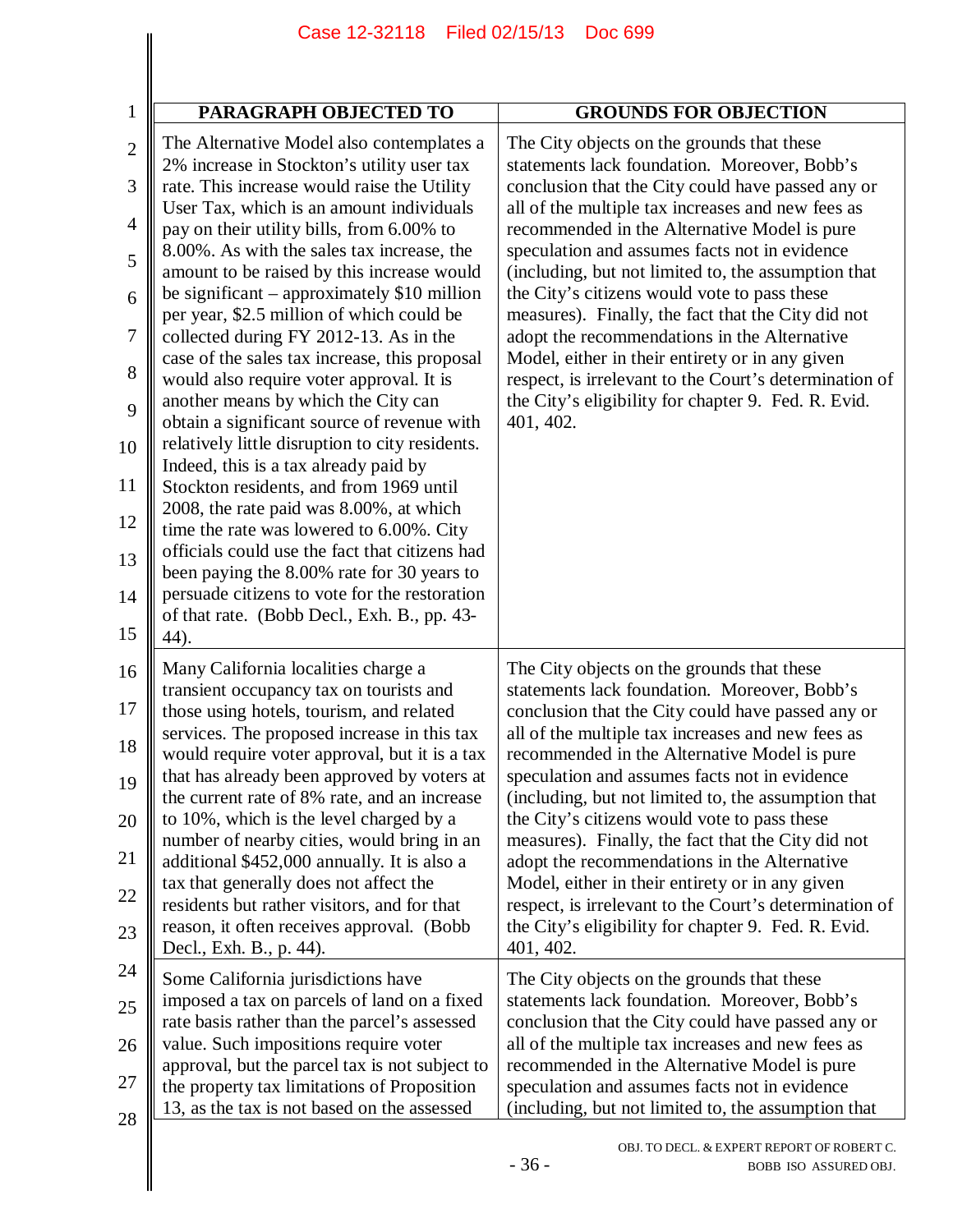|                | Case 12-32118 Filed 02/15/13                                                                | <b>Doc 699</b>                                                                                            |
|----------------|---------------------------------------------------------------------------------------------|-----------------------------------------------------------------------------------------------------------|
|                |                                                                                             |                                                                                                           |
| $\mathbf{1}$   | PARAGRAPH OBJECTED TO                                                                       | <b>GROUNDS FOR OBJECTION</b>                                                                              |
| $\mathbf{2}$   | value of the property. Vallejo has                                                          | the City's citizens would vote to pass these                                                              |
| 3              | established a parcel tax of \$48/parcel,<br>Oakland imposes a \$80/parcel tax, and          | measures). Finally, the fact that the City did not<br>adopt the recommendations in the Alternative        |
| $\overline{4}$ | Davis levies a parcel tax of \$49/parcel. A<br>proposed \$48/parcel tax would raise \$3.9   | Model, either in their entirety or in any given<br>respect, is irrelevant to the Court's determination of |
| 5              | million. To garner support, this tax could<br>be targeted for library support, as           | the City's eligibility for chapter 9. Fed. R. Evid.<br>401, 402.                                          |
| 6              | previously discussed, and public safety<br>needs. (Bobb Decl., Exh. B., p. 44).             |                                                                                                           |
| 7              | The Alternative Model also suggests an<br>emergency service cost recovery,                  | The City objects on the grounds that these<br>statements lack foundation. Moreover, Bobb's                |
| 8              | consisting of a fee paid by insurers to<br>reimburse Stockton for the cost incurred         | conclusion that the City could have passed any or<br>all of the multiple tax increases and new fees as    |
| 9              | for City employees to respond to                                                            | recommended in the Alternative Model is pure                                                              |
| 10             | emergency calls. The City currently seeks                                                   | speculation and assumes facts not in evidence                                                             |
| 11             | to collect reimbursement from insurers in<br>connection with vehicle fires, and under the   | (including, but not limited to, the assumption that<br>the City's citizens would vote to pass these       |
| 12             | proposed measure, the City would seek<br>reimbursement for various other emergency          | measures). Finally, the fact that the City did not<br>adopt the recommendations in the Alternative        |
| 13             | response services, such as medical<br>emergencies, pipeline incidents, special              | Model, either in their entirety or in any given<br>respect, is irrelevant to the Court's determination of |
| 14             | rescues, and hazardous material cleanup.                                                    | the City's eligibility for chapter 9. Fed. R. Evid.                                                       |
| 15             | Thus, if EMS responds to a citizen's call,<br>then the cost of that service would be billed | 401, 402.                                                                                                 |
| 16             | to that individual's insurer for<br>reimbursement. It is projected that this                |                                                                                                           |
| 17             | proposal could raise approximately \$1.6<br>million annually after full implementation.     |                                                                                                           |
| 18             | This is not a revenue enhancement matter,<br>as it is merely recovering the cost of         |                                                                                                           |
| 19             | providing the emergency service. This                                                       |                                                                                                           |
| 20             | program does not require voter approval,<br>and it could be implemented by City             |                                                                                                           |
| 21             | Council action. These costs are currently<br>being recovered by a number of California      |                                                                                                           |
| 22<br>23       | cities, including Oakland, Sacramento, San<br>Bernardino, Upland, and Pinole. (Bobb)        |                                                                                                           |
| 24             | Decl., Exh. B., p. 45).<br>The following are revenue opportunities                          | The City objects on the grounds that these                                                                |
| 25             | that could provide additional funds for the<br>City's General Fund but have not been        | statements lack foundation. Moreover, Bobb's<br>conclusion that the City could have passed any or         |
| 26             | associated with specific revenue amounts<br>in the Alternative Model. These                 | all of the multiple tax increases and new fees as<br>recommended in the Alternative Model is pure         |
| 27             | opportunities include a 911 fee, federal,<br>state, and corporate grants, the sale or       | speculation and assumes facts not in evidence<br>(including, but not limited to, the assumption that      |
| 28             | privatization of City assets and properties,                                                | the City's citizens would support and/or vote to                                                          |
|                |                                                                                             | OBJ. TO DECL. & EXPERT REPORT OF ROBERT C.<br>$-37-$<br>BOBB ISO ASSURED OBJ.                             |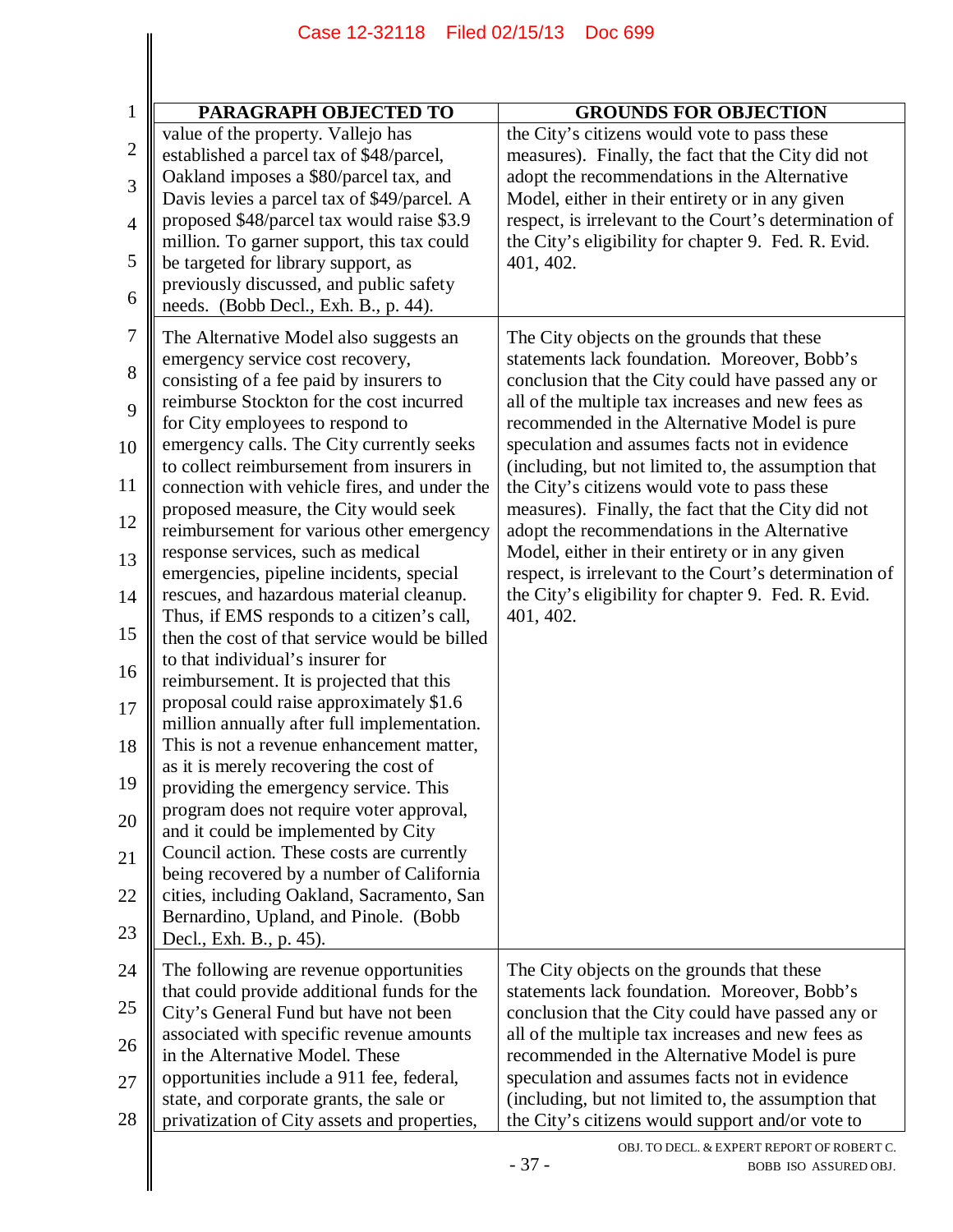| PARAGRAPH OBJECTED TO                                                                                                                                                                                                                                                                                                                                                                                                                                                                                                                                                                                                                                                                                         | <b>GROUNDS FOR OBJECTION</b>                                                                                                                                                                                                                                                                                                                                                                                                                                                                                                                                                                                                                                                                                       |
|---------------------------------------------------------------------------------------------------------------------------------------------------------------------------------------------------------------------------------------------------------------------------------------------------------------------------------------------------------------------------------------------------------------------------------------------------------------------------------------------------------------------------------------------------------------------------------------------------------------------------------------------------------------------------------------------------------------|--------------------------------------------------------------------------------------------------------------------------------------------------------------------------------------------------------------------------------------------------------------------------------------------------------------------------------------------------------------------------------------------------------------------------------------------------------------------------------------------------------------------------------------------------------------------------------------------------------------------------------------------------------------------------------------------------------------------|
| and a countywide library tax. (Bobb Decl.,<br>Exh. B., p. 45).                                                                                                                                                                                                                                                                                                                                                                                                                                                                                                                                                                                                                                                | pass these measures). Finally, the fact that the City<br>did not adopt the recommendations in the<br>Alternative Model, either in their entirety or in any<br>given respect, is irrelevant to the Court's<br>determination of the City's eligibility for chapter 9.<br>Fed. R. Evid. 401, 402.                                                                                                                                                                                                                                                                                                                                                                                                                     |
| The 911 fee proposed in the Alternative<br>Model is designed to reimburse the City for<br>the provision of 911 services. In 2004,<br>Stockton put in place a 911 fee of \$1.50 per<br>month to be paid in connection with<br>monthly local telephone charges, but then<br>abandoned it in the face of a legal<br>challenge claiming that the 911 fee was a<br>tax that required voter approval. A dozen<br>California jurisdictions impose the 911 fee,<br>with San Francisco being the largest city to<br>have established the fee in 2008. It can be<br>supported as a measure that will raise<br>money to help defray the cost of a life-<br>saving service for citizens. (Bobb Decl.,<br>Exh. B., p. 46). | The City objects on the grounds that these<br>statements lack foundation. Moreover, Bobb's<br>conclusion that the City could have passed any or<br>all of the multiple tax increases and new fees as<br>recommended in the Alternative Model is pure<br>speculation and assumes facts not in evidence<br>(including, but not limited to, the assumption that<br>the City's citizens would support and/or vote to<br>pass these measures). Finally, the fact that the City<br>did not adopt the recommendations in the<br>Alternative Model, either in their entirety or in any<br>given respect, is irrelevant to the Court's<br>determination of the City's eligibility for chapter 9.<br>Fed. R. Evid. 401, 402. |
| There are a number of federal and state<br>grants and corporate that appear to be<br>available to Stockton that the City is not<br>currently pursuing. No dollar amount is<br>associated with this recommendation, but it<br>is an opportunity for a cash-strapped city to<br>get financial assistance. (Bobb Decl., Exh.<br>B., p. 46).                                                                                                                                                                                                                                                                                                                                                                      | The City objects on the grounds that these<br>statements lack foundation. Moreover, Bobb's<br>conclusion that the City would have been able to<br>receive additional grants is vague, speculative, and<br>assumes facts not in evidence. Furthermore, the<br>fact that the City did not adopt the<br>recommendations in the Alternative Model, either<br>in their entirety or in any given respect, is irrelevant<br>to the Court's determination of the City's eligibility<br>for chapter 9. Fed. R. Evid. 401, 402.                                                                                                                                                                                              |
| Stockton does receive grant money from<br>federal and state programs, but it has not<br>pursued a number of federal discretionary<br>grants including the Assistance to<br>Firefighters or a Staffing for Adequate Fire<br>& Emergency Response (SAFER) grants.<br>Similarly, there are California state grants<br>relating to transportation planning, law<br>enforcement, special education and<br>workforce training that could be available<br>to Stockton. For a city in financial distress,<br>these are great opportunities to take                                                                                                                                                                    | The City objects on the grounds that these<br>statements lack foundation. Moreover, Bobb's<br>conclusion that the City would have been able to<br>receive additional grants is vague, speculative, and<br>assumes facts not in evidence. Furthermore, the<br>fact that the City did not adopt the<br>recommendations in the Alternative Model, either<br>in their entirety or in any given respect, is irrelevant<br>to the Court's determination of the City's eligibility<br>for chapter 9. Fed. R. Evid. 401, 402.                                                                                                                                                                                              |

 $\parallel$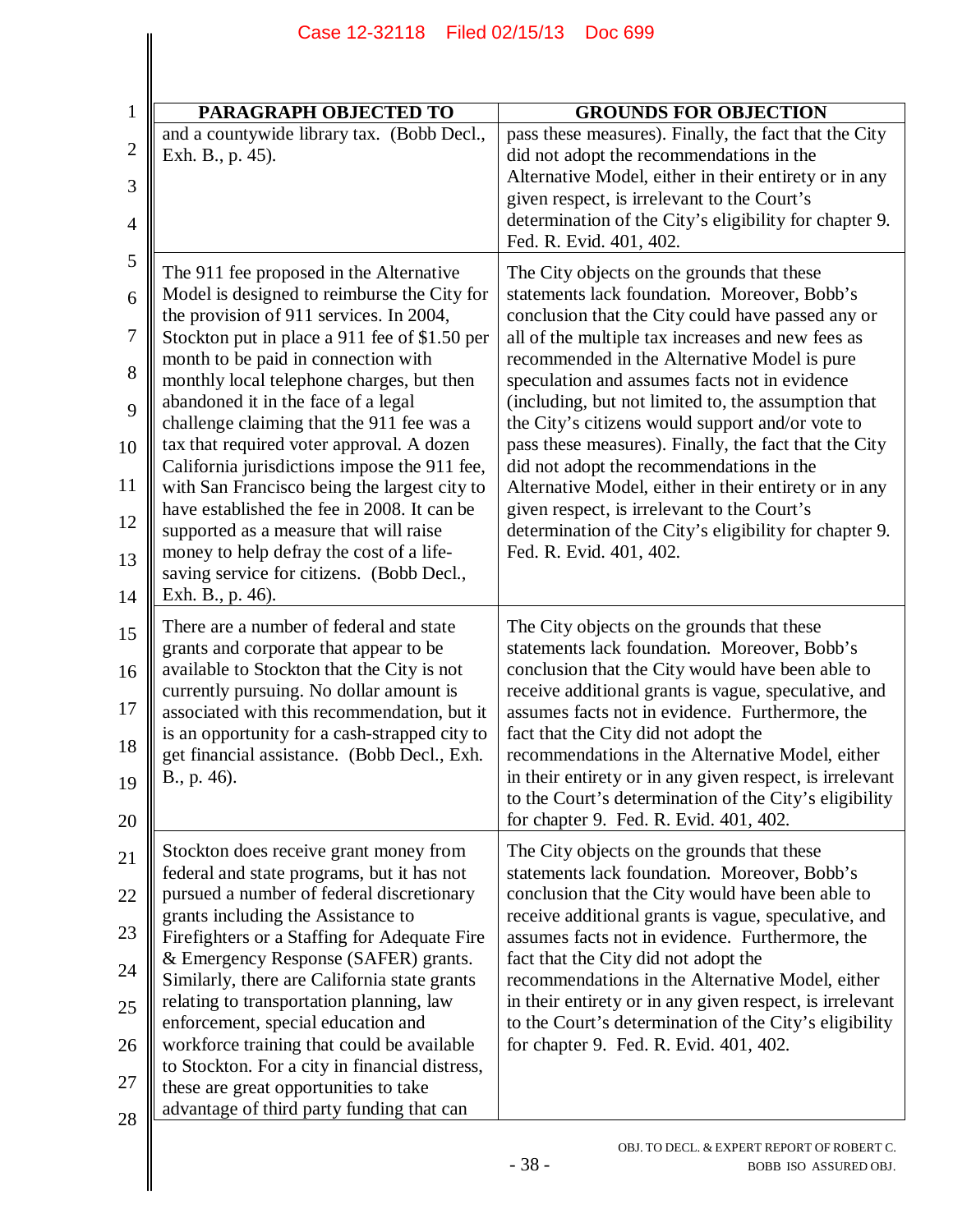| <b>PARAGRAPH OBJECTED TO</b>                                                                                                                                                                                                                                                                                                                                                                                                                                                                                                                                                                                                                                                                                                                                                                                                                                                                                                                  | <b>GROUNDS FOR OBJECTION</b>                                                                                                                                                                                                                                                                                                                                                                                                                                                                                                                                                                                  |
|-----------------------------------------------------------------------------------------------------------------------------------------------------------------------------------------------------------------------------------------------------------------------------------------------------------------------------------------------------------------------------------------------------------------------------------------------------------------------------------------------------------------------------------------------------------------------------------------------------------------------------------------------------------------------------------------------------------------------------------------------------------------------------------------------------------------------------------------------------------------------------------------------------------------------------------------------|---------------------------------------------------------------------------------------------------------------------------------------------------------------------------------------------------------------------------------------------------------------------------------------------------------------------------------------------------------------------------------------------------------------------------------------------------------------------------------------------------------------------------------------------------------------------------------------------------------------|
| provide either temporary funding or long-<br>term assistance. Some Stockton documents<br>express concern about chasing grant money                                                                                                                                                                                                                                                                                                                                                                                                                                                                                                                                                                                                                                                                                                                                                                                                            |                                                                                                                                                                                                                                                                                                                                                                                                                                                                                                                                                                                                               |
| that contains too many restrictions, <sup>40</sup> but<br>the various opportunities for additional<br>funds should not be ignored. (Bobb Decl.,<br>Exh. B., pp. 46-47).                                                                                                                                                                                                                                                                                                                                                                                                                                                                                                                                                                                                                                                                                                                                                                       |                                                                                                                                                                                                                                                                                                                                                                                                                                                                                                                                                                                                               |
| There are also opportunities for corporate<br>gifts, naming rights, or sponsorship of<br>programs that can provide sources of<br>revenue for the City. Corporations will<br>often act as sponsors for events, and have<br>been particularly active in the promotion of<br>the arts, either through grants or association<br>with the event. This is a great source of<br>funding to assist with arts programs that<br>can no longer be subsidized from the<br>General Fund. There are also naming rights<br>opportunities, as a company will pay for<br>the right to have its name associated with a<br>popular landmark or property. Companies<br>may also be willing to provide services to<br>the City (e.g., maintaining a park near a<br>corporate facility). (Bobb Decl., Exh. B.,<br>p. 47).                                                                                                                                           | The City objects on the grounds that these<br>statements lack foundation. Moreover, Bobb's<br>conclusion that the City would have been able<br>negotiate additional revenues through corporate<br>gifts, naming rights, and other sponsorships is<br>entirely speculative, vague, and assumes facts not<br>in evidence. Furthermore, the fact that the City did<br>not adopt the recommendations in the Alternative<br>Model, either in their entirety or in any given<br>respect, is irrelevant to the Court's determination of<br>the City's eligibility for chapter 9. Fed. R. Evid.<br>401, 402.          |
| The City has failed to do any serious<br>review of its assets for sale or privatization.<br>In its Chapter 9 filing, the City included the<br>declaration of Michael Locke, who was in<br>charge of the review of the City's surplus<br>property. <sup>41</sup> The Locke declaration includes<br>an Exhibit listing the properties that the<br>City was considering selling, but these<br>properties were almost all surplus sites and<br>parcels of land no longer needed by the<br>City. <sup>42</sup> The Locke Exhibit did not include a<br>number of the principal assets owned by<br>the City, including items such as the<br>Marina, the Bob Hope Theatre, the<br>Stockton Events Center, the municipally-<br>owned Golf Courses, the City's Water,<br>Wastewater, and Storm Water Utility<br>systems, and other City assets listed at<br>pages 42-43 of the Zielke Expert Report. <sup>43</sup><br>(Bobb Decl., Exh. B., pp. 47-48). | The City objects on the grounds that these<br>statements lack foundation. Moreover, Bobb's<br>conclusion that the City would have been able to<br>sell its assets for reasonable prices and that such<br>sales would have allowed the City to balance its<br>budget is speculative, vague, and assumes facts not<br>in evidence. Furthermore, the fact that the City did<br>not adopt the recommendations in the Alternative<br>Model, either in their entirety or in any given<br>respect, is irrelevant to the Court's determination of<br>the City's eligibility for chapter 9. Fed. R. Evid.<br>401, 402. |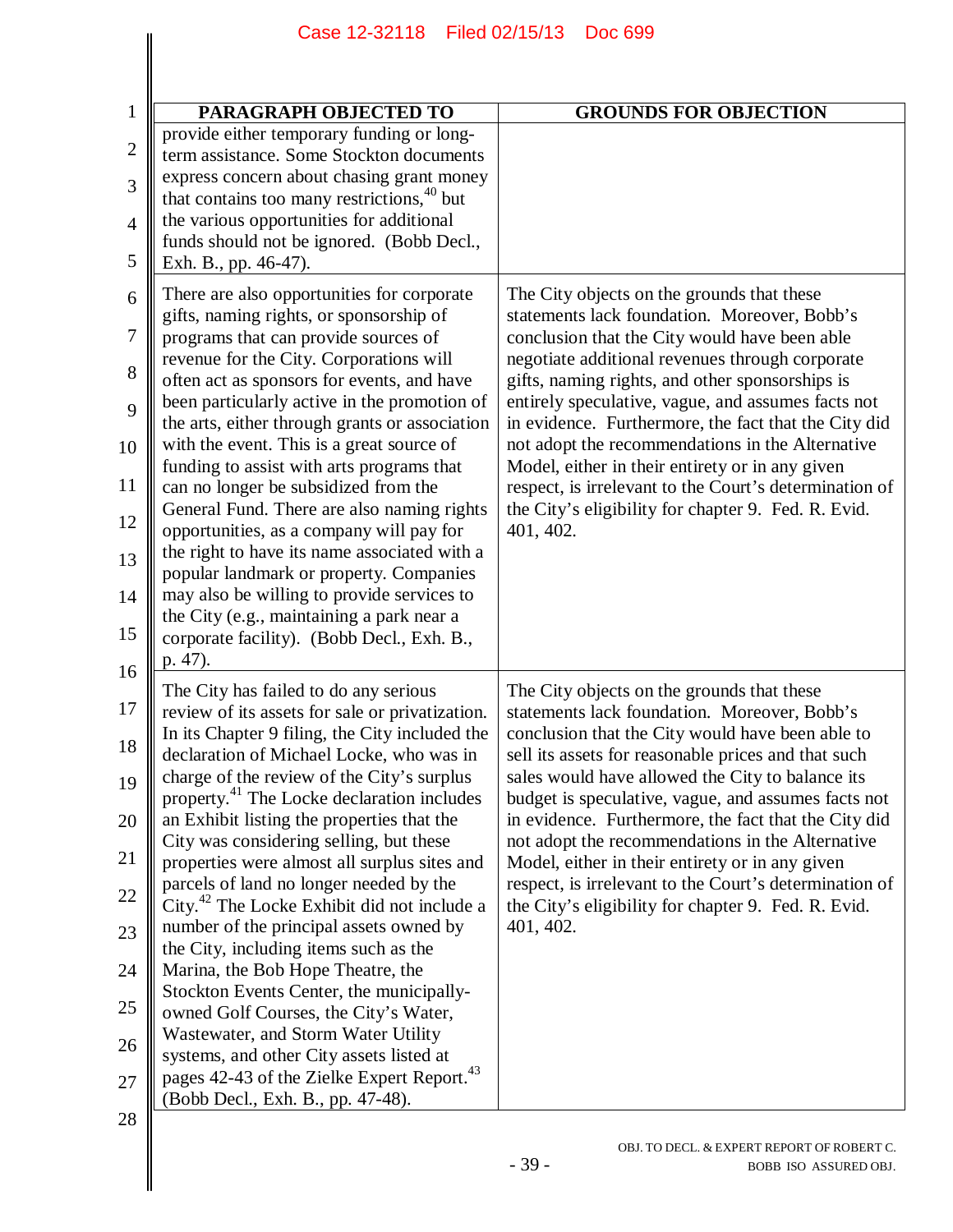| PARAGRAPH OBJECTED TO                                                                                                                                                                                                                                                                                                                                                                                                                                                                                                                                                                                                                                                                                                                                                                                                                                                                                                                                                                                                                                                                                                                                                 | <b>GROUNDS FOR OBJECTION</b>                                                                                                                                                                                                                                                                                                                                                                                                                                                                                                                                                                                                                                                                                                                                                                                  |
|-----------------------------------------------------------------------------------------------------------------------------------------------------------------------------------------------------------------------------------------------------------------------------------------------------------------------------------------------------------------------------------------------------------------------------------------------------------------------------------------------------------------------------------------------------------------------------------------------------------------------------------------------------------------------------------------------------------------------------------------------------------------------------------------------------------------------------------------------------------------------------------------------------------------------------------------------------------------------------------------------------------------------------------------------------------------------------------------------------------------------------------------------------------------------|---------------------------------------------------------------------------------------------------------------------------------------------------------------------------------------------------------------------------------------------------------------------------------------------------------------------------------------------------------------------------------------------------------------------------------------------------------------------------------------------------------------------------------------------------------------------------------------------------------------------------------------------------------------------------------------------------------------------------------------------------------------------------------------------------------------|
| Review of a city's assets and properties<br>should be part of the initial review of a<br>City's financial position. In connection<br>with that initial review, the City should<br>have engaged professionals early on to<br>determine the potential value of such<br>assets, including those listed on pages 42-<br>43 of the Zielke Expert Report. The City<br>should have made the "Must Have" versus<br>"Nice to Have" decisions with respect to<br>each of these assets, and then decided<br>whether to retain, sell, or make other<br>arrangements for each of those assets. As<br>noted previously, the City never engaged in<br>that analysis at any time. I believe the<br>result of such a review would have been the<br>determination that most of these assets<br>were not core assets and should have been<br>sold or otherwise addressed so that the City<br>did not have any ongoing financial<br>responsibility for them. Any sale would<br>have brought in revenue on a one-time<br>basis, reduced annual expenditures by the<br>amount of any subsidy payment, and<br>perhaps increased revenues from tax<br>payments. (Bobb Decl., Exh. B., p. 48). | The City objects on the grounds that these<br>statements lack foundation. Moreover, Bobb's<br>conclusion that the City would have been able to<br>sell its assets for reasonable prices and that such<br>sales would have allowed the City to balance its<br>budget is speculative, vague, and assumes facts not<br>in evidence. Furthermore, once again, Bobb's<br>statement that the City "should have made 'Must<br>Have' versus 'Nice to Have' decision[s]" is also<br>vague, speculative, and assumes facts not in<br>evidence. Finally, the fact that the City did not<br>adopt the recommendations in the Alternative<br>Model, either in their entirety or in any given<br>respect, is irrelevant to the Court's determination of<br>the City's eligibility for chapter 9. Fed. R. Evid.<br>401, 402. |
| In his November 8, 2012 deposition,<br>Mr. Locke stated that the City had recently<br>engaged CB Richard Ellis to review<br>possible sales of the properties listed on the<br>Locke Exhibit. <sup>44</sup> This is a day late and a<br>dollar short, as noted above. Having said<br>that, even at this stage, if CB Richard Ellis<br>is doing a study of all the City's assets and<br>the City is reviewing these assets on a<br>"Must Have/Nice to Have" basis, that<br>would be a useful exercise, if it led to the<br>sale or other disposition of non-core assets.<br>(Bobb Decl., Exh. B., pp. 48-49).                                                                                                                                                                                                                                                                                                                                                                                                                                                                                                                                                           | The City objects on the grounds that these<br>statements lack foundation. Moreover, Bobb's<br>conclusion that the City would have been able to<br>sell its assets for reasonable prices and that such<br>sales would have allowed the City to balance its<br>budget is speculative, vague, and assumes facts not<br>in evidence. Furthermore, the fact that the City did<br>not adopt the recommendations in the Alternative<br>Model, either in their entirety or in any given<br>respect, is irrelevant to the Court's determination of<br>the City's eligibility for chapter 9. Fed. R. Evid.<br>401, 402. These statements also constitute<br>inadmissible hearsay. Fed. R. Evid. 801, 802.                                                                                                               |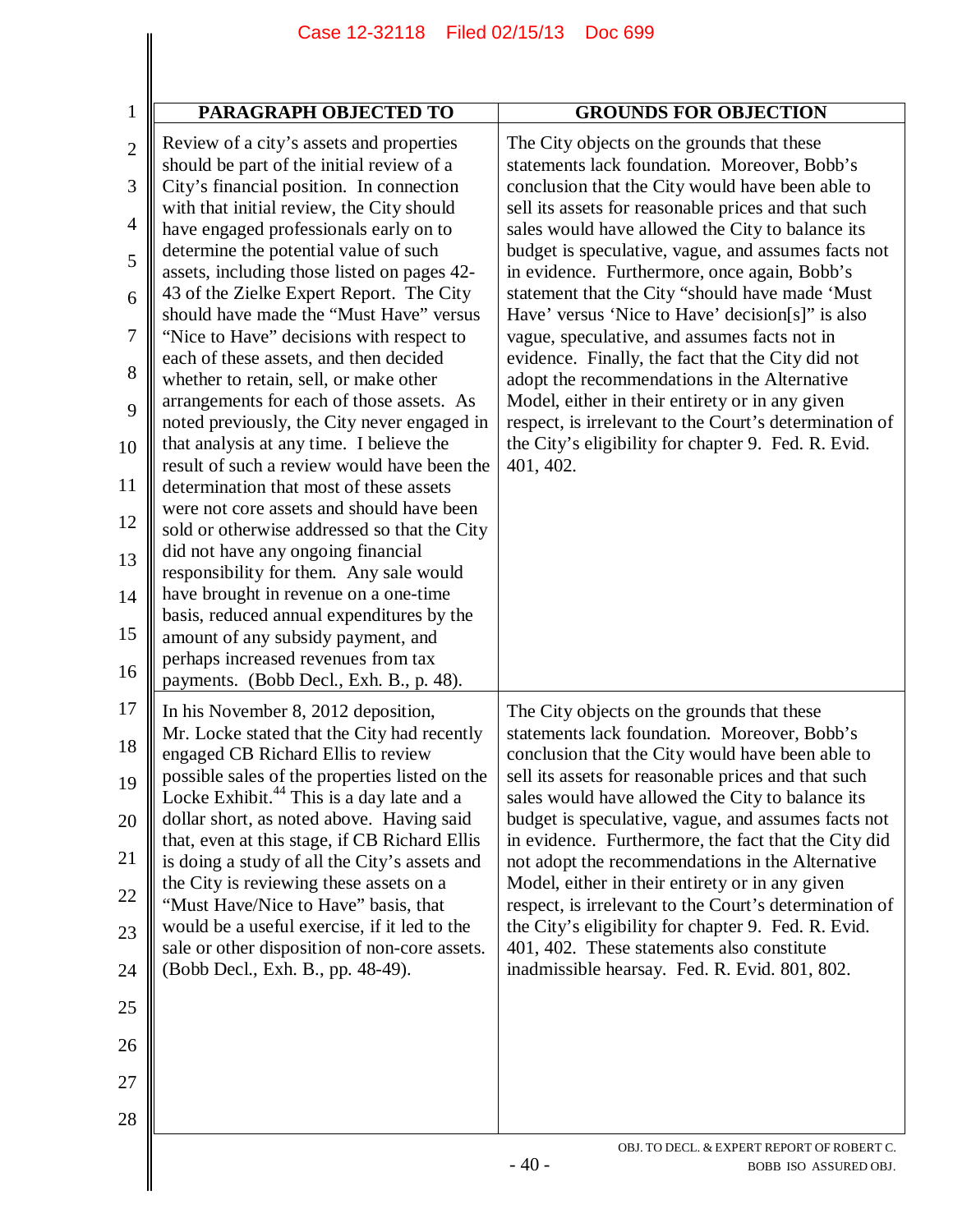| PARAGRAPH OBJECTED TO                                                                                                                                                                                                                                                                                                                                                                                                                                                                                                                                                                                                                                                                                                                                                                                | <b>GROUNDS FOR OBJECTION</b>                                                                                                                                                                                                                                                                                                                                                                                                                                                                                                                                                                                                                                                                                                                                                              |
|------------------------------------------------------------------------------------------------------------------------------------------------------------------------------------------------------------------------------------------------------------------------------------------------------------------------------------------------------------------------------------------------------------------------------------------------------------------------------------------------------------------------------------------------------------------------------------------------------------------------------------------------------------------------------------------------------------------------------------------------------------------------------------------------------|-------------------------------------------------------------------------------------------------------------------------------------------------------------------------------------------------------------------------------------------------------------------------------------------------------------------------------------------------------------------------------------------------------------------------------------------------------------------------------------------------------------------------------------------------------------------------------------------------------------------------------------------------------------------------------------------------------------------------------------------------------------------------------------------|
| As in the case of the 911 fee and federal<br>and state grants, and corporate gifts or<br>sponsorship, we do not establish a dollar<br>figure with respect to the sale of assets, but<br>there could be substantial recoveries and<br>expense reduction from the sale of non-<br>core assets. (Bobb Decl., Exh. B., p. 49).                                                                                                                                                                                                                                                                                                                                                                                                                                                                           | The City objects on the grounds that these<br>statements lack foundation. Moreover, Bobb's<br>conclusion that he cannot define a specific dollar<br>figure is the very definition of a claim that is<br>speculative, vague, and assumes facts not in<br>evidence. Furthermore, the fact that the City did<br>not adopt the recommendations in the Alternative<br>Model, either in their entirety or in any given<br>respect (including seeking new fees, grants, and<br>corporate sponsorships), is irrelevant to the Court's<br>determination of the City's eligibility for chapter 9.<br>Fed. R. Evid. 401, 402.                                                                                                                                                                        |
| As discussed above (p. 22), a number of<br>jurisdictions have established sales and use<br>taxes for public library services. Libraries<br>are not a core service but an amenity<br>popular with citizens that can be funded<br>with a special tax approved by the voters.<br>San Joaquin County could establish such a                                                                                                                                                                                                                                                                                                                                                                                                                                                                              | The City objects on the grounds that Bobb's<br>conclusion that the City could have imposed a new<br>sales and use tax for public library services is<br>speculative, vague, and assumes facts not in<br>evidence. Furthermore, the fact that the City did<br>not adopt the recommendations in the Alternative<br>Model, either in their entirety or in any given                                                                                                                                                                                                                                                                                                                                                                                                                          |
| tax with voter approval as a way of funding<br>library services without drawing on the<br>General Fund. (Bobb Decl., Exh. B., p.<br>49).                                                                                                                                                                                                                                                                                                                                                                                                                                                                                                                                                                                                                                                             | respect (including the establishment of a library<br>tax), is irrelevant to the Court's determination of<br>the City's eligibility for chapter 9. Fed. R. Evid.<br>401, 402.                                                                                                                                                                                                                                                                                                                                                                                                                                                                                                                                                                                                              |
| With appropriate voter education and the<br>involvement of the City's political<br>leadership, all the foregoing revenue<br>enhancements could receive voter approval<br>and do much to spark Stockton's recovery.<br>Each of the items is a common revenue<br>raising option that already exists or existed<br>in Stockton (e.g., the Retail Sales tax, the<br>Utility User tax, the Transient Occupancy<br>tax, the 911 fee) or can be targeted in a way<br>that improves the likelihood of voter<br>approval (e.g., the Parcel Tax for library<br>services/public safety needs). The<br>important point is that the City Manager<br>and the City's political leaders must<br>provide leadership on this issue, leadership<br>that to this point has not existed. (Bobb<br>Decl., Exh. B., p. 49). | The City objects on the grounds that Bobb's<br>conclusion that the City could have passed multiple<br>new taxes and fees with "appropriate voter<br>education" is completely speculative, vague, and<br>assumes facts not in evidence. Furthermore,<br>Bobb's conclusion that the City Manager and the<br>City's political leaders have not "provide[d]<br>leadership on this issue" is also vague, speculative,<br>and assumes facts not in evidence. Finally, the fact<br>that the City did not adopt the recommendations in<br>the Alternative Model, either in their entirety or in<br>any given respect (including the passage of<br>multiple new taxes and fees), is irrelevant to the<br>Court's determination of the City's eligibility for<br>chapter 9. Fed. R. Evid. 401, 402. |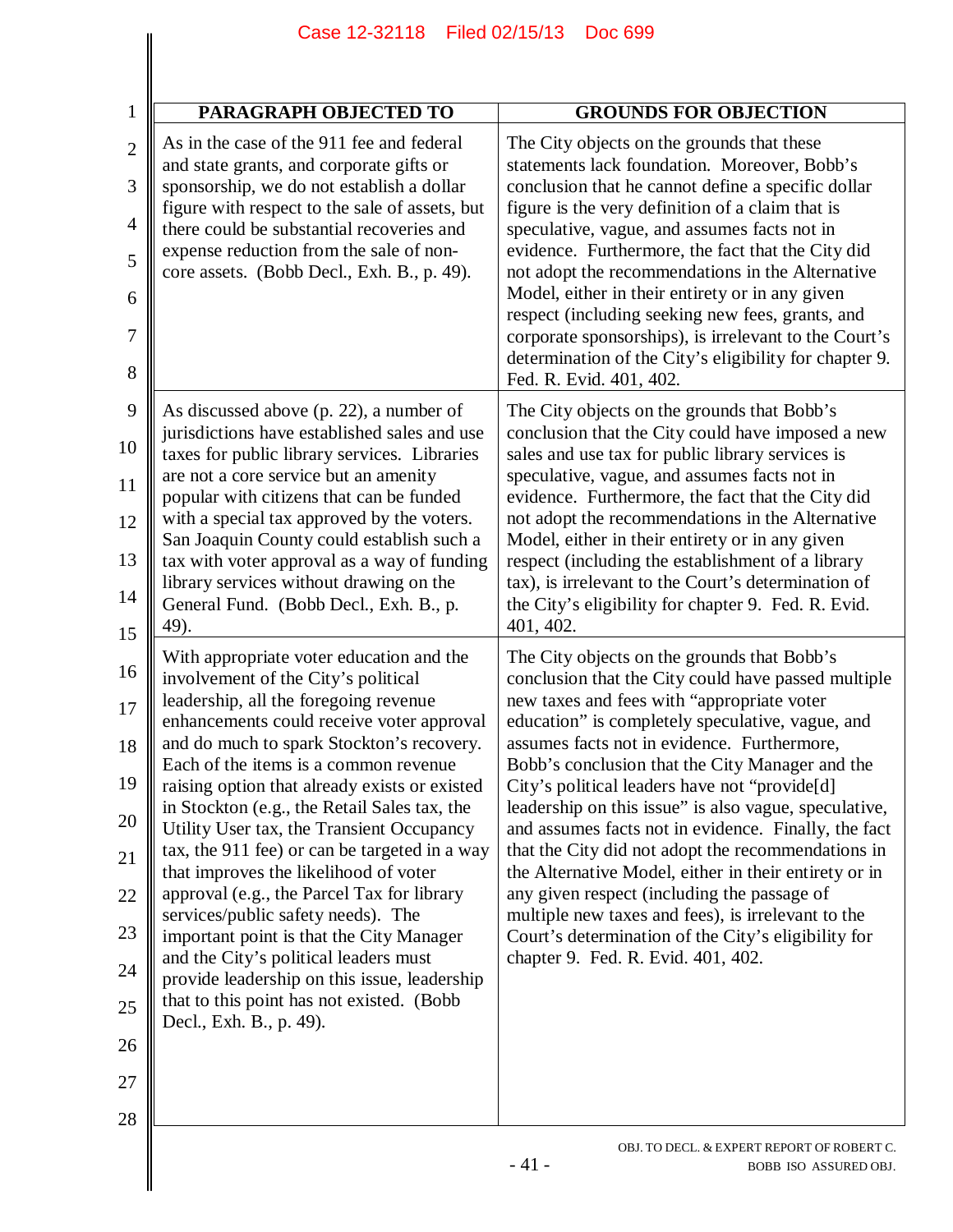| <b>PARAGRAPH OBJECTED TO</b>                                                                                                                                                                                  | <b>GROUNDS FOR OBJECTION</b>                                                                                                                                                                                     |
|---------------------------------------------------------------------------------------------------------------------------------------------------------------------------------------------------------------|------------------------------------------------------------------------------------------------------------------------------------------------------------------------------------------------------------------|
| In addition to revenue enhancements, we                                                                                                                                                                       | The City objects on the grounds that Bobb's                                                                                                                                                                      |
| have also identified additional specific                                                                                                                                                                      | conclusion that the City could have imposed every                                                                                                                                                                |
| spending reductions that will not affect                                                                                                                                                                      | one of the numerous budget cuts proposed in the                                                                                                                                                                  |
| essential services or impact the City's legal                                                                                                                                                                 | Alternative Model, saved over \$24 million in the                                                                                                                                                                |
| obligations. As set forth in detail in the                                                                                                                                                                    | first year (and millions more later), and still                                                                                                                                                                  |
| Zielke Expert Report, we believe \$24.4                                                                                                                                                                       | remained viable while providing necessary City                                                                                                                                                                   |
| million in reductions is available for FY                                                                                                                                                                     | services is completely speculative, vague, and                                                                                                                                                                   |
| 2012-13, with an additional \$1.3 million in                                                                                                                                                                  | assumes facts not in evidence. Furthermore, the                                                                                                                                                                  |
| reductions for FY 2013-14, and a further                                                                                                                                                                      | fact that the City did not adopt the                                                                                                                                                                             |
| \$10.4 million in reductions for FY 2014-<br>15. (Bobb Decl., Exh. B., p. 50).                                                                                                                                | recommendations in the Alternative Model, either<br>in their entirety or in any given respect, is irrelevant<br>to the Court's determination of the City's eligibility<br>for chapter 9. Fed. R. Evid. 401, 402. |
| The proposed department budget                                                                                                                                                                                | The City objects on the grounds that Bobb's                                                                                                                                                                      |
| reductions relate to additional cuts that can                                                                                                                                                                 | conclusion that the City could have imposed a 15                                                                                                                                                                 |
| be taken in the budgets of the non-safety                                                                                                                                                                     | percent across-the-board reduction in all "non-                                                                                                                                                                  |
| departments. We have made no cuts to the                                                                                                                                                                      | safety departments" while still providing necessary                                                                                                                                                              |
| police and fire departments, reflecting their                                                                                                                                                                 | City services is speculative, vague, and assumes                                                                                                                                                                 |
| core public safety role. In general, the                                                                                                                                                                      | facts not in evidence. Furthermore, Bobb's                                                                                                                                                                       |
| Alternative Model proposes that non-safety                                                                                                                                                                    | statements as to the City's decision between "Must                                                                                                                                                               |
| departments target reductions of 15% from                                                                                                                                                                     | Haves" and "Nice to Haves" remain vague and                                                                                                                                                                      |
| their prior year budget levels. In addition,                                                                                                                                                                  | speculative, and assume facts not in evidence.                                                                                                                                                                   |
| reductions will be made in the general fund                                                                                                                                                                   | Finally, the fact that the City did not adopt the                                                                                                                                                                |
| support for various community services, as<br>well as reductions in the general fund<br>subsidy for Entertainment Venues, based<br>on their "Must Have/Nice to Have" status.<br>(Bobb Decl., Exh. B., p. 50). | recommendations in the Alternative Model, either<br>in their entirety or in any given respect, is<br>irrelevant to the Court's determination of the City's<br>eligibility for chapter 9. Fed. R. Evid. 401, 402. |
| As part of prior year budget presentations,                                                                                                                                                                   | The City objects on the grounds that these                                                                                                                                                                       |
| department heads were directed to propose                                                                                                                                                                     | statements lack foundation. Moreover, Bobb's                                                                                                                                                                     |
| specified levels of cuts, including the 5%-                                                                                                                                                                   | conclusion that a 15 percent across-the-board                                                                                                                                                                    |
| 10%-15% proposals in connection with the                                                                                                                                                                      | reduction in all "non-safety departments" is                                                                                                                                                                     |
| FY 2012-13 budget, but were never                                                                                                                                                                             | "achievable" is speculative, vague, and assumes                                                                                                                                                                  |
| provided any guidance as to the priorities                                                                                                                                                                    | facts not in evidence. Furthermore, Bobb's                                                                                                                                                                       |
| and budget goals to be achieved. The                                                                                                                                                                          | statements as to the City's decision between "Must                                                                                                                                                               |
| departments responded with proposed cuts,                                                                                                                                                                     | Haves" and "Nice to Haves" as well as the City not                                                                                                                                                               |
| but then the cuts were rejected by the City                                                                                                                                                                   | utilizing Zero Based Budgeting remain vague and                                                                                                                                                                  |
| Manager and never adopted by the City                                                                                                                                                                         | speculative, and assume facts not in evidence.                                                                                                                                                                   |
| Council. Having engaged in zero based                                                                                                                                                                         | Finally, the fact that the City did not adopt the                                                                                                                                                                |
| budgeting and similar processes and                                                                                                                                                                           | recommendations in the Alternative Model, either                                                                                                                                                                 |
| knowing of their benefits, it is my strong                                                                                                                                                                    | in their entirety or in any given respect, is irrelevant                                                                                                                                                         |
| view that any request to make spending                                                                                                                                                                        | to the Court's determination of the City's eligibility                                                                                                                                                           |
| reductions should include guidelines to be                                                                                                                                                                    | for chapter 9. Fed. R. Evid. 401, 402.                                                                                                                                                                           |
| used in determining the nature and level of<br>such reductions. In the absence of any                                                                                                                         |                                                                                                                                                                                                                  |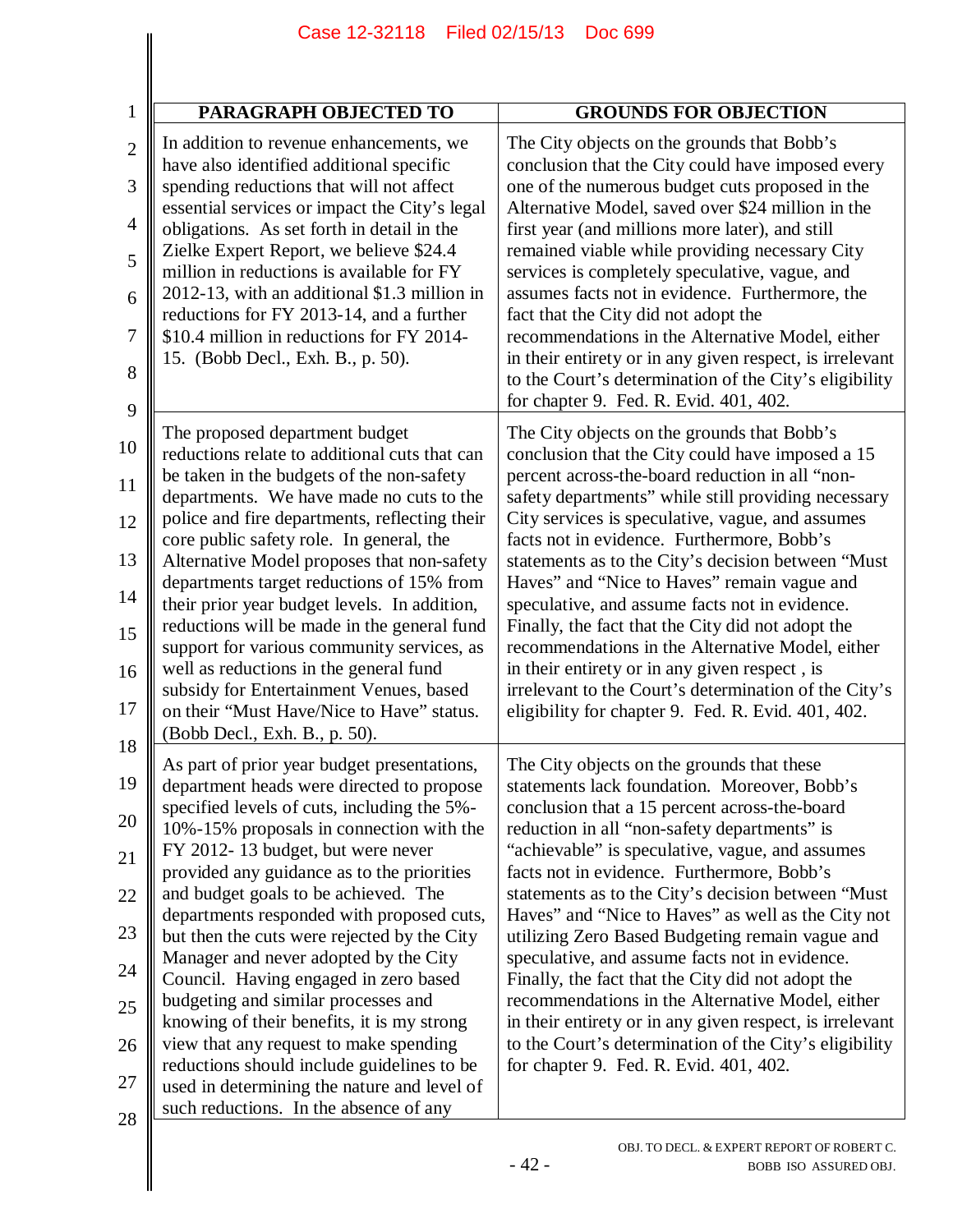|                | Case 12-32118 Filed 02/15/13                                                                | <b>Doc 699</b>                                         |
|----------------|---------------------------------------------------------------------------------------------|--------------------------------------------------------|
|                |                                                                                             |                                                        |
|                |                                                                                             |                                                        |
| $\mathbf{1}$   | PARAGRAPH OBJECTED TO                                                                       | <b>GROUNDS FOR OBJECTION</b>                           |
| $\mathbf{2}$   | guidance, the tendency is to make the<br>largest cuts to the most popular programs          |                                                        |
|                | with the greatest public or third-party                                                     |                                                        |
| 3              | support and then rely on those adversely                                                    |                                                        |
| $\overline{4}$ | affected by the spending reductions to                                                      |                                                        |
|                | argue for their restoration. To be effective,                                               |                                                        |
| 5              | the guidance for any spending reduction                                                     |                                                        |
|                | decisions should be accompanied by                                                          |                                                        |
| 6              | participation of both the department                                                        |                                                        |
| 7              | personnel running the programs and                                                          |                                                        |
|                | members of the finance department                                                           |                                                        |
| 8              | championing the spending reductions. The                                                    |                                                        |
|                | review should examine each program in the                                                   |                                                        |
| 9              | department and determine whether each                                                       |                                                        |
| 10             | program is an essential ("Must Have") or                                                    |                                                        |
|                | non-essential ("Nice to Have") program,                                                     |                                                        |
| 11             | whether the program's goals can be met in                                                   |                                                        |
|                | combination or consolidation with other                                                     |                                                        |
| 12             | programs, whether that program can be                                                       |                                                        |
| 13             | privatized or otherwise shifted in whole or<br>in part to, or funded by, the private sector |                                                        |
|                | at lower cost, and whether the program                                                      |                                                        |
| 14             | should be eliminated or delivered in                                                        |                                                        |
| 15             | another manner through other resources.                                                     |                                                        |
|                | As noted above, this process leads to a                                                     |                                                        |
| 16             | comparative analysis of programs and                                                        |                                                        |
|                | allows for better judgments about                                                           |                                                        |
| 17             | department priorities and those "Must                                                       |                                                        |
| 18             | Have" programs that require financial                                                       |                                                        |
|                | support. With these parameters in place, in                                                 |                                                        |
| 19             | my experience, the 15% reductions are                                                       |                                                        |
|                | definitely achievable. (Bobb Decl., Exh.                                                    |                                                        |
| 20             | B., pp. 50-51).                                                                             |                                                        |
| 21             | On the various cultural proposals, the                                                      | The City objects on the grounds that these             |
|                | proposed reductions include elimination of                                                  | statements lack foundation. Moreover, Bobb's           |
| 22             | General Fund amounts for "Nice to Have"                                                     | conclusions as to what constitute "Must Haves" and     |
|                | programs such as the library, the Arts                                                      | "Nice to Haves" are vague, speculative, and assume     |
| 23             | Commission, recreation, municipal                                                           | facts not in evidence. Furthermore, the fact that the  |
| 24             | recreational facilities, and the                                                            | City did not adopt the recommendations in the          |
|                | entertainment venues. Simply put, these                                                     | Alternative Model, either in their entirety or in any  |
| 25             | are not core services, and there are                                                        | given respect, is irrelevant to the Court's            |
|                | alternative ways to fund certain of these                                                   | determination of the City's eligibility for chapter 9. |
| 26             | programs through targeted taxes (e.g., the<br>parcel tax to be used for library services),  | Fed. R. Evid. 401, 402.                                |
| 27             | grants, and private donations. The City has                                                 |                                                        |
|                | argued that the library is necessary to help                                                |                                                        |
| 28             |                                                                                             |                                                        |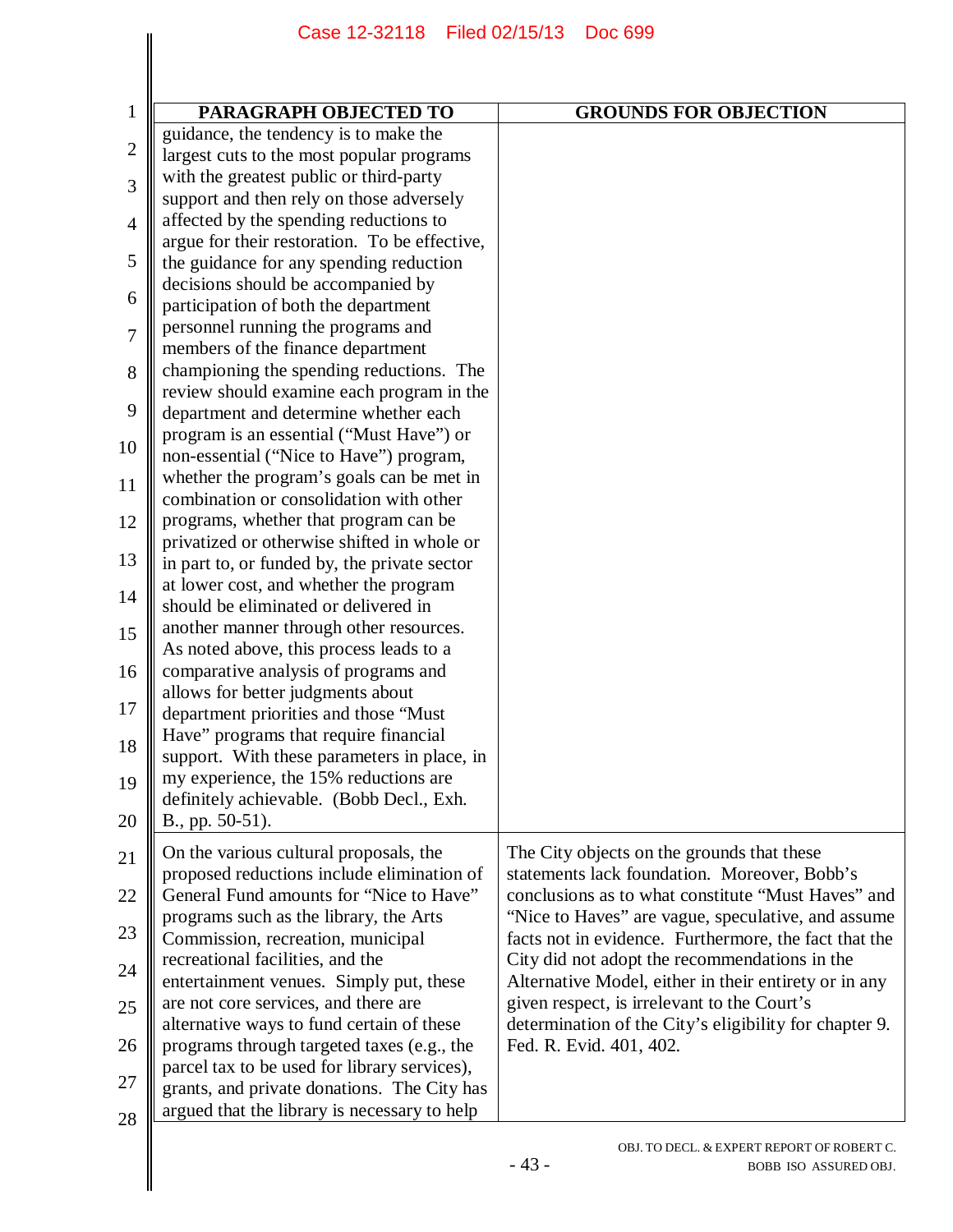| PARAGRAPH OBJECTED TO                                                                                                                                                                                                                                                                                                                                                                                                                                                                                                                                                                                                                                                                                                                                                                                         | <b>GROUNDS FOR OBJECTION</b>                                                                                                                                                                                                                                                                                                                                                                                                                                                                                                                                                                                                                                                                                       |
|---------------------------------------------------------------------------------------------------------------------------------------------------------------------------------------------------------------------------------------------------------------------------------------------------------------------------------------------------------------------------------------------------------------------------------------------------------------------------------------------------------------------------------------------------------------------------------------------------------------------------------------------------------------------------------------------------------------------------------------------------------------------------------------------------------------|--------------------------------------------------------------------------------------------------------------------------------------------------------------------------------------------------------------------------------------------------------------------------------------------------------------------------------------------------------------------------------------------------------------------------------------------------------------------------------------------------------------------------------------------------------------------------------------------------------------------------------------------------------------------------------------------------------------------|
| with the low reading levels of Stockton<br>students, <sup>45</sup> but the schools, and not the<br>libraries, should carry out that essential<br>service. The entertainment venues should<br>be funded with monies from events held at<br>those venues and should not be subsidized<br>by the City. Simply put, the City should<br>not be subsidizing such programs in the<br>face of significant "Must Have" public<br>safety needs. (Bobb Decl., Exh. B., pp. 51-<br>52).                                                                                                                                                                                                                                                                                                                                   |                                                                                                                                                                                                                                                                                                                                                                                                                                                                                                                                                                                                                                                                                                                    |
| The Alternative Model calls for various<br>healthcare, vacancy savings and new labor<br>agreement changes that amount to<br>approximately \$12.0 million per year.<br>(Bobb Decl., Exh. B., p. 52).                                                                                                                                                                                                                                                                                                                                                                                                                                                                                                                                                                                                           | The City objects on the grounds that these<br>statements lack foundation. Furthermore, the<br>assumed savings stated in the Alternative Model<br>are speculative and assume facts not in evidence, in<br>that they rest on numerous unsupported<br>assumptions, including that each of the Alternative<br>Model's recommendations is feasible, would result<br>in the assumed savings, and would have no<br>detrimental side effects. Furthermore, the fact that<br>the City did not adopt the recommendations in the<br>Alternative Model, either in their entirety or in any<br>given respect, is irrelevant to the Court's<br>determination of the City's eligibility for chapter 9.<br>Fed. R. Evid. 401, 402. |
| On healthcare, the reductions seek modest<br>increases in the contributions by current<br>employees and introduce a mechanism to<br>begin to address any unfunded liability for<br>the retiree health care benefits. The 25%<br>contribution for healthcare by retirees<br>contemplated by the Alternative Model is<br>reasonable and leaves in place a program<br>that remains more generous than almost<br>any other similar program offered by a<br>California city. Health care costs have<br>been an ongoing issue in most jurisdictions<br>in which I have worked, and these are<br>reasonable actions in an area in which costs<br>have been rising substantially over the<br>years, and parties have come to expect that<br>they must bear higher health care costs.<br>(Bobb Decl., Exh. B., p. 52). | The City objects on the grounds that these<br>statements lack foundation. Moreover, the assumed<br>savings stated in the Alternative Model are<br>speculative and assume facts not in evidence, in<br>that they rest on numerous unsupported<br>assumptions, including that each of the Alternative<br>Model's recommendations is feasible, would result<br>in the assumed savings, and would have no<br>detrimental side effects. Furthermore, the fact that<br>the City did not adopt the recommendations in the<br>Alternative Model, either in their entirety or in any<br>given respect, is irrelevant to the Court's<br>determination of the City's eligibility for chapter 9.<br>Fed. R. Evid. 401, 402.    |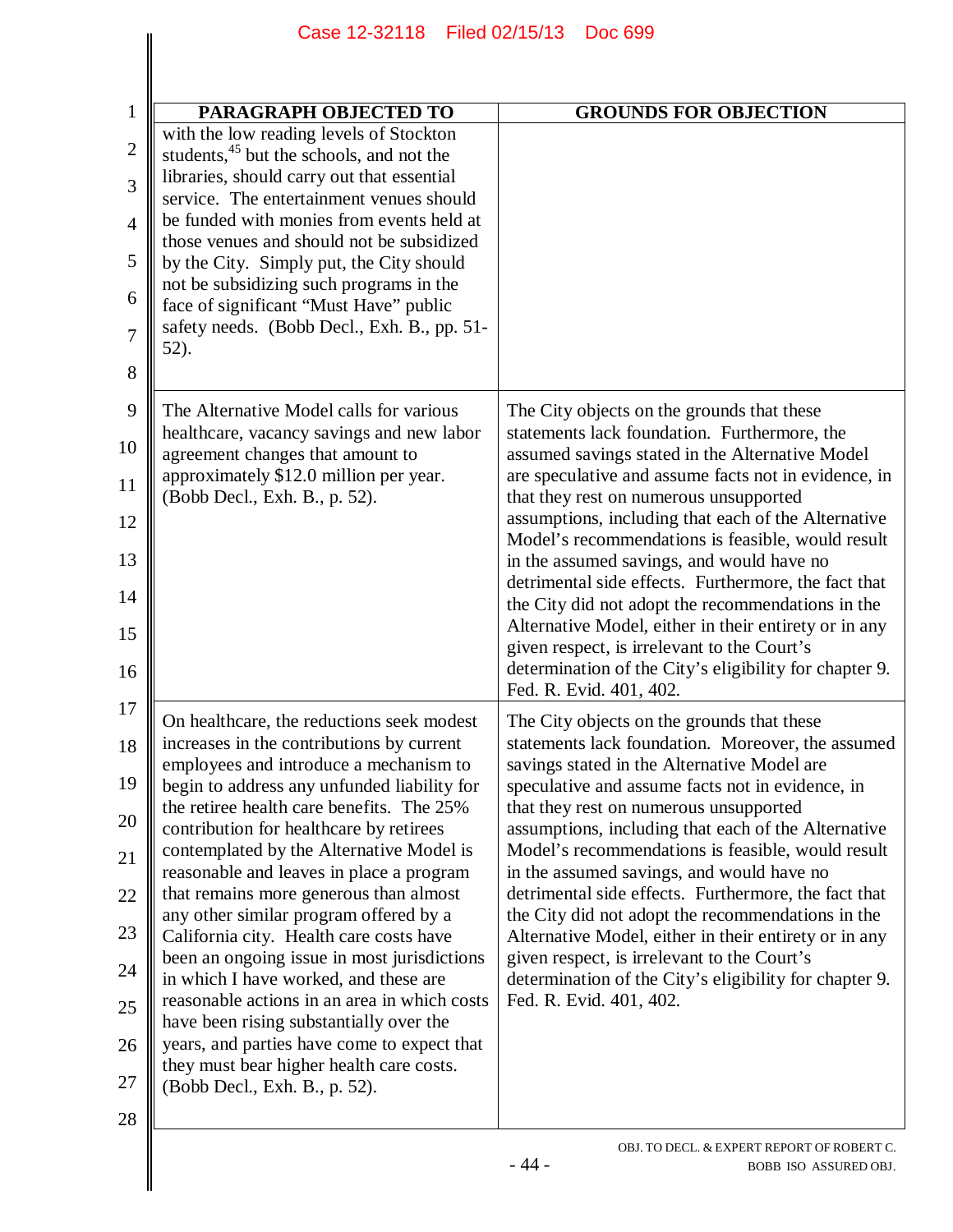| PARAGRAPH OBJECTED TO                                                                                                                                                                                                                                                                                                                                                                                                                                                                                     | <b>GROUNDS FOR OBJECTION</b>                                                                                                                                                                                                                                                                                                                                                                                                                                                                                                                                                                                                                                                                                                                                                                                                                                                                                                                                                                                |
|-----------------------------------------------------------------------------------------------------------------------------------------------------------------------------------------------------------------------------------------------------------------------------------------------------------------------------------------------------------------------------------------------------------------------------------------------------------------------------------------------------------|-------------------------------------------------------------------------------------------------------------------------------------------------------------------------------------------------------------------------------------------------------------------------------------------------------------------------------------------------------------------------------------------------------------------------------------------------------------------------------------------------------------------------------------------------------------------------------------------------------------------------------------------------------------------------------------------------------------------------------------------------------------------------------------------------------------------------------------------------------------------------------------------------------------------------------------------------------------------------------------------------------------|
| The reductions relating to the vacancy rate<br>reflect the calculation of the projected<br>number of authorized positions that the<br>City has not filled for safety and<br>miscellaneous personnel. (Bobb Decl.,<br>Exh. B., p. 52).                                                                                                                                                                                                                                                                     | The City objects on the grounds that these<br>statements lack foundation. Moreover, the assumed<br>savings stated in the Alternative Model are<br>speculative and assume facts not in evidence, in<br>that they rest on numerous unsupported<br>assumptions, including that each of the Alternative<br>Model's recommendations is feasible, would result<br>in the assumed savings, and would have no<br>detrimental side effects. Furthermore, Bobb's<br>conclusion that the City's budget can simply be<br>revised to show fewer vacant positions being filled<br>assumes that these new hires will not fill these<br>positions over the course of the fiscal year and is<br>thus speculative and assumes facts not in evidence.<br>Finally, the fact that the City did not adopt the<br>recommendations in the Alternative Model, either<br>in their entirety or in any given respect, is irrelevant<br>to the Court's determination of the City's eligibility<br>for chapter 9. Fed. R. Evid. 401, 402. |
| On the issue of the new labor cost<br>reductions, the reductions included in the<br>final approved City budget have been<br>included in the Alternative Model. A<br>number of agreements were reached with<br>unions in the course of the AB 506 process,<br>even if some of the agreements were not<br>finalized until after the conclusion of that<br>process. $46$ (Bobb Decl., Exh. B., p. 53).                                                                                                       | The City objects on the grounds that these<br>statements lack foundation. Moreover, the<br>assumed savings stated in the Alternative Model<br>are speculative and assume facts not in evidence, in<br>that they rest on numerous unsupported<br>assumptions, including that the Alternative Model's<br>recommendations are feasible, would result in the<br>assumed savings, and would have no detrimental<br>effects. Furthermore, the City's decision not to<br>adopt the measures in the Alternative Model, either<br>in their entirety or in any given respect, is irrelevant<br>to the Court's determination of the City's eligibility<br>for chapter 9. Fed. R. Evid. 401, 402.                                                                                                                                                                                                                                                                                                                       |
| The reduction of \$732,000 relates to debt<br>on the marina, which is a "Nice to Have"<br>facility but is in no way related to core<br>services. The City is not legally obligated<br>to make the marina debt service payment,<br>as the debt was not approved by the City<br>Council and citizens. In addition, the<br>subsidy to maintain the marina should<br>similarly be eliminated, and efforts to have<br>a third party assume responsibility should<br>be explored. (Bobb Decl., Exh. B., p. 53). | The City objects on the grounds that these<br>statements lack foundation. Furthermore, the<br>assumed savings stated from the reduction of the<br>marina debt are speculative and assume facts not in<br>evidence. Furthermore, the fact that the City did<br>not adopt the recommendations in the Alternative<br>Model, either in their entirety or in any given<br>respect, is irrelevant to the Court's determination of<br>the City's eligibility for chapter 9. Fed. R. Evid.<br>401, 402. Moreover, Bobb's conclusion that the<br>City is not "legally obligated to make the marina<br>debt service payment" is an impermissible legal<br>conclusion.                                                                                                                                                                                                                                                                                                                                                 |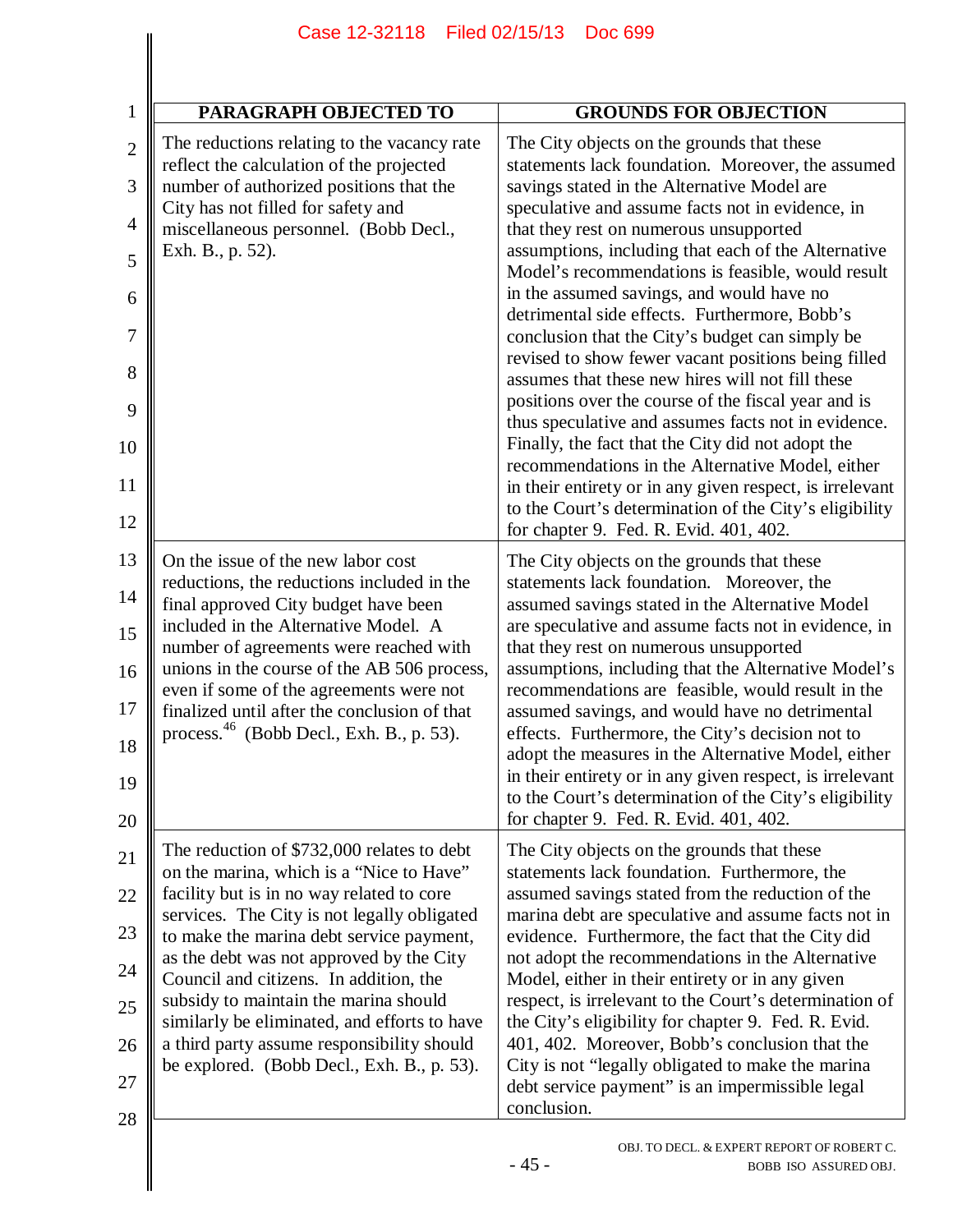| PARAGRAPH OBJECTED TO                                                                                                                                                                                                                                                                                                                                                                                                                                                                                                                                                                                                                                                                                                                                                                                                                                                                                                  | <b>GROUNDS FOR OBJECTION</b>                                                                                                                                                                                                                                                                                                                                                                                                                                                                                                                                                                                                                                                                                  |
|------------------------------------------------------------------------------------------------------------------------------------------------------------------------------------------------------------------------------------------------------------------------------------------------------------------------------------------------------------------------------------------------------------------------------------------------------------------------------------------------------------------------------------------------------------------------------------------------------------------------------------------------------------------------------------------------------------------------------------------------------------------------------------------------------------------------------------------------------------------------------------------------------------------------|---------------------------------------------------------------------------------------------------------------------------------------------------------------------------------------------------------------------------------------------------------------------------------------------------------------------------------------------------------------------------------------------------------------------------------------------------------------------------------------------------------------------------------------------------------------------------------------------------------------------------------------------------------------------------------------------------------------|
| The reductions relating to the reinstated<br>fiscal stability measures are all appropriate<br>and reasonable actions to be taken by a<br>distressed city. (Bobb Decl., Exh. B., p.<br>53).                                                                                                                                                                                                                                                                                                                                                                                                                                                                                                                                                                                                                                                                                                                             | The City objects on the grounds that these<br>statements lack foundation. Furthermore, the<br>assumed savings stated in the Alternative Model<br>are speculative and assume facts not in evidence in<br>that they rest on numerous unsupported<br>assumptions, including that each of the Alternative<br>Model's recommendations is feasible, would result<br>in the assumed savings, and would have no<br>detrimental side effects. Finally, the fact that the<br>City did not adopt the recommendations in the<br>Alternative Model, either in their entirety or in any<br>given respect, is irrelevant to the Court's<br>determination of the City's eligibility for chapter 9.<br>Fed. R. Evid. 401, 402. |
| The consolidation of the police and fire<br>dispatch has been implemented in a<br>number of jurisdictions and would allow<br>the City to save a half million dollars. On a<br>first principles basis, the police and fire<br>dispatch would be offered on a<br>consolidated basis, and the City's financial<br>crisis is the spur that can overcome any<br>bureaucratic opposition from the police and<br>fire departments. As noted above (pp. 25-<br>26), the consolidation of various networks<br>onto a single standard also addresses<br>homeland security concerns with<br>communications among first responders.<br>My team and I carried out this<br>consolidation of police and fire dispatch in<br>Kalamazoo, and it was successful in<br>knitting together the police and fire<br>communications networks, an advantage<br>for both entities and for Kalamazoo's<br>citizens. (Bobb Decl., Exh. B., p. 54). | The City objects on the grounds that these<br>statements lack foundation. Furthermore, Bobb's<br>presumption that measures taken in other<br>jurisdictions (such as Kalamazoo) could be readily<br>implemented in the City's own context is<br>speculative and assumes facts not in evidence.<br>Finally, the fact that the City did not adopt the<br>recommendations in the Alternative Model, either<br>in their entirety or in any given respect, is irrelevant<br>to the Court's determination of the City's eligibility<br>for chapter 9. Fed. R. Evid. 401, 402.                                                                                                                                        |
| The changes proposed by the Alternative<br>Model represent a painful, but appropriate,<br>way of addressing Stockton's financial<br>crisis. The additional revenue measures are<br>largely familiar to Stockton voters and<br>should receive the support of the people in<br>conjunction with the City's efforts to<br>reduce expenses, and the cost reductions<br>are the types of savings that Stockton could<br>achieve if it carried out the type of                                                                                                                                                                                                                                                                                                                                                                                                                                                               | The City objects on the grounds that these<br>statements lack foundation. Furthermore, the<br>assumed savings stated in the Alternative Model<br>are speculative and assume facts not in evidence, in<br>that they rest on numerous unsupported<br>assumptions, including that each of the Alternative<br>Model's recommendations is feasible, would result<br>in the assumed savings, and would have no<br>detrimental side effects. Bobb's conclusions as to<br>what constitute "Must Haves" and "Nice to Haves"                                                                                                                                                                                            |